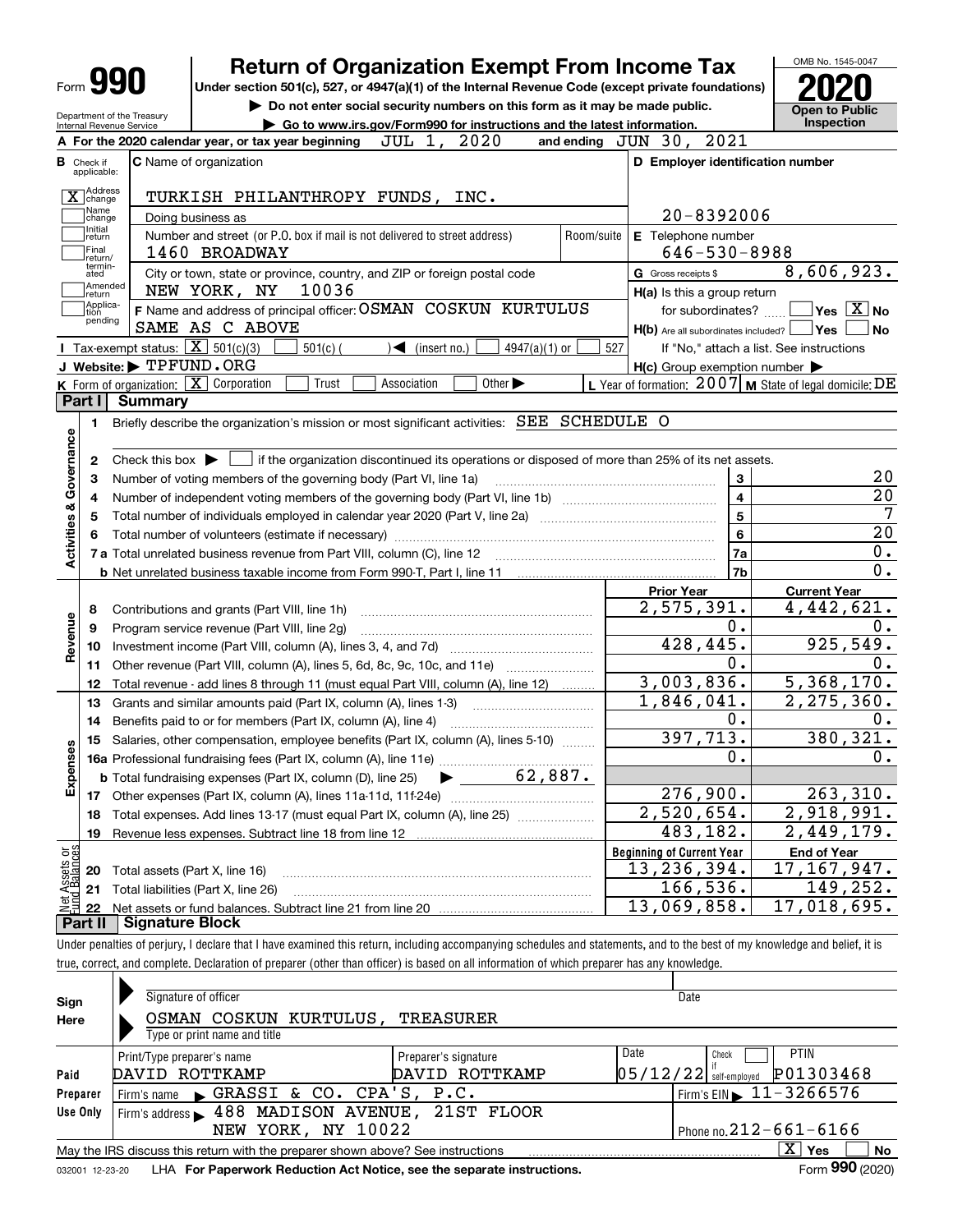|              | TURKISH PHILANTHROPY FUNDS, INC.<br>Form 990 (2020)                                                                                                                                     | $20 - 8392006$<br>Page 2                      |
|--------------|-----------------------------------------------------------------------------------------------------------------------------------------------------------------------------------------|-----------------------------------------------|
|              | <b>Statement of Program Service Accomplishments</b><br>Part III                                                                                                                         |                                               |
|              | Check if Schedule O contains a response or note to any line in this Part III                                                                                                            |                                               |
| 1            | Briefly describe the organization's mission:<br>THE ORGANIZATION'S MISSION IS HELPING INDIVIDUAL AND CORPORATE DONORS                                                                   |                                               |
|              | REALIZE THEIR PHILANTHROPIC GOALS TO MEET COMMUNITY NEEDS IN THE                                                                                                                        |                                               |
|              | UNITED STATES OF AMERICA AND IN TURKEY                                                                                                                                                  |                                               |
|              |                                                                                                                                                                                         |                                               |
| $\mathbf{2}$ | Did the organization undertake any significant program services during the year which were not listed on the                                                                            |                                               |
|              | prior Form 990 or 990-EZ?                                                                                                                                                               | $\sqrt{}$ Yes $\sqrt{}$ $\overline{\rm X}$ No |
|              | If "Yes," describe these new services on Schedule O.                                                                                                                                    |                                               |
| 3            | Did the organization cease conducting, or make significant changes in how it conducts, any program services?                                                                            | $\sqrt{}$ Yes $\sqrt{}$ No $\sqrt{}$          |
| 4            | If "Yes," describe these changes on Schedule O.<br>Describe the organization's program service accomplishments for each of its three largest program services, as measured by expenses. |                                               |
|              | Section 501(c)(3) and 501(c)(4) organizations are required to report the amount of grants and allocations to others, the total expenses, and                                            |                                               |
|              | revenue, if any, for each program service reported.                                                                                                                                     |                                               |
| 4a           | $1,225,144.$ ) (Revenue \$<br>1,469,926. including grants of \$<br>(Expenses \$<br>(Code:                                                                                               |                                               |
|              | TRANSITIONARY GRANTMAKING: TPF PARTNERS WITH NON-PROFIT ORGANIZATIONS                                                                                                                   |                                               |
|              | IN TURKEY WHICH CAN RAISE FUNDS IN THE USA THROUGH TPF                                                                                                                                  | ONLINE, ETC).                                 |
|              | THESE FUNDS ARE THEN GRANTED TO THESE ORGANIZATIONS WITH APPROVAL FROM                                                                                                                  |                                               |
|              | THE BOARD.                                                                                                                                                                              |                                               |
|              |                                                                                                                                                                                         |                                               |
|              |                                                                                                                                                                                         |                                               |
|              |                                                                                                                                                                                         |                                               |
|              |                                                                                                                                                                                         |                                               |
|              |                                                                                                                                                                                         |                                               |
|              |                                                                                                                                                                                         |                                               |
|              |                                                                                                                                                                                         |                                               |
| 4b           | $984, 265$ . including grants of \$<br>984, 265. ) (Revenue \$<br>) (Expenses \$<br>(Code:                                                                                              |                                               |
|              | DONOR-ADVISED GRANTMAKING: TPF OFFERS CERTAIN FUND TYPES INCLUDING                                                                                                                      |                                               |
|              | ADVISED DESIGNATED AND FRIENDS OF FUNDS THAT ALLOW DONORS TO REMAIN<br>ENGAGED IN THE GRANTMAKING PROCESS BY SUGGESTING USES FOR                                                        |                                               |
|              | DONORS MAKE GRANT RECOMMENDATIONS FOR A GRANT TO A SPECIFIC                                                                                                                             | THEIR GIFT.                                   |
|              | ORGANIZATION OR A PROJECT ONCE TPF'S STAFF HAVE ENSURED THE RECIPIENT                                                                                                                   |                                               |
|              | IS A $501(C)$<br>(3) EQUIVALENT<br>(FOR TURKEY)<br>ORGANIZATION<br>OR IN                                                                                                                | <b>GOOD STANDING</b>                          |
|              | AND THAT THE ORGANIZATION IS FINANCIALLY SOUND AND HAS FILED<br>(FOR U.S.                                                                                                               |                                               |
|              | THE NECESSARY TAX DOCUMENTS. TPF'S BOARD OF DIRECTORS REVIEWS AND                                                                                                                       |                                               |
|              | APPROVES THE GRANT. GRANTS ARE MONITORED AND EVALUATED BASED ON TPF'S                                                                                                                   |                                               |
|              | GRANT MANAGEMENT PROCEDURES.                                                                                                                                                            |                                               |
|              |                                                                                                                                                                                         |                                               |
|              |                                                                                                                                                                                         |                                               |
| 4с           | (Code:<br>(Expenses \$<br>DISCRETIONARY GRANTMAKING: TPF PARTNERS WITH NON-PROFIT ORGANIZATIONS                                                                                         |                                               |
|              | IN TURKEY WHICH CAN SUBMIT APPLICATIONS TO BE CONSIDERED FOR A GRANT IN                                                                                                                 |                                               |
|              | THE AREAS OF EDUCATION, GENDER EQUALITY, SOCIAL AND ECONOMIC                                                                                                                            |                                               |
|              | DEVELOPMENT, AND DISASTER RELIEF. ALL GRANTS ARE APPROVED BY THE BOARD                                                                                                                  |                                               |
|              | OF DIRECTORS.                                                                                                                                                                           |                                               |
|              |                                                                                                                                                                                         |                                               |
|              |                                                                                                                                                                                         |                                               |
|              |                                                                                                                                                                                         |                                               |
|              |                                                                                                                                                                                         |                                               |
|              |                                                                                                                                                                                         |                                               |
|              |                                                                                                                                                                                         |                                               |
|              | 4d Other program services (Describe on Schedule O.)                                                                                                                                     |                                               |
|              | (Expenses \$<br>including grants of \$<br>(Revenue \$                                                                                                                                   |                                               |
|              | 2,520,142.<br>4e Total program service expenses $\blacktriangleright$                                                                                                                   |                                               |
|              |                                                                                                                                                                                         | Form 990 (2020)                               |
|              | 032002 12-23-20                                                                                                                                                                         |                                               |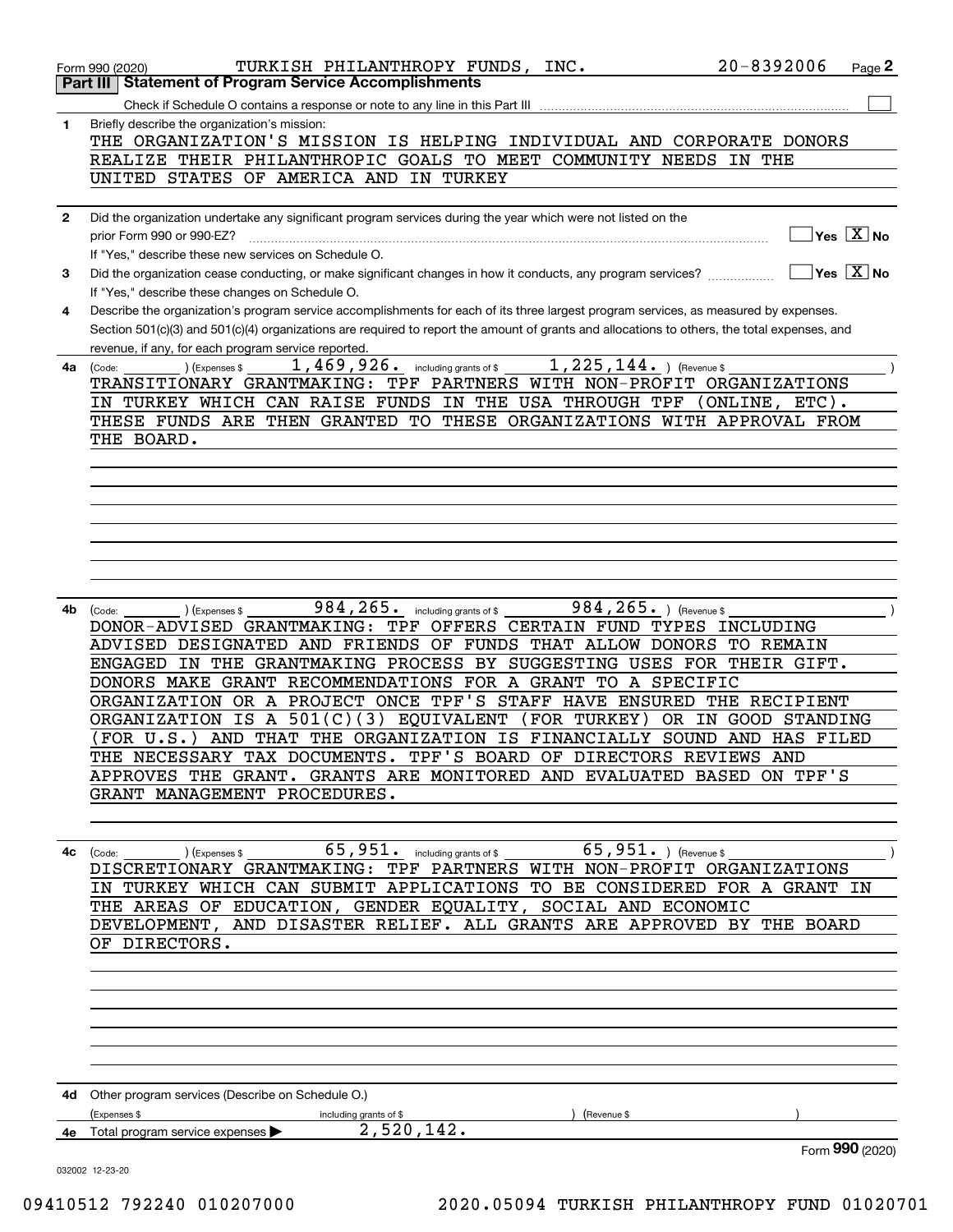|  | Form 990 (2020) |  |
|--|-----------------|--|

Form 990 (2020) TURKISH PHILANTHROPY FUNDS, INC**.** 20-8392006 <sub>Page</sub> 3<br>**Part IV | Checklist of Required Schedules** 

|     |                                                                                                                                                 |                 | <b>Yes</b>            | No                      |
|-----|-------------------------------------------------------------------------------------------------------------------------------------------------|-----------------|-----------------------|-------------------------|
| 1.  | Is the organization described in section $501(c)(3)$ or $4947(a)(1)$ (other than a private foundation)?                                         |                 |                       |                         |
|     |                                                                                                                                                 | 1               | х                     |                         |
| 2   |                                                                                                                                                 | $\mathbf{2}$    | $\overline{\text{x}}$ |                         |
| 3   | Did the organization engage in direct or indirect political campaign activities on behalf of or in opposition to candidates for                 |                 |                       |                         |
|     |                                                                                                                                                 | 3               |                       | x                       |
| 4   | Section 501(c)(3) organizations. Did the organization engage in lobbying activities, or have a section 501(h) election in effect                |                 |                       |                         |
|     |                                                                                                                                                 | 4               |                       | x                       |
| 5   | Is the organization a section 501(c)(4), 501(c)(5), or 501(c)(6) organization that receives membership dues, assessments, or                    |                 |                       |                         |
|     |                                                                                                                                                 | 5               |                       | x                       |
| 6   | Did the organization maintain any donor advised funds or any similar funds or accounts for which donors have the right to                       |                 |                       |                         |
|     | provide advice on the distribution or investment of amounts in such funds or accounts? If "Yes," complete Schedule D, Part I                    | 6               | х                     |                         |
| 7   | Did the organization receive or hold a conservation easement, including easements to preserve open space,                                       |                 |                       |                         |
|     |                                                                                                                                                 | $\overline{7}$  |                       | x                       |
| 8   | Did the organization maintain collections of works of art, historical treasures, or other similar assets? If "Yes," complete                    |                 |                       |                         |
|     |                                                                                                                                                 | 8               |                       | x                       |
| 9   | Did the organization report an amount in Part X, line 21, for escrow or custodial account liability, serve as a custodian for                   |                 |                       |                         |
|     | amounts not listed in Part X; or provide credit counseling, debt management, credit repair, or debt negotiation services?                       |                 |                       | x                       |
|     |                                                                                                                                                 | 9               |                       |                         |
| 10  | Did the organization, directly or through a related organization, hold assets in donor-restricted endowments                                    |                 | x                     |                         |
|     |                                                                                                                                                 | 10              |                       |                         |
| 11  | If the organization's answer to any of the following questions is "Yes," then complete Schedule D, Parts VI, VII, VIII, IX, or X                |                 |                       |                         |
|     | as applicable.<br>a Did the organization report an amount for land, buildings, and equipment in Part X, line 10? If "Yes," complete Schedule D. |                 |                       |                         |
|     |                                                                                                                                                 | 11a             | X                     |                         |
|     | <b>b</b> Did the organization report an amount for investments - other securities in Part X, line 12, that is 5% or more of its total           |                 |                       |                         |
|     |                                                                                                                                                 | 11b             |                       | x                       |
|     | c Did the organization report an amount for investments - program related in Part X, line 13, that is 5% or more of its total                   |                 |                       |                         |
|     |                                                                                                                                                 | 11c             |                       | x                       |
|     | d Did the organization report an amount for other assets in Part X, line 15, that is 5% or more of its total assets reported in                 |                 |                       |                         |
|     |                                                                                                                                                 | 11d             |                       | x                       |
|     | e Did the organization report an amount for other liabilities in Part X, line 25? If "Yes," complete Schedule D, Part X                         | 11e             |                       | $\overline{\mathbf{x}}$ |
| f   | Did the organization's separate or consolidated financial statements for the tax year include a footnote that addresses                         |                 |                       |                         |
|     | the organization's liability for uncertain tax positions under FIN 48 (ASC 740)? If "Yes," complete Schedule D, Part X                          | 11f             | х                     |                         |
|     | 12a Did the organization obtain separate, independent audited financial statements for the tax year? If "Yes," complete                         |                 |                       |                         |
|     |                                                                                                                                                 | 12a             | X                     |                         |
|     | <b>b</b> Was the organization included in consolidated, independent audited financial statements for the tax year?                              |                 |                       |                         |
|     | If "Yes," and if the organization answered "No" to line 12a, then completing Schedule D, Parts XI and XII is optional                           | 12b             |                       | A                       |
| 13  |                                                                                                                                                 | 13              |                       | $\mathbf X$             |
| 14a | Did the organization maintain an office, employees, or agents outside of the United States?                                                     | 14a             |                       | $\mathbf X$             |
|     | <b>b</b> Did the organization have aggregate revenues or expenses of more than \$10,000 from grantmaking, fundraising, business,                |                 |                       |                         |
|     | investment, and program service activities outside the United States, or aggregate foreign investments valued at \$100,000                      |                 |                       |                         |
|     |                                                                                                                                                 | 14b             | х                     |                         |
| 15  | Did the organization report on Part IX, column (A), line 3, more than \$5,000 of grants or other assistance to or for any                       |                 |                       |                         |
|     |                                                                                                                                                 | 15              | х                     |                         |
| 16  | Did the organization report on Part IX, column (A), line 3, more than \$5,000 of aggregate grants or other assistance to                        |                 |                       |                         |
|     |                                                                                                                                                 | 16              |                       | X                       |
| 17  | Did the organization report a total of more than \$15,000 of expenses for professional fundraising services on Part IX,                         |                 |                       |                         |
|     |                                                                                                                                                 | 17              |                       | x                       |
| 18  | Did the organization report more than \$15,000 total of fundraising event gross income and contributions on Part VIII, lines                    |                 |                       |                         |
|     |                                                                                                                                                 | 18              |                       | x                       |
| 19  | Did the organization report more than \$15,000 of gross income from gaming activities on Part VIII, line 9a? If "Yes."                          |                 |                       |                         |
|     |                                                                                                                                                 | 19              |                       | X                       |
|     |                                                                                                                                                 | 20a             |                       | X                       |
|     | b If "Yes" to line 20a, did the organization attach a copy of its audited financial statements to this return?                                  | 20 <sub>b</sub> |                       |                         |
| 21  | Did the organization report more than \$5,000 of grants or other assistance to any domestic organization or                                     |                 |                       |                         |
|     |                                                                                                                                                 | 21              | Х                     |                         |
|     | 032003 12-23-20                                                                                                                                 |                 | Form 990 (2020)       |                         |

032003 12-23-20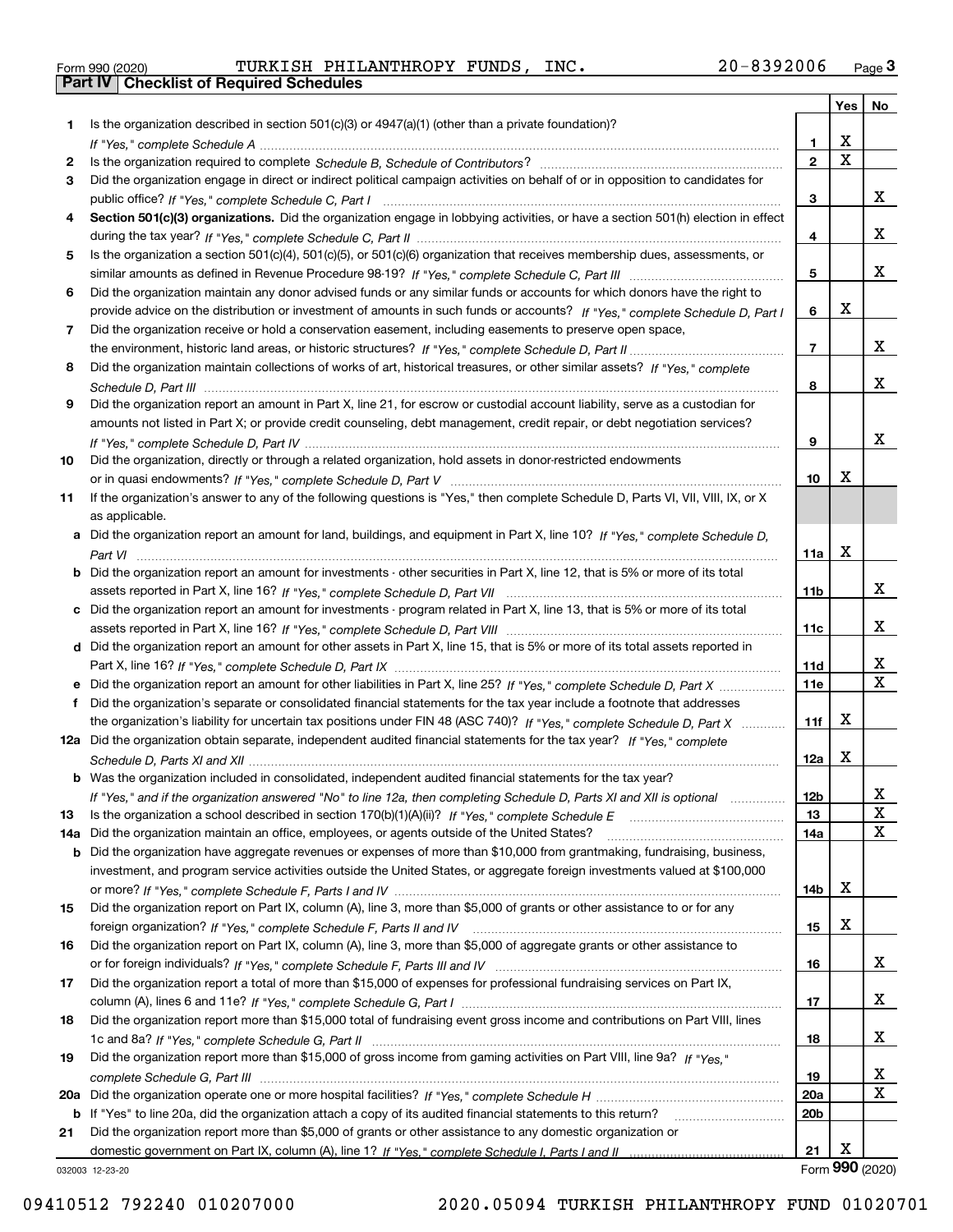|  | Form 990 (2020) |
|--|-----------------|
|  |                 |

*(continued)* Form 990 (2020) TURKISH PHILANTHROPY FUNDS, INC **.** 2 0-8 3 9 2 0 06 <sub>Page</sub> 4<br>**Part IV | Checklist of Required Schedules** <sub>(continued)</sub>

|               |                                                                                                                              |                 | Yes | No                      |
|---------------|------------------------------------------------------------------------------------------------------------------------------|-----------------|-----|-------------------------|
| 22            | Did the organization report more than \$5,000 of grants or other assistance to or for domestic individuals on                |                 |     |                         |
|               |                                                                                                                              | 22              |     | x                       |
| 23            | Did the organization answer "Yes" to Part VII, Section A, line 3, 4, or 5 about compensation of the organization's current   |                 |     |                         |
|               | and former officers, directors, trustees, key employees, and highest compensated employees? If "Yes," complete               |                 |     |                         |
|               |                                                                                                                              | 23              | х   |                         |
|               | 24a Did the organization have a tax-exempt bond issue with an outstanding principal amount of more than \$100,000 as of the  |                 |     |                         |
|               | last day of the year, that was issued after December 31, 2002? If "Yes," answer lines 24b through 24d and complete           |                 |     |                         |
|               |                                                                                                                              | 24a             |     | x                       |
|               | <b>b</b> Did the organization invest any proceeds of tax-exempt bonds beyond a temporary period exception?                   | 24 <sub>b</sub> |     |                         |
|               | c Did the organization maintain an escrow account other than a refunding escrow at any time during the year to defease       |                 |     |                         |
|               |                                                                                                                              | 24c             |     |                         |
|               |                                                                                                                              | 24d             |     |                         |
|               | 25a Section 501(c)(3), 501(c)(4), and 501(c)(29) organizations. Did the organization engage in an excess benefit             |                 |     |                         |
|               |                                                                                                                              | 25a             |     | x                       |
|               | b Is the organization aware that it engaged in an excess benefit transaction with a disqualified person in a prior year, and |                 |     |                         |
|               | that the transaction has not been reported on any of the organization's prior Forms 990 or 990-EZ? If "Yes," complete        |                 |     |                         |
|               | Schedule L, Part I                                                                                                           | 25b             |     | x                       |
| 26            | Did the organization report any amount on Part X, line 5 or 22, for receivables from or payables to any current              |                 |     |                         |
|               | or former officer, director, trustee, key employee, creator or founder, substantial contributor, or 35%                      |                 |     |                         |
|               | controlled entity or family member of any of these persons? If "Yes," complete Schedule L, Part II                           | 26              |     | x                       |
| 27            | Did the organization provide a grant or other assistance to any current or former officer, director, trustee, key employee,  |                 |     |                         |
|               | creator or founder, substantial contributor or employee thereof, a grant selection committee member, or to a 35% controlled  |                 |     | х                       |
|               | entity (including an employee thereof) or family member of any of these persons? If "Yes," complete Schedule L, Part III     | 27              |     |                         |
| 28            | Was the organization a party to a business transaction with one of the following parties (see Schedule L, Part IV            |                 |     |                         |
|               | instructions, for applicable filing thresholds, conditions, and exceptions):                                                 |                 |     |                         |
|               | a A current or former officer, director, trustee, key employee, creator or founder, or substantial contributor? If           | 28a             |     | X                       |
|               |                                                                                                                              | 28 <sub>b</sub> |     | $\overline{\mathtt{x}}$ |
|               | c A 35% controlled entity of one or more individuals and/or organizations described in lines 28a or 28b? If                  |                 |     |                         |
|               |                                                                                                                              | 28c             |     | x                       |
| 29            |                                                                                                                              | 29              |     | $\overline{\mathbf{x}}$ |
| 30            | Did the organization receive contributions of art, historical treasures, or other similar assets, or qualified conservation  |                 |     |                         |
|               |                                                                                                                              | 30              |     | x                       |
| 31            | Did the organization liquidate, terminate, or dissolve and cease operations? If "Yes," complete Schedule N. Part I           | 31              |     | $\overline{\mathbf{x}}$ |
| 32            | Did the organization sell, exchange, dispose of, or transfer more than 25% of its net assets? If "Yes," complete             |                 |     |                         |
|               |                                                                                                                              | 32              |     | х                       |
| 33            | Did the organization own 100% of an entity disregarded as separate from the organization under Regulations                   |                 |     |                         |
|               |                                                                                                                              | 33              |     | x                       |
| 34            | Was the organization related to any tax-exempt or taxable entity? If "Yes," complete Schedule R, Part II, III, or IV, and    |                 |     |                         |
|               |                                                                                                                              | 34              |     | X                       |
|               | 35a Did the organization have a controlled entity within the meaning of section 512(b)(13)?                                  | 35a             |     | X                       |
|               | b If "Yes" to line 35a, did the organization receive any payment from or engage in any transaction with a controlled entity  |                 |     |                         |
|               |                                                                                                                              | 35b             |     |                         |
| 36            | Section 501(c)(3) organizations. Did the organization make any transfers to an exempt non-charitable related organization?   |                 |     |                         |
|               |                                                                                                                              | 36              |     | X.                      |
| 37            | Did the organization conduct more than 5% of its activities through an entity that is not a related organization             |                 |     |                         |
|               | and that is treated as a partnership for federal income tax purposes? If "Yes," complete Schedule R, Part VI                 | 37              |     | X.                      |
| 38            | Did the organization complete Schedule O and provide explanations in Schedule O for Part VI, lines 11b and 19?               |                 |     |                         |
|               | Note: All Form 990 filers are required to complete Schedule O                                                                | 38              | x   |                         |
| <b>Part V</b> | <b>Statements Regarding Other IRS Filings and Tax Compliance</b>                                                             |                 |     |                         |
|               | Check if Schedule O contains a response or note to any line in this Part V                                                   |                 |     |                         |
|               |                                                                                                                              |                 | Yes | No                      |
|               | 1a Enter the number reported in Box 3 of Form 1096. Enter -0- if not applicable<br>1a                                        |                 |     |                         |
| b             | 0<br>Enter the number of Forms W-2G included in line 1a. Enter -0- if not applicable<br>1b                                   |                 |     |                         |
| c             | Did the organization comply with backup withholding rules for reportable payments to vendors and reportable gaming           |                 |     |                         |
|               | (gambling) winnings to prize winners?                                                                                        | 1c              |     |                         |
|               | 032004 12-23-20                                                                                                              |                 |     | Form 990 (2020)         |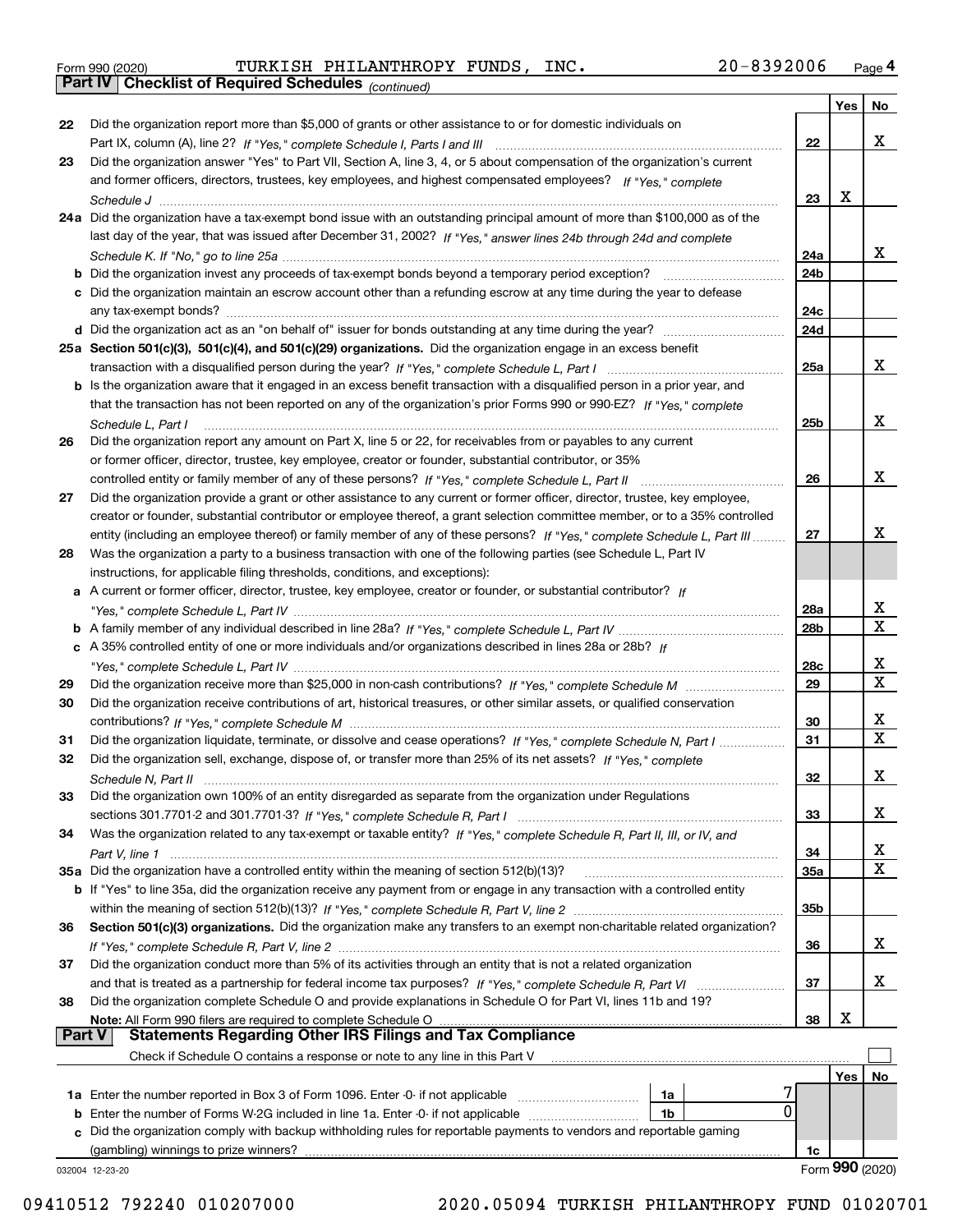| Form 990 (2020) |  | TURKISH PHILANTHROPY FUNDS, INC.                                                               |  | $20 - 8392006$ | Page 5 |
|-----------------|--|------------------------------------------------------------------------------------------------|--|----------------|--------|
|                 |  | <b>Part V</b> Statements Regarding Other IRS Filings and Tax Compliance <sub>(continued)</sub> |  |                |        |

| Part V | Statements Regarding Other IRS Fillings and Tax Compilance<br>(continued)                                                                                                                                                           |                |     |     |
|--------|-------------------------------------------------------------------------------------------------------------------------------------------------------------------------------------------------------------------------------------|----------------|-----|-----|
|        |                                                                                                                                                                                                                                     |                | Yes | No. |
|        | 2a Enter the number of employees reported on Form W-3, Transmittal of Wage and Tax Statements,                                                                                                                                      |                |     |     |
|        | 7<br>filed for the calendar year ending with or within the year covered by this return<br>2a                                                                                                                                        |                |     |     |
|        |                                                                                                                                                                                                                                     | 2 <sub>b</sub> | X   |     |
|        |                                                                                                                                                                                                                                     |                |     |     |
|        | 3a Did the organization have unrelated business gross income of \$1,000 or more during the year?                                                                                                                                    | За             |     | х   |
|        | b If "Yes," has it filed a Form 990-T for this year? If "No" to line 3b, provide an explanation on Schedule O                                                                                                                       | 3b             |     |     |
|        | 4a At any time during the calendar year, did the organization have an interest in, or a signature or other authority over, a                                                                                                        |                |     |     |
|        |                                                                                                                                                                                                                                     | 4a             |     | х   |
|        | <b>b</b> If "Yes," enter the name of the foreign country                                                                                                                                                                            |                |     |     |
|        | See instructions for filing requirements for FinCEN Form 114, Report of Foreign Bank and Financial Accounts (FBAR).                                                                                                                 |                |     | х   |
| 5а     | Was the organization a party to a prohibited tax shelter transaction at any time during the tax year?                                                                                                                               | 5a             |     | x   |
|        |                                                                                                                                                                                                                                     | 5b             |     |     |
|        |                                                                                                                                                                                                                                     | 5c             |     |     |
| 6а     | Does the organization have annual gross receipts that are normally greater than \$100,000, and did the organization solicit<br>any contributions that were not tax deductible as charitable contributions?                          |                |     | x   |
|        | <b>b</b> If "Yes," did the organization include with every solicitation an express statement that such contributions or gifts                                                                                                       | 6a             |     |     |
|        | were not tax deductible?                                                                                                                                                                                                            | 6b             |     |     |
| 7      | Organizations that may receive deductible contributions under section 170(c).                                                                                                                                                       |                |     |     |
| а      | Did the organization receive a payment in excess of \$75 made partly as a contribution and partly for goods and services provided to the payor?                                                                                     | 7a             |     | х   |
|        | <b>b</b> If "Yes," did the organization notify the donor of the value of the goods or services provided?                                                                                                                            | 7b             |     |     |
|        | c Did the organization sell, exchange, or otherwise dispose of tangible personal property for which it was required                                                                                                                 |                |     |     |
|        | to file Form 8282?                                                                                                                                                                                                                  | 7c             |     | х   |
|        | 7d<br>d If "Yes," indicate the number of Forms 8282 filed during the year                                                                                                                                                           |                |     |     |
| е      | Did the organization receive any funds, directly or indirectly, to pay premiums on a personal benefit contract?                                                                                                                     | 7е             |     | х   |
| f      | Did the organization, during the year, pay premiums, directly or indirectly, on a personal benefit contract?                                                                                                                        | 7f             |     | X   |
| g      | If the organization received a contribution of qualified intellectual property, did the organization file Form 8899 as required?                                                                                                    | 7g             |     |     |
| h      | If the organization received a contribution of cars, boats, airplanes, or other vehicles, did the organization file a Form 1098-C?                                                                                                  | 7h             |     |     |
| 8      | Sponsoring organizations maintaining donor advised funds. Did a donor advised fund maintained by the                                                                                                                                |                |     |     |
|        | sponsoring organization have excess business holdings at any time during the year?                                                                                                                                                  | 8              |     |     |
| 9      | Sponsoring organizations maintaining donor advised funds.                                                                                                                                                                           |                |     |     |
| а      | Did the sponsoring organization make any taxable distributions under section 4966?                                                                                                                                                  | 9а             |     | х   |
| b      | Did the sponsoring organization make a distribution to a donor, donor advisor, or related person?                                                                                                                                   | 9b             |     | х   |
| 10     | Section 501(c)(7) organizations. Enter:                                                                                                                                                                                             |                |     |     |
| a      | Initiation fees and capital contributions included on Part VIII, line 12<br>10a                                                                                                                                                     |                |     |     |
|        | b Gross receipts, included on Form 990, Part VIII, line 12, for public use of club facilities<br>10 <sub>b</sub>                                                                                                                    |                |     |     |
| 11.    | Section 501(c)(12) organizations. Enter:                                                                                                                                                                                            |                |     |     |
|        | 11a                                                                                                                                                                                                                                 |                |     |     |
|        | <b>b</b> Gross income from other sources (Do not net amounts due or paid to other sources against                                                                                                                                   |                |     |     |
|        | 11b                                                                                                                                                                                                                                 |                |     |     |
|        | 12a Section 4947(a)(1) non-exempt charitable trusts. Is the organization filing Form 990 in lieu of Form 1041?                                                                                                                      | 12a            |     |     |
|        | 12b<br><b>b</b> If "Yes," enter the amount of tax-exempt interest received or accrued during the year <i>manument</i>                                                                                                               |                |     |     |
| 13     | Section 501(c)(29) qualified nonprofit health insurance issuers.                                                                                                                                                                    |                |     |     |
|        | a Is the organization licensed to issue qualified health plans in more than one state?                                                                                                                                              | 13a            |     |     |
|        | Note: See the instructions for additional information the organization must report on Schedule O.                                                                                                                                   |                |     |     |
|        | <b>b</b> Enter the amount of reserves the organization is required to maintain by the states in which the                                                                                                                           |                |     |     |
|        | 13 <sub>b</sub>                                                                                                                                                                                                                     |                |     |     |
|        | 13 <sub>c</sub>                                                                                                                                                                                                                     |                |     | x   |
| 14a    | Did the organization receive any payments for indoor tanning services during the tax year?                                                                                                                                          | 14a            |     |     |
| 15     | <b>b</b> If "Yes," has it filed a Form 720 to report these payments? If "No," provide an explanation on Schedule O<br>Is the organization subject to the section 4960 tax on payment(s) of more than \$1,000,000 in remuneration or | 14b            |     |     |
|        |                                                                                                                                                                                                                                     | 15             |     | х   |
|        | If "Yes," see instructions and file Form 4720, Schedule N.                                                                                                                                                                          |                |     |     |
| 16     | Is the organization an educational institution subject to the section 4968 excise tax on net investment income?                                                                                                                     | 16             |     | х   |
|        | If "Yes," complete Form 4720, Schedule O.                                                                                                                                                                                           |                |     |     |
|        |                                                                                                                                                                                                                                     |                |     |     |

Form (2020) **990**

032005 12-23-20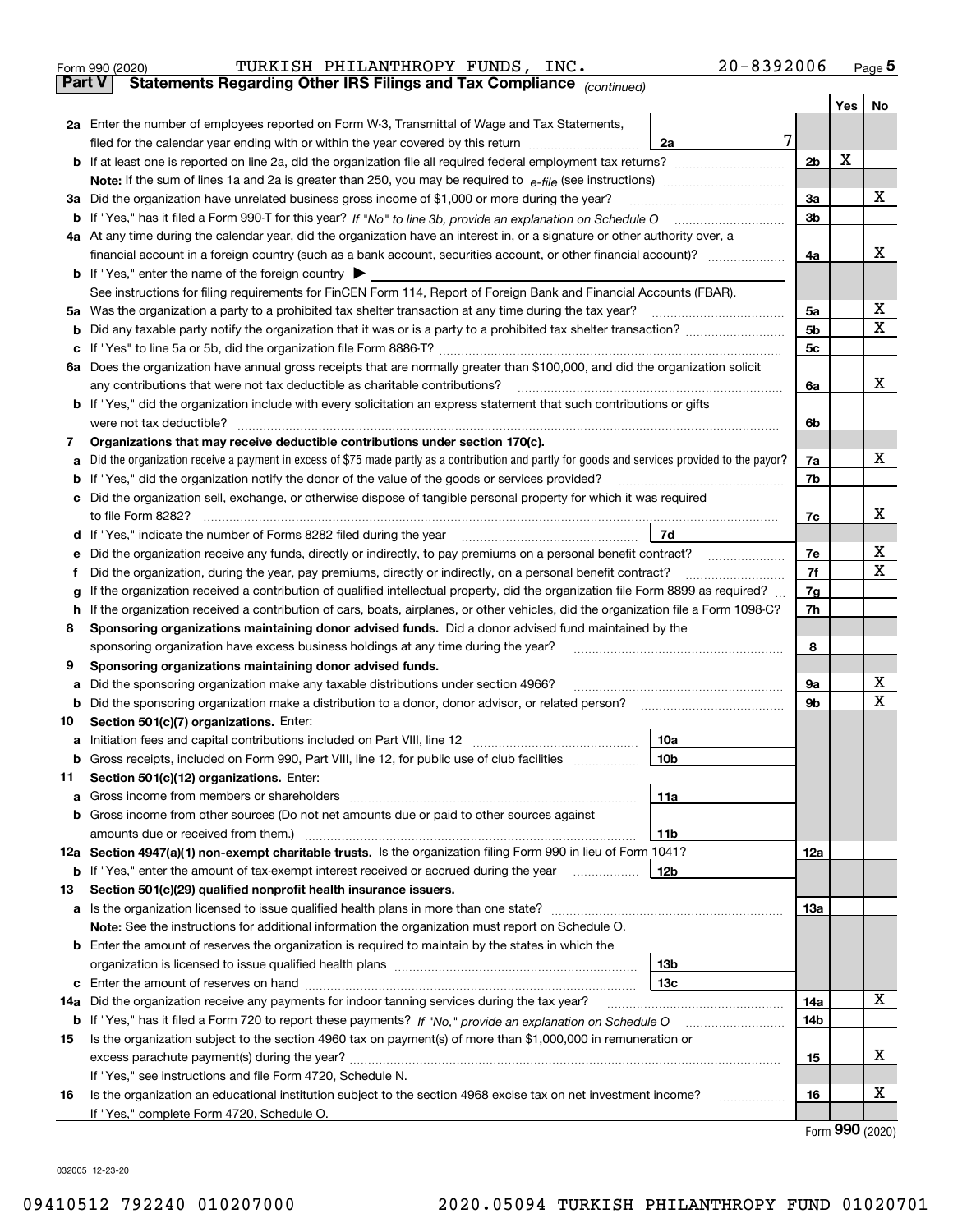|  | Form 990 (2020) |
|--|-----------------|
|  |                 |

TURKISH PHILANTHROPY FUNDS, INC. 20-8392006

*For each "Yes" response to lines 2 through 7b below, and for a "No" response to line 8a, 8b, or 10b below, describe the circumstances, processes, or changes on Schedule O. See instructions.* Form 990 (2020) **CONFERN BILLE PROGRET PROPERTY PERSONAL PROGRET PAGE 6 Fage 6**<br>**Part VI Governance, Management, and Disclosure** *For each "Yes" response to lines 2 through 7b below, and for a "No" response* 

|     | Check if Schedule O contains a response or note to any line in this Part VI                                                                                                                                                    |    |    |                         |     | $\mathbf{x}$    |
|-----|--------------------------------------------------------------------------------------------------------------------------------------------------------------------------------------------------------------------------------|----|----|-------------------------|-----|-----------------|
|     | Section A. Governing Body and Management                                                                                                                                                                                       |    |    |                         |     |                 |
|     |                                                                                                                                                                                                                                |    |    |                         | Yes | No              |
|     | <b>1a</b> Enter the number of voting members of the governing body at the end of the tax year                                                                                                                                  | 1a | 20 |                         |     |                 |
|     | If there are material differences in voting rights among members of the governing body, or if the governing                                                                                                                    |    |    |                         |     |                 |
|     | body delegated broad authority to an executive committee or similar committee, explain on Schedule O.                                                                                                                          |    |    |                         |     |                 |
| b   | Enter the number of voting members included on line 1a, above, who are independent                                                                                                                                             | 1b | 20 |                         |     |                 |
| 2   | Did any officer, director, trustee, or key employee have a family relationship or a business relationship with any other                                                                                                       |    |    |                         |     |                 |
|     | officer, director, trustee, or key employee?                                                                                                                                                                                   |    |    | $\mathbf{2}$            | х   |                 |
| 3   | Did the organization delegate control over management duties customarily performed by or under the direct supervision                                                                                                          |    |    |                         |     |                 |
|     | of officers, directors, trustees, or key employees to a management company or other person?                                                                                                                                    |    |    | 3                       |     | x               |
| 4   | Did the organization make any significant changes to its governing documents since the prior Form 990 was filed?                                                                                                               |    |    | $\overline{\mathbf{4}}$ |     | $\mathbf X$     |
| 5   |                                                                                                                                                                                                                                |    |    | 5                       |     | $\mathbf X$     |
| 6   | Did the organization have members or stockholders?                                                                                                                                                                             |    |    | 6                       |     | $\mathbf X$     |
| 7a  | Did the organization have members, stockholders, or other persons who had the power to elect or appoint one or                                                                                                                 |    |    |                         |     |                 |
|     | more members of the governing body?                                                                                                                                                                                            |    |    | 7a                      |     | х               |
|     | <b>b</b> Are any governance decisions of the organization reserved to (or subject to approval by) members, stockholders, or                                                                                                    |    |    |                         |     |                 |
|     | persons other than the governing body?                                                                                                                                                                                         |    |    | 7b                      |     | х               |
| 8   | Did the organization contemporaneously document the meetings held or written actions undertaken during the year by the following:                                                                                              |    |    |                         |     |                 |
|     |                                                                                                                                                                                                                                |    |    | 8а                      | х   |                 |
| a   | The governing body? [[11] matter and the contract of the contract of the contract of the contract of the contract of the contract of the contract of the contract of the contract of the contract of the contract of the contr |    |    | 8b                      | X   |                 |
| b   |                                                                                                                                                                                                                                |    |    |                         |     |                 |
| 9   | Is there any officer, director, trustee, or key employee listed in Part VII, Section A, who cannot be reached at the                                                                                                           |    |    | 9                       |     | x               |
|     |                                                                                                                                                                                                                                |    |    |                         |     |                 |
|     | Section B. Policies <sub>(This Section B requests information about policies not required by the Internal Revenue Code.)</sub>                                                                                                 |    |    |                         |     |                 |
|     |                                                                                                                                                                                                                                |    |    |                         | Yes | No<br>x         |
|     |                                                                                                                                                                                                                                |    |    | 10a                     |     |                 |
|     | <b>b</b> If "Yes," did the organization have written policies and procedures governing the activities of such chapters, affiliates,                                                                                            |    |    |                         |     |                 |
|     | and branches to ensure their operations are consistent with the organization's exempt purposes?                                                                                                                                |    |    | 10 <sub>b</sub>         | X   |                 |
|     | 11a Has the organization provided a complete copy of this Form 990 to all members of its governing body before filing the form?                                                                                                |    |    | 11a                     |     |                 |
| b   | Describe in Schedule O the process, if any, used by the organization to review this Form 990.                                                                                                                                  |    |    |                         |     |                 |
| 12a |                                                                                                                                                                                                                                |    |    | 12a                     | X   |                 |
| b   |                                                                                                                                                                                                                                |    |    | 12 <sub>b</sub>         | X   |                 |
| c   | Did the organization regularly and consistently monitor and enforce compliance with the policy? If "Yes." describe                                                                                                             |    |    |                         |     |                 |
|     | in Schedule O how this was done measured and contain an account of the state of the state of the state of the                                                                                                                  |    |    | 12c                     | х   |                 |
| 13  | Did the organization have a written whistleblower policy?                                                                                                                                                                      |    |    | 13                      | X   |                 |
| 14  | Did the organization have a written document retention and destruction policy?                                                                                                                                                 |    |    | 14                      | X   |                 |
| 15  | Did the process for determining compensation of the following persons include a review and approval by independent                                                                                                             |    |    |                         |     |                 |
|     | persons, comparability data, and contemporaneous substantiation of the deliberation and decision?                                                                                                                              |    |    |                         |     |                 |
| а   | The organization's CEO, Executive Director, or top management official manufactured content of the organization's CEO, Executive Director, or top management official                                                          |    |    | 15a                     | Χ   |                 |
| b   |                                                                                                                                                                                                                                |    |    | 15b                     | X   |                 |
|     | If "Yes" to line 15a or 15b, describe the process in Schedule O (see instructions).                                                                                                                                            |    |    |                         |     |                 |
|     | 16a Did the organization invest in, contribute assets to, or participate in a joint venture or similar arrangement with a                                                                                                      |    |    |                         |     |                 |
|     | taxable entity during the year?                                                                                                                                                                                                |    |    | 16a                     |     | х               |
|     | b If "Yes," did the organization follow a written policy or procedure requiring the organization to evaluate its participation                                                                                                 |    |    |                         |     |                 |
|     | in joint venture arrangements under applicable federal tax law, and take steps to safequard the organization's                                                                                                                 |    |    |                         |     |                 |
|     | exempt status with respect to such arrangements?                                                                                                                                                                               |    |    | 16b                     |     |                 |
|     | <b>Section C. Disclosure</b>                                                                                                                                                                                                   |    |    |                         |     |                 |
| 17  | List the states with which a copy of this Form 990 is required to be filed $\blacktriangleright$ MA, NY, DE                                                                                                                    |    |    |                         |     |                 |
| 18  | Section 6104 requires an organization to make its Forms 1023 (1024 or 1024-A, if applicable), 990, and 990-T (Section 501(c)(3)s only) available                                                                               |    |    |                         |     |                 |
|     | for public inspection. Indicate how you made these available. Check all that apply.                                                                                                                                            |    |    |                         |     |                 |
|     | $X$ Own website<br>$X$ Upon request<br>Another's website<br>Other (explain on Schedule O)                                                                                                                                      |    |    |                         |     |                 |
| 19  | Describe on Schedule O whether (and if so, how) the organization made its governing documents, conflict of interest policy, and financial                                                                                      |    |    |                         |     |                 |
|     | statements available to the public during the tax year.                                                                                                                                                                        |    |    |                         |     |                 |
| 20  | State the name, address, and telephone number of the person who possesses the organization's books and records                                                                                                                 |    |    |                         |     |                 |
|     | SENAY ATASELIM-YILMAZ - 646-530-8988                                                                                                                                                                                           |    |    |                         |     |                 |
|     | 1460 BROADWAY, NEW YORK,<br>NY<br>10036                                                                                                                                                                                        |    |    |                         |     |                 |
|     | 032006 12-23-20                                                                                                                                                                                                                |    |    |                         |     | Form 990 (2020) |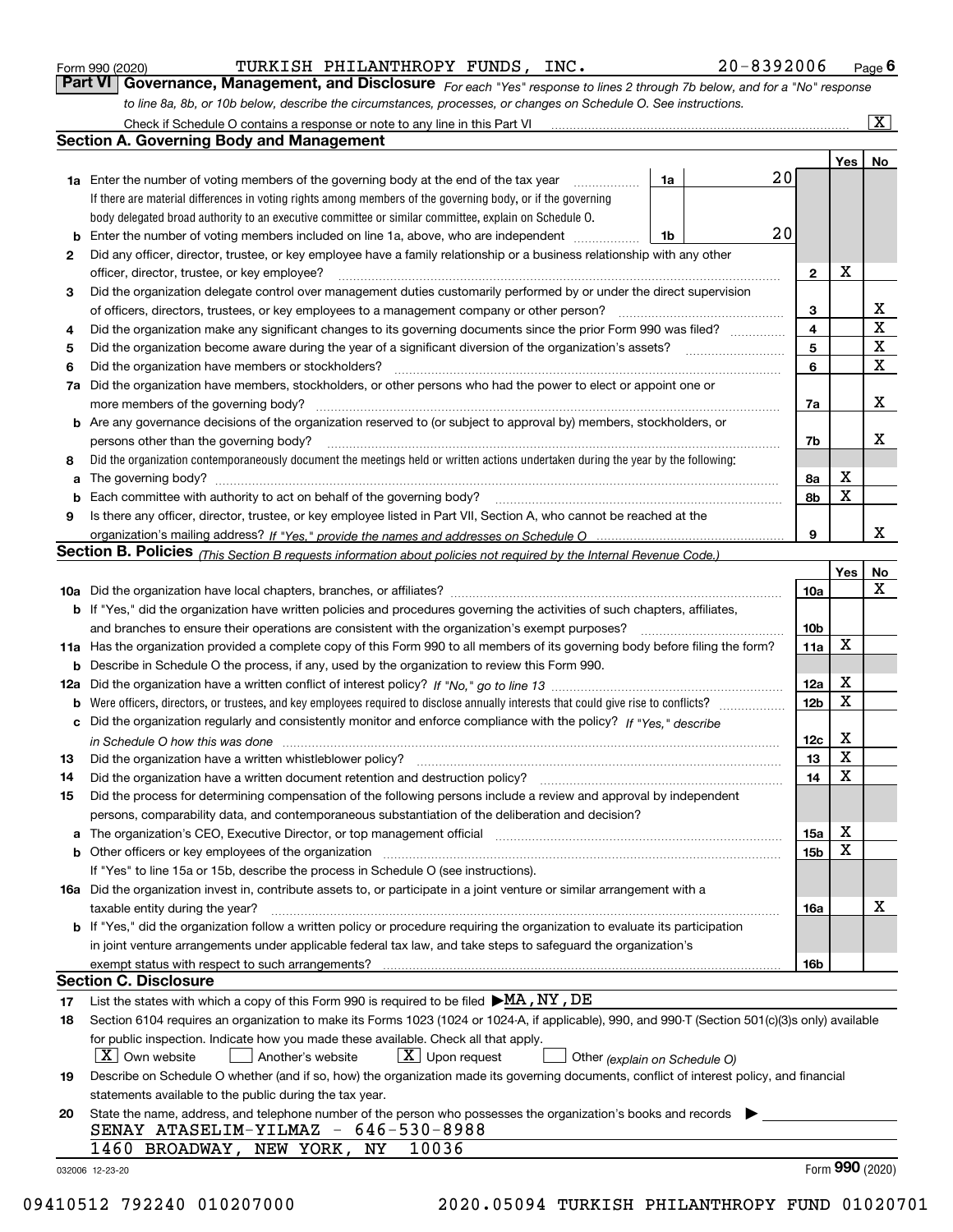$\mathcal{L}^{\text{max}}$ 

**7Part VII Compensation of Officers, Directors, Trustees, Key Employees, Highest Compensated Employees, and Independent Contractors**

Check if Schedule O contains a response or note to any line in this Part VII

**Section A. Officers, Directors, Trustees, Key Employees, and Highest Compensated Employees**

**1a**  Complete this table for all persons required to be listed. Report compensation for the calendar year ending with or within the organization's tax year. **•** List all of the organization's current officers, directors, trustees (whether individuals or organizations), regardless of amount of compensation.

Enter -0- in columns (D), (E), and (F) if no compensation was paid.

 $\bullet$  List all of the organization's  $\,$ current key employees, if any. See instructions for definition of "key employee."

**•** List the organization's five current highest compensated employees (other than an officer, director, trustee, or key employee) who received reportable compensation (Box 5 of Form W-2 and/or Box 7 of Form 1099-MISC) of more than \$100,000 from the organization and any related organizations.

**•** List all of the organization's former officers, key employees, and highest compensated employees who received more than \$100,000 of reportable compensation from the organization and any related organizations.

**former directors or trustees**  ¥ List all of the organization's that received, in the capacity as a former director or trustee of the organization, more than \$10,000 of reportable compensation from the organization and any related organizations.

See instructions for the order in which to list the persons above.

Check this box if neither the organization nor any related organization compensated any current officer, director, or trustee.  $\mathcal{L}^{\text{max}}$ 

| Position<br>Name and title<br>Reportable<br>Reportable<br>Average<br>Estimated<br>(do not check more than one<br>compensation<br>hours per<br>compensation<br>amount of<br>box, unless person is both an<br>officer and a director/trustee)<br>week<br>from<br>from related<br>other<br>ndividual trustee or director<br>the<br>organizations<br>(list any<br>compensation<br>(W-2/1099-MISC)<br>hours for<br>organization<br>from the<br>Highest compensated<br> employee<br>nstitutional trustee<br>(W-2/1099-MISC)<br>related<br>organization<br>Key employee<br>organizations<br>and related<br>below<br>organizations | 37,258.<br>$\mathbf 0$ . |
|----------------------------------------------------------------------------------------------------------------------------------------------------------------------------------------------------------------------------------------------------------------------------------------------------------------------------------------------------------------------------------------------------------------------------------------------------------------------------------------------------------------------------------------------------------------------------------------------------------------------------|--------------------------|
|                                                                                                                                                                                                                                                                                                                                                                                                                                                                                                                                                                                                                            |                          |
|                                                                                                                                                                                                                                                                                                                                                                                                                                                                                                                                                                                                                            |                          |
|                                                                                                                                                                                                                                                                                                                                                                                                                                                                                                                                                                                                                            |                          |
|                                                                                                                                                                                                                                                                                                                                                                                                                                                                                                                                                                                                                            |                          |
|                                                                                                                                                                                                                                                                                                                                                                                                                                                                                                                                                                                                                            |                          |
|                                                                                                                                                                                                                                                                                                                                                                                                                                                                                                                                                                                                                            |                          |
|                                                                                                                                                                                                                                                                                                                                                                                                                                                                                                                                                                                                                            |                          |
| Former<br>Officer<br>line)                                                                                                                                                                                                                                                                                                                                                                                                                                                                                                                                                                                                 |                          |
| 40.00<br>(1)<br>SENAY ATASELIM YILMAZ                                                                                                                                                                                                                                                                                                                                                                                                                                                                                                                                                                                      |                          |
| $\rm X$<br>132,035.<br>0.<br>EXECUTIVE DIRECTOR                                                                                                                                                                                                                                                                                                                                                                                                                                                                                                                                                                            |                          |
| 8.00<br>(2)<br>MEHMET KIRDAR                                                                                                                                                                                                                                                                                                                                                                                                                                                                                                                                                                                               |                          |
| 0.<br>$\overline{\text{X}}$<br>X<br>0.<br>CHAIRMAN                                                                                                                                                                                                                                                                                                                                                                                                                                                                                                                                                                         |                          |
| 4.00<br>MARIA KUPCU FIGUEROA<br>(3)                                                                                                                                                                                                                                                                                                                                                                                                                                                                                                                                                                                        |                          |
| $\mathbf 0$ .<br>0.<br>$\mathbf x$<br>X<br>VICE-CHAIR                                                                                                                                                                                                                                                                                                                                                                                                                                                                                                                                                                      | $\mathbf 0$ .            |
| 4.00<br><b>LAWRENCE KAYE</b><br>(4)                                                                                                                                                                                                                                                                                                                                                                                                                                                                                                                                                                                        |                          |
| 0.<br>$\mathbf 0$ .<br>X<br>X<br><b>SECRETARY</b>                                                                                                                                                                                                                                                                                                                                                                                                                                                                                                                                                                          | $\mathbf 0$ .            |
| 4.00<br>OSMAN COSKUN KURTULUS<br>(5)                                                                                                                                                                                                                                                                                                                                                                                                                                                                                                                                                                                       |                          |
| $\mathbf 0$ .<br>$\mathbf X$<br>X<br>$\mathbf 0$ .<br><b>TREASURER</b>                                                                                                                                                                                                                                                                                                                                                                                                                                                                                                                                                     | $\mathbf 0$ .            |
| 1.00<br>(6)<br>ZEYNEP OGUZ BILIMER                                                                                                                                                                                                                                                                                                                                                                                                                                                                                                                                                                                         |                          |
| X<br>$\mathbf 0$ .<br>$\mathbf 0$ .<br><b>DIRECTOR</b>                                                                                                                                                                                                                                                                                                                                                                                                                                                                                                                                                                     | 0.                       |
| 1.00<br>NAKIYE BOYACIGILLER<br>(7)                                                                                                                                                                                                                                                                                                                                                                                                                                                                                                                                                                                         |                          |
| $\mathbf 0$ .<br>0.<br>$\mathbf X$<br><b>DIRECTOR</b>                                                                                                                                                                                                                                                                                                                                                                                                                                                                                                                                                                      | $0$ .                    |
| 1.00<br>AHMET BOZER<br>(8)                                                                                                                                                                                                                                                                                                                                                                                                                                                                                                                                                                                                 |                          |
| X<br>0.<br>$\mathbf 0$ .<br><b>DIRECTOR</b>                                                                                                                                                                                                                                                                                                                                                                                                                                                                                                                                                                                | $\mathbf 0$ .            |
| 1.00<br>ASSIA EYUBOGLU<br>(9)                                                                                                                                                                                                                                                                                                                                                                                                                                                                                                                                                                                              |                          |
| $\mathbf X$<br>$\mathbf 0$ .<br>$\mathbf 0$ .<br><b>DIRECTOR</b>                                                                                                                                                                                                                                                                                                                                                                                                                                                                                                                                                           | $\mathbf 0$ .            |
| 2.00<br>(10) CIVAN GOKAY                                                                                                                                                                                                                                                                                                                                                                                                                                                                                                                                                                                                   |                          |
| $\mathbf 0$ .<br>X<br>$\mathbf 0$ .<br><b>DIRECTOR</b>                                                                                                                                                                                                                                                                                                                                                                                                                                                                                                                                                                     | 0.                       |
| 4.00<br>(11) MERVE GURSEL                                                                                                                                                                                                                                                                                                                                                                                                                                                                                                                                                                                                  |                          |
| $\mathbf 0$ .<br>X<br>0.<br><b>DIRECTOR</b>                                                                                                                                                                                                                                                                                                                                                                                                                                                                                                                                                                                | $\mathbf 0$ .            |
| 2.00<br>(12) BARBAROS KARAAHMET                                                                                                                                                                                                                                                                                                                                                                                                                                                                                                                                                                                            |                          |
| X<br>0.<br>$\mathbf 0$ .<br><b>DIRECTOR</b>                                                                                                                                                                                                                                                                                                                                                                                                                                                                                                                                                                                | $\mathbf 0$ .            |
| 3.00<br>(13) OZGUR KARAOSMANOGLU                                                                                                                                                                                                                                                                                                                                                                                                                                                                                                                                                                                           |                          |
| $\rm X$<br>$\mathbf 0$ .<br>$\mathbf 0$ .<br><b>DIRECTOR</b>                                                                                                                                                                                                                                                                                                                                                                                                                                                                                                                                                               | $0_{.}$                  |
| 1.00<br>(14) GULDEN MESARA                                                                                                                                                                                                                                                                                                                                                                                                                                                                                                                                                                                                 |                          |
| $\overline{\text{X}}$<br>$\mathbf 0$ .<br>$\mathbf 0$ .<br><b>DIRECTOR</b>                                                                                                                                                                                                                                                                                                                                                                                                                                                                                                                                                 | $0$ .                    |
| 2.00<br>(15) ALP ONALAN                                                                                                                                                                                                                                                                                                                                                                                                                                                                                                                                                                                                    |                          |
| $\rm X$<br>0.<br>$\mathbf 0$ .<br><b>DIRECTOR</b>                                                                                                                                                                                                                                                                                                                                                                                                                                                                                                                                                                          | $0_{.}$                  |
| 1.00<br>(16) RAHMI SAYDER                                                                                                                                                                                                                                                                                                                                                                                                                                                                                                                                                                                                  |                          |
| $\mathbf 0$ .<br>X<br>$\mathbf 0$ .<br><b>DIRECTOR</b>                                                                                                                                                                                                                                                                                                                                                                                                                                                                                                                                                                     | $\mathbf 0$ .            |
| 1.00<br>(17) ONUR ERZAN                                                                                                                                                                                                                                                                                                                                                                                                                                                                                                                                                                                                    |                          |
| $\overline{\mathbf{X}}$<br>$\mathbf 0$ .<br>$\mathbf 0$ .<br><b>DIRECTOR</b>                                                                                                                                                                                                                                                                                                                                                                                                                                                                                                                                               | $\mathbf 0$ .            |

032007 12-23-20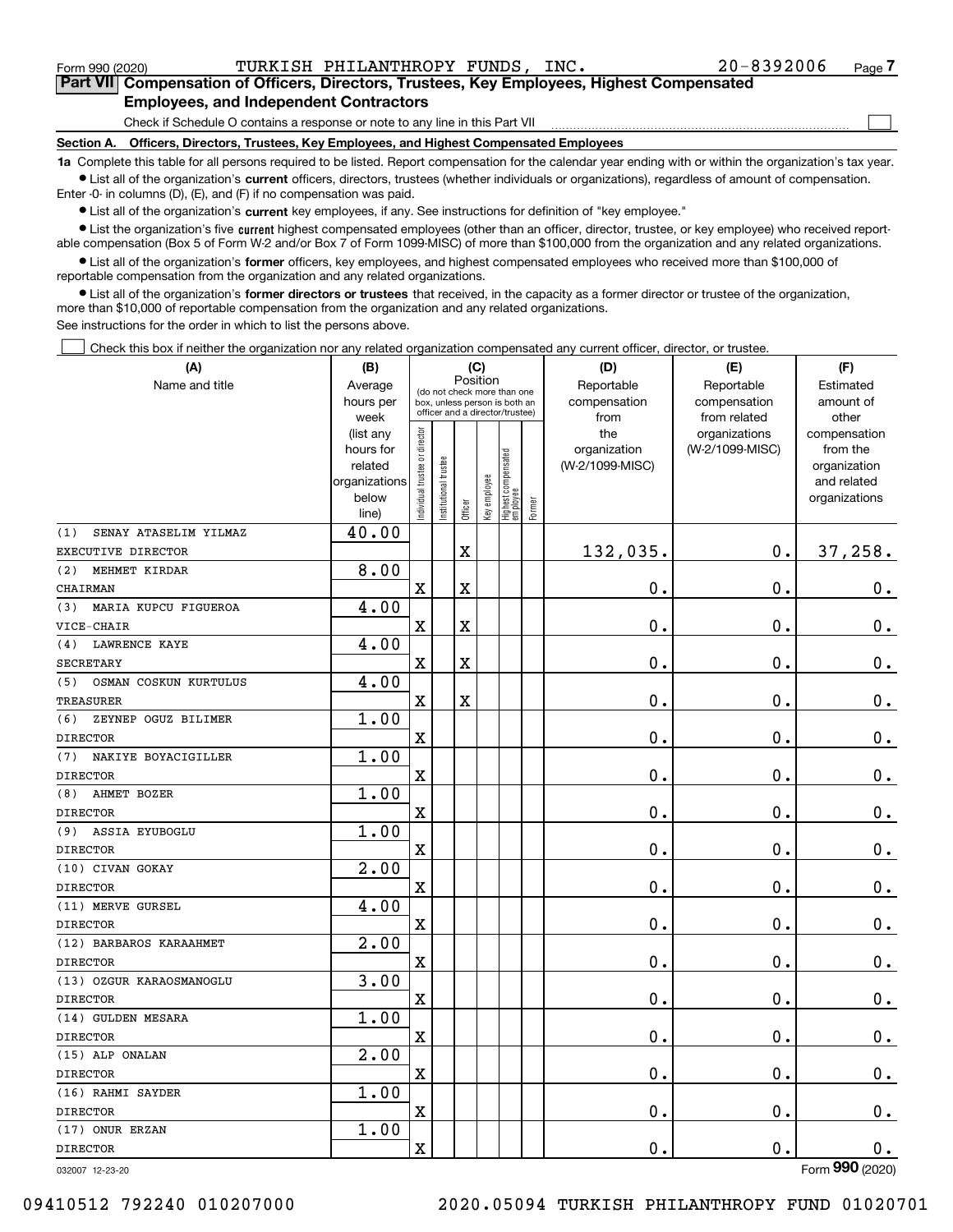| Form 990 (2020)                        | TURKISH PHILANTHROPY FUNDS, INC.                                                                                                                                                                                                                       |                                                                      |                                                                                                                                            |                        |             |              |                                  |        |                                           | $20 - 8392006$                                    |          |                                        | Page 8                                                                   |
|----------------------------------------|--------------------------------------------------------------------------------------------------------------------------------------------------------------------------------------------------------------------------------------------------------|----------------------------------------------------------------------|--------------------------------------------------------------------------------------------------------------------------------------------|------------------------|-------------|--------------|----------------------------------|--------|-------------------------------------------|---------------------------------------------------|----------|----------------------------------------|--------------------------------------------------------------------------|
| <b>Part VII</b>                        | Section A. Officers, Directors, Trustees, Key Employees, and Highest Compensated Employees (continued)                                                                                                                                                 | (B)                                                                  |                                                                                                                                            |                        |             |              |                                  |        |                                           |                                                   |          |                                        |                                                                          |
|                                        | (A)<br>Name and title                                                                                                                                                                                                                                  |                                                                      | (C)<br>Position<br>Average<br>(do not check more than one<br>hours per<br>box, unless person is both an<br>officer and a director/trustee) |                        |             |              |                                  |        | (D)<br>Reportable<br>compensation<br>from | (E)<br>Reportable<br>compensation<br>from related |          | (F)<br>Estimated<br>amount of<br>other |                                                                          |
|                                        |                                                                                                                                                                                                                                                        | (list any<br>hours for<br>related<br>organizations<br>below<br>line) | Individual trustee or director                                                                                                             | In stitutional trustee | Officer     | Key employee | Highest compensated<br> employee | Former | the<br>organization<br>(W-2/1099-MISC)    | organizations<br>(W-2/1099-MISC)                  |          |                                        | compensation<br>from the<br>organization<br>and related<br>organizations |
| (18) ERGUN KIRLIKOVALI<br>DIRECTOR     |                                                                                                                                                                                                                                                        | 1.00                                                                 | X                                                                                                                                          |                        |             |              |                                  |        | 0.                                        |                                                   | 0.       |                                        | 0.                                                                       |
| (19) AYSEGUL ILDENZ<br><b>DIRECTOR</b> |                                                                                                                                                                                                                                                        | 1.00                                                                 | $\mathbf X$                                                                                                                                |                        |             |              |                                  |        | 0.                                        |                                                   | 0.       |                                        | 0.                                                                       |
| (20) SERAN TREHAN<br><b>DIRECTOR</b>   |                                                                                                                                                                                                                                                        | 4.00                                                                 | $\mathbf X$                                                                                                                                |                        |             |              |                                  |        | 0.                                        |                                                   | 0.       |                                        | 0.                                                                       |
| (21) SELIN GULCELIK                    |                                                                                                                                                                                                                                                        | 2.00                                                                 |                                                                                                                                            |                        |             |              |                                  |        |                                           |                                                   |          |                                        |                                                                          |
| <b>DIRECTOR</b>                        |                                                                                                                                                                                                                                                        |                                                                      | X                                                                                                                                          |                        |             |              |                                  |        | 0.                                        |                                                   | 0.       |                                        | 0.                                                                       |
|                                        |                                                                                                                                                                                                                                                        |                                                                      |                                                                                                                                            |                        |             |              |                                  |        |                                           |                                                   |          |                                        |                                                                          |
|                                        |                                                                                                                                                                                                                                                        |                                                                      |                                                                                                                                            |                        |             |              |                                  |        |                                           |                                                   |          |                                        |                                                                          |
|                                        |                                                                                                                                                                                                                                                        |                                                                      |                                                                                                                                            |                        |             |              |                                  |        |                                           |                                                   |          |                                        |                                                                          |
|                                        |                                                                                                                                                                                                                                                        |                                                                      |                                                                                                                                            |                        |             |              |                                  |        |                                           |                                                   |          |                                        |                                                                          |
| 1b Subtotal                            |                                                                                                                                                                                                                                                        |                                                                      |                                                                                                                                            |                        |             |              |                                  |        | 132,035.                                  |                                                   | 0.       |                                        | 37,258.                                                                  |
|                                        |                                                                                                                                                                                                                                                        |                                                                      |                                                                                                                                            |                        |             |              |                                  |        | 0.<br>132,035.                            |                                                   | 0.<br>0. |                                        | 0.<br>37,258.                                                            |
| $\mathbf{2}$                           | Total number of individuals (including but not limited to those listed above) who received more than \$100,000 of reportable<br>compensation from the organization $\blacktriangleright$                                                               |                                                                      |                                                                                                                                            |                        |             |              |                                  |        |                                           |                                                   |          |                                        |                                                                          |
| 3                                      | Did the organization list any former officer, director, trustee, key employee, or highest compensated employee on                                                                                                                                      |                                                                      |                                                                                                                                            |                        |             |              |                                  |        |                                           |                                                   |          |                                        | No<br><b>Yes</b>                                                         |
|                                        |                                                                                                                                                                                                                                                        |                                                                      |                                                                                                                                            |                        |             |              |                                  |        |                                           |                                                   |          | 3                                      | x                                                                        |
| 4                                      | For any individual listed on line 1a, is the sum of reportable compensation and other compensation from the organization                                                                                                                               |                                                                      |                                                                                                                                            |                        |             |              |                                  |        |                                           |                                                   |          | 4                                      | х                                                                        |
| 5                                      | Did any person listed on line 1a receive or accrue compensation from any unrelated organization or individual for services                                                                                                                             |                                                                      |                                                                                                                                            |                        |             |              |                                  |        |                                           |                                                   |          | 5                                      | x                                                                        |
|                                        | <b>Section B. Independent Contractors</b>                                                                                                                                                                                                              |                                                                      |                                                                                                                                            |                        |             |              |                                  |        |                                           |                                                   |          |                                        |                                                                          |
| 1                                      | Complete this table for your five highest compensated independent contractors that received more than \$100,000 of compensation from<br>the organization. Report compensation for the calendar year ending with or within the organization's tax year. |                                                                      |                                                                                                                                            |                        |             |              |                                  |        |                                           |                                                   |          |                                        |                                                                          |
|                                        | (A)<br>Name and business address                                                                                                                                                                                                                       |                                                                      |                                                                                                                                            |                        | <b>NONE</b> |              |                                  |        | (B)<br>Description of services            |                                                   |          | (C)<br>Compensation                    |                                                                          |
|                                        |                                                                                                                                                                                                                                                        |                                                                      |                                                                                                                                            |                        |             |              |                                  |        |                                           |                                                   |          |                                        |                                                                          |
|                                        |                                                                                                                                                                                                                                                        |                                                                      |                                                                                                                                            |                        |             |              |                                  |        |                                           |                                                   |          |                                        |                                                                          |
|                                        |                                                                                                                                                                                                                                                        |                                                                      |                                                                                                                                            |                        |             |              |                                  |        |                                           |                                                   |          |                                        |                                                                          |
|                                        |                                                                                                                                                                                                                                                        |                                                                      |                                                                                                                                            |                        |             |              |                                  |        |                                           |                                                   |          |                                        |                                                                          |
|                                        |                                                                                                                                                                                                                                                        |                                                                      |                                                                                                                                            |                        |             |              |                                  |        |                                           |                                                   |          |                                        |                                                                          |
| 2                                      | Total number of independent contractors (including but not limited to those listed above) who received more than<br>\$100,000 of compensation from the organization                                                                                    |                                                                      |                                                                                                                                            |                        |             | 0            |                                  |        |                                           |                                                   |          |                                        |                                                                          |

032008 12-23-20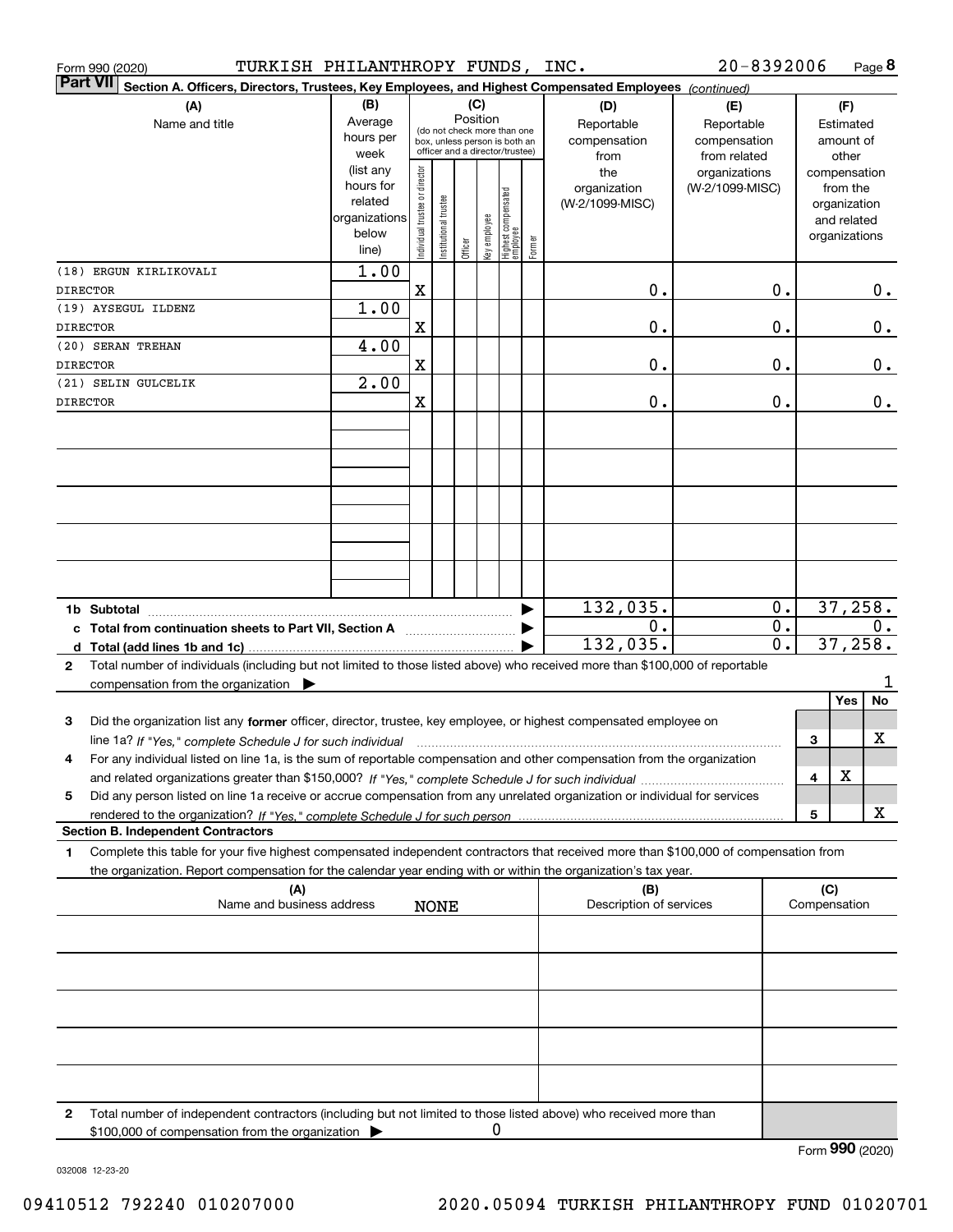|                                                           |      |                                             | Form 990 (2020)                                                                                                       |    |                |                 |                      | TURKISH PHILANTHROPY FUNDS, INC. |                                                                                              | $20 - 8392006$                | Page 9                                                          |
|-----------------------------------------------------------|------|---------------------------------------------|-----------------------------------------------------------------------------------------------------------------------|----|----------------|-----------------|----------------------|----------------------------------|----------------------------------------------------------------------------------------------|-------------------------------|-----------------------------------------------------------------|
| <b>Part VIII</b>                                          |      |                                             | <b>Statement of Revenue</b>                                                                                           |    |                |                 |                      |                                  |                                                                                              |                               |                                                                 |
|                                                           |      |                                             | Check if Schedule O contains a response or note to any line in this Part VIII                                         |    |                |                 |                      |                                  |                                                                                              |                               |                                                                 |
|                                                           |      |                                             |                                                                                                                       |    |                |                 |                      | (A)<br>Total revenue             | $\overline{(\mathsf{B})}$ $\overline{(\mathsf{C})}$<br>Related or exempt<br>function revenue | Unrelated<br>business revenue | (D)<br>Revenue excluded<br>from tax under<br>sections 512 - 514 |
|                                                           |      |                                             | 1 a Federated campaigns                                                                                               |    | 1a             |                 |                      |                                  |                                                                                              |                               |                                                                 |
| Contributions, Gifts, Grants<br>and Other Similar Amounts |      |                                             | <b>b</b> Membership dues                                                                                              |    | 1 <sub>b</sub> |                 |                      |                                  |                                                                                              |                               |                                                                 |
|                                                           |      |                                             | c Fundraising events                                                                                                  |    | 1 <sub>c</sub> |                 |                      |                                  |                                                                                              |                               |                                                                 |
|                                                           |      |                                             | d Related organizations                                                                                               |    | 1 <sub>d</sub> |                 |                      |                                  |                                                                                              |                               |                                                                 |
|                                                           |      | е                                           | Government grants (contributions)                                                                                     |    | 1e             |                 | 67,837.              |                                  |                                                                                              |                               |                                                                 |
|                                                           |      |                                             | f All other contributions, gifts, grants, and                                                                         |    |                |                 |                      |                                  |                                                                                              |                               |                                                                 |
|                                                           |      |                                             | similar amounts not included above                                                                                    |    | 1f             |                 | 4, 374, 784.         |                                  |                                                                                              |                               |                                                                 |
|                                                           |      | g                                           | Noncash contributions included in lines 1a-1f                                                                         |    | $1g$ \$        |                 |                      |                                  |                                                                                              |                               |                                                                 |
|                                                           |      |                                             |                                                                                                                       |    |                |                 |                      | 4,442,621.                       |                                                                                              |                               |                                                                 |
|                                                           |      |                                             |                                                                                                                       |    |                |                 | <b>Business Code</b> |                                  |                                                                                              |                               |                                                                 |
|                                                           |      | 2 a                                         |                                                                                                                       |    |                |                 |                      |                                  |                                                                                              |                               |                                                                 |
| Program Service<br>Revenue                                |      | b                                           | <u> 1989 - Johann Harry Harry Harry Harry Harry Harry Harry Harry Harry Harry Harry Harry Harry Harry Harry Harry</u> |    |                |                 |                      |                                  |                                                                                              |                               |                                                                 |
|                                                           |      | с                                           | <u> 1989 - Johann Barbara, martin amerikan basar dan berasal dan berasal dalam basar dalam basar dalam basar dala</u> |    |                |                 |                      |                                  |                                                                                              |                               |                                                                 |
|                                                           |      | d                                           | <u> Alexandria de la contrada de la contrada de la contrada de la contrada de la contrada de la contrada de la c</u>  |    |                |                 |                      |                                  |                                                                                              |                               |                                                                 |
|                                                           |      |                                             | <u> 1989 - Johann Stein, mars an de Frankryk († 1958)</u>                                                             |    |                |                 |                      |                                  |                                                                                              |                               |                                                                 |
|                                                           |      | е                                           |                                                                                                                       |    |                |                 |                      |                                  |                                                                                              |                               |                                                                 |
|                                                           |      |                                             |                                                                                                                       |    |                |                 |                      |                                  |                                                                                              |                               |                                                                 |
|                                                           | 3    | g                                           | Investment income (including dividends, interest, and                                                                 |    |                |                 |                      |                                  |                                                                                              |                               |                                                                 |
|                                                           |      |                                             |                                                                                                                       |    |                |                 | ▶                    | 123, 231.                        |                                                                                              |                               | 123, 231.                                                       |
|                                                           | 4    |                                             | Income from investment of tax-exempt bond proceeds                                                                    |    |                |                 |                      |                                  |                                                                                              |                               |                                                                 |
|                                                           | 5    |                                             |                                                                                                                       |    |                |                 |                      |                                  |                                                                                              |                               |                                                                 |
|                                                           |      |                                             |                                                                                                                       |    | (i) Real       |                 | (ii) Personal        |                                  |                                                                                              |                               |                                                                 |
|                                                           |      |                                             |                                                                                                                       | 6a |                |                 |                      |                                  |                                                                                              |                               |                                                                 |
|                                                           |      |                                             | 6 a Gross rents                                                                                                       | 6b |                |                 |                      |                                  |                                                                                              |                               |                                                                 |
|                                                           |      | b                                           | Less: rental expenses<br>Rental income or (loss)                                                                      | 6с |                |                 |                      |                                  |                                                                                              |                               |                                                                 |
|                                                           |      | c                                           | d Net rental income or (loss)                                                                                         |    |                |                 |                      |                                  |                                                                                              |                               |                                                                 |
|                                                           |      |                                             | 7 a Gross amount from sales of                                                                                        |    | (i) Securities |                 | (ii) Other           |                                  |                                                                                              |                               |                                                                 |
|                                                           |      |                                             | assets other than inventory                                                                                           | 7a | 4,041,071.     |                 |                      |                                  |                                                                                              |                               |                                                                 |
|                                                           |      |                                             | <b>b</b> Less: cost or other basis                                                                                    |    |                |                 |                      |                                  |                                                                                              |                               |                                                                 |
|                                                           |      |                                             | and sales expenses                                                                                                    | 7b | 3,238,753.     |                 |                      |                                  |                                                                                              |                               |                                                                 |
| evenue                                                    |      |                                             | c Gain or (loss)                                                                                                      | 7c | 802,318.       |                 |                      |                                  |                                                                                              |                               |                                                                 |
|                                                           |      |                                             |                                                                                                                       |    |                |                 |                      | 802,318.                         |                                                                                              |                               | 802,318.                                                        |
| œ                                                         |      |                                             | 8 a Gross income from fundraising events (not                                                                         |    |                |                 |                      |                                  |                                                                                              |                               |                                                                 |
| Other                                                     |      |                                             | including \$                                                                                                          |    |                |                 |                      |                                  |                                                                                              |                               |                                                                 |
|                                                           |      |                                             | contributions reported on line 1c). See                                                                               |    |                |                 |                      |                                  |                                                                                              |                               |                                                                 |
|                                                           |      |                                             |                                                                                                                       |    |                | 8a              |                      |                                  |                                                                                              |                               |                                                                 |
|                                                           |      |                                             | <b>b</b> Less: direct expenses                                                                                        |    |                | l 8b l          |                      |                                  |                                                                                              |                               |                                                                 |
|                                                           |      |                                             | <b>c</b> Net income or (loss) from fundraising events                                                                 |    |                |                 |                      |                                  |                                                                                              |                               |                                                                 |
|                                                           |      |                                             | 9 a Gross income from gaming activities. See                                                                          |    |                |                 |                      |                                  |                                                                                              |                               |                                                                 |
|                                                           |      |                                             |                                                                                                                       |    |                | ∣9a             |                      |                                  |                                                                                              |                               |                                                                 |
|                                                           |      |                                             | <b>b</b> Less: direct expenses <b>manually</b>                                                                        |    |                | 9b l            |                      |                                  |                                                                                              |                               |                                                                 |
|                                                           |      |                                             | c Net income or (loss) from gaming activities                                                                         |    |                |                 |                      |                                  |                                                                                              |                               |                                                                 |
|                                                           |      |                                             |                                                                                                                       |    |                |                 |                      |                                  |                                                                                              |                               |                                                                 |
|                                                           |      | 10 a Gross sales of inventory, less returns |                                                                                                                       |    |                |                 |                      |                                  |                                                                                              |                               |                                                                 |
|                                                           |      |                                             | <b>b</b> Less: cost of goods sold                                                                                     |    |                | 10 <sub>b</sub> |                      |                                  |                                                                                              |                               |                                                                 |
|                                                           |      |                                             | c Net income or (loss) from sales of inventory                                                                        |    |                |                 |                      |                                  |                                                                                              |                               |                                                                 |
|                                                           |      |                                             |                                                                                                                       |    |                |                 | <b>Business Code</b> |                                  |                                                                                              |                               |                                                                 |
|                                                           | 11 a |                                             |                                                                                                                       |    |                |                 |                      |                                  |                                                                                              |                               |                                                                 |
|                                                           |      | b                                           | <u> 1989 - Johann John Stein, fransk politik (f. 1989)</u>                                                            |    |                |                 |                      |                                  |                                                                                              |                               |                                                                 |
| evenue                                                    |      |                                             | the contract of the contract of the contract of the contract of the contract of                                       |    |                |                 |                      |                                  |                                                                                              |                               |                                                                 |
| Miscellaneous                                             |      | с                                           | the control of the control of the control of the control of the control of                                            |    |                |                 |                      |                                  |                                                                                              |                               |                                                                 |
|                                                           |      |                                             |                                                                                                                       |    |                |                 |                      |                                  |                                                                                              |                               |                                                                 |
|                                                           | 12   |                                             |                                                                                                                       |    |                |                 | ▶                    | 5,368,170.                       | $\mathbf{0}$ .                                                                               | 0.                            | 925,549.                                                        |
|                                                           |      |                                             |                                                                                                                       |    |                |                 |                      |                                  |                                                                                              |                               |                                                                 |

032009 12-23-20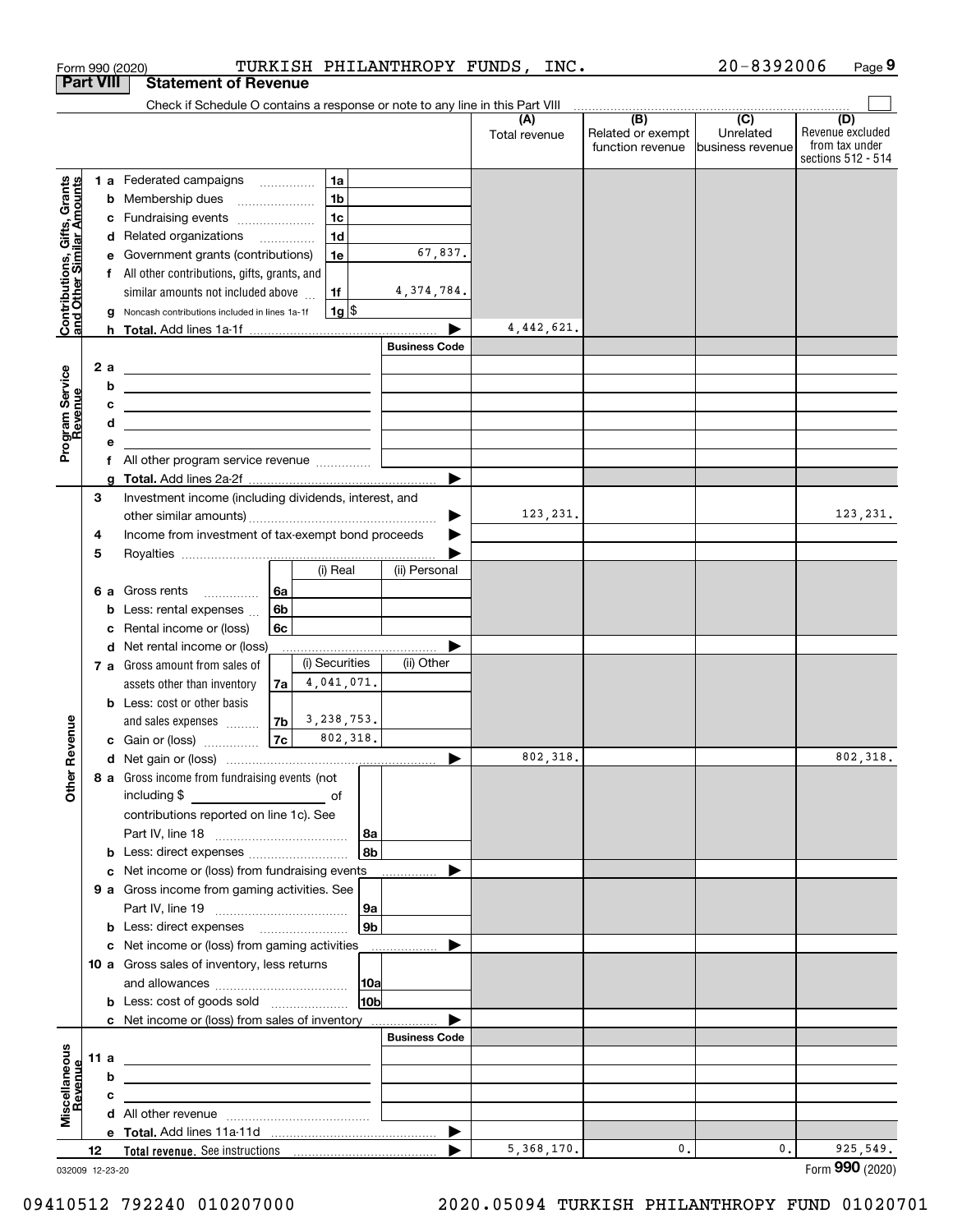<code>Form</code> 990 (2020) TURKISH <code>PHILANTHROPY FUNDS</code> , <code>INC</code> .  $20-8392006$  <code>Page</code> **Part IX Statement of Functional Expenses**

*Section 501(c)(3) and 501(c)(4) organizations must complete all columns. All other organizations must complete column (A).*

|                  | Check if Schedule O contains a response or note to any line in this Part IX                                                                              |                         |                                    |                                           |                                |  |  |  |  |  |  |  |
|------------------|----------------------------------------------------------------------------------------------------------------------------------------------------------|-------------------------|------------------------------------|-------------------------------------------|--------------------------------|--|--|--|--|--|--|--|
|                  | Do not include amounts reported on lines 6b,<br>7b, 8b, 9b, and 10b of Part VIII.                                                                        | Total expenses          | (B)<br>Program service<br>expenses | (C)<br>Management and<br>general expenses | (D)<br>Fundraising<br>expenses |  |  |  |  |  |  |  |
| 1.               | Grants and other assistance to domestic organizations                                                                                                    |                         |                                    |                                           |                                |  |  |  |  |  |  |  |
|                  | and domestic governments. See Part IV, line 21                                                                                                           | 608,815.                | 608,815.                           |                                           |                                |  |  |  |  |  |  |  |
| $\mathbf{2}$     | Grants and other assistance to domestic                                                                                                                  |                         |                                    |                                           |                                |  |  |  |  |  |  |  |
|                  | individuals. See Part IV, line 22                                                                                                                        |                         |                                    |                                           |                                |  |  |  |  |  |  |  |
| 3                | Grants and other assistance to foreign                                                                                                                   |                         |                                    |                                           |                                |  |  |  |  |  |  |  |
|                  | organizations, foreign governments, and foreign                                                                                                          |                         |                                    |                                           |                                |  |  |  |  |  |  |  |
|                  | individuals. See Part IV, lines 15 and 16                                                                                                                | 1,666,545.              | 1,666,545.                         |                                           |                                |  |  |  |  |  |  |  |
| 4                | Benefits paid to or for members                                                                                                                          |                         |                                    |                                           |                                |  |  |  |  |  |  |  |
| 5                | Compensation of current officers, directors,                                                                                                             |                         |                                    |                                           |                                |  |  |  |  |  |  |  |
|                  |                                                                                                                                                          | 162,971.                | 65, 189.                           | 89,634.                                   | 8,148.                         |  |  |  |  |  |  |  |
| 6                | Compensation not included above to disqualified                                                                                                          |                         |                                    |                                           |                                |  |  |  |  |  |  |  |
|                  | persons (as defined under section 4958(f)(1)) and                                                                                                        |                         |                                    |                                           |                                |  |  |  |  |  |  |  |
|                  | persons described in section 4958(c)(3)(B)                                                                                                               |                         |                                    |                                           |                                |  |  |  |  |  |  |  |
| 7                |                                                                                                                                                          | 164, 369.               | 95,396.                            | 33, 262.                                  | 35,711.                        |  |  |  |  |  |  |  |
| 8                | Pension plan accruals and contributions (include                                                                                                         |                         |                                    |                                           |                                |  |  |  |  |  |  |  |
|                  | section 401(k) and 403(b) employer contributions)                                                                                                        |                         |                                    |                                           |                                |  |  |  |  |  |  |  |
| 9                |                                                                                                                                                          | 24,190.                 | 12,352.                            | 7,265.                                    | $\frac{4,573.}{4,168.}$        |  |  |  |  |  |  |  |
| 10               |                                                                                                                                                          | 28,791.                 | 14,458.                            | 10, 165.                                  |                                |  |  |  |  |  |  |  |
| 11               | Fees for services (nonemployees):                                                                                                                        |                         |                                    |                                           |                                |  |  |  |  |  |  |  |
| a                |                                                                                                                                                          |                         |                                    |                                           |                                |  |  |  |  |  |  |  |
| b                |                                                                                                                                                          | 77,707.                 |                                    | 77,707.                                   |                                |  |  |  |  |  |  |  |
| c                |                                                                                                                                                          |                         |                                    |                                           |                                |  |  |  |  |  |  |  |
| d                |                                                                                                                                                          |                         |                                    |                                           |                                |  |  |  |  |  |  |  |
| е                | Professional fundraising services. See Part IV, line 17                                                                                                  | 42,097.                 |                                    | 42,097.                                   |                                |  |  |  |  |  |  |  |
| f                | Investment management fees<br>Other. (If line 11g amount exceeds 10% of line 25,                                                                         |                         |                                    |                                           |                                |  |  |  |  |  |  |  |
| $\mathbf{q}$     | column (A) amount, list line 11g expenses on Sch O.)                                                                                                     |                         |                                    | 11,501.                                   |                                |  |  |  |  |  |  |  |
| 12 <sup>12</sup> |                                                                                                                                                          | $\frac{11,501}{21,885}$ |                                    | 21,885.                                   |                                |  |  |  |  |  |  |  |
| 13               |                                                                                                                                                          | 88,328.                 | 56, 290.                           | 32,038.                                   |                                |  |  |  |  |  |  |  |
| 14               |                                                                                                                                                          |                         |                                    |                                           |                                |  |  |  |  |  |  |  |
| 15               |                                                                                                                                                          |                         |                                    |                                           |                                |  |  |  |  |  |  |  |
| 16               |                                                                                                                                                          | 7,428.                  | 1,097.                             | 6,044.                                    | 287.                           |  |  |  |  |  |  |  |
| 17               | Travel                                                                                                                                                   | $\overline{136}$ .      |                                    | $\overline{136}$ .                        |                                |  |  |  |  |  |  |  |
| 18               | Payments of travel or entertainment expenses                                                                                                             |                         |                                    |                                           |                                |  |  |  |  |  |  |  |
|                  | for any federal, state, or local public officials                                                                                                        |                         |                                    |                                           |                                |  |  |  |  |  |  |  |
| 19               | Conferences, conventions, and meetings                                                                                                                   | 10,000.                 |                                    |                                           | 10,000.                        |  |  |  |  |  |  |  |
| 20               | Interest                                                                                                                                                 |                         |                                    |                                           |                                |  |  |  |  |  |  |  |
| 21               |                                                                                                                                                          |                         |                                    |                                           |                                |  |  |  |  |  |  |  |
| 22               | Depreciation, depletion, and amortization                                                                                                                |                         |                                    |                                           |                                |  |  |  |  |  |  |  |
| 23               | Insurance                                                                                                                                                | 864.                    |                                    | 864.                                      |                                |  |  |  |  |  |  |  |
| 24               | Other expenses. Itemize expenses not covered<br>above (List miscellaneous expenses on line 24e. If<br>line 24e amount exceeds 10% of line 25, column (A) |                         |                                    |                                           |                                |  |  |  |  |  |  |  |
| a                | amount, list line 24e expenses on Schedule O.)<br>MISCELLANEOUS                                                                                          | 2,352.                  |                                    | 2,352.                                    |                                |  |  |  |  |  |  |  |
| b                | <b>TAXES</b>                                                                                                                                             | 1,012.                  |                                    | 1,012.                                    |                                |  |  |  |  |  |  |  |
| c                |                                                                                                                                                          |                         |                                    |                                           |                                |  |  |  |  |  |  |  |
| d                |                                                                                                                                                          |                         |                                    |                                           |                                |  |  |  |  |  |  |  |
| е                | All other expenses                                                                                                                                       |                         |                                    |                                           |                                |  |  |  |  |  |  |  |
| 25               | Total functional expenses. Add lines 1 through 24e                                                                                                       | 2,918,991.              | 2,520,142.                         | 335,962.                                  | 62,887.                        |  |  |  |  |  |  |  |
| 26               | Joint costs. Complete this line only if the organization                                                                                                 |                         |                                    |                                           |                                |  |  |  |  |  |  |  |
|                  | reported in column (B) joint costs from a combined                                                                                                       |                         |                                    |                                           |                                |  |  |  |  |  |  |  |
|                  | educational campaign and fundraising solicitation.                                                                                                       |                         |                                    |                                           |                                |  |  |  |  |  |  |  |
|                  | Check here $\blacktriangleright$<br>if following SOP 98-2 (ASC 958-720)                                                                                  |                         |                                    |                                           |                                |  |  |  |  |  |  |  |

032010 12-23-20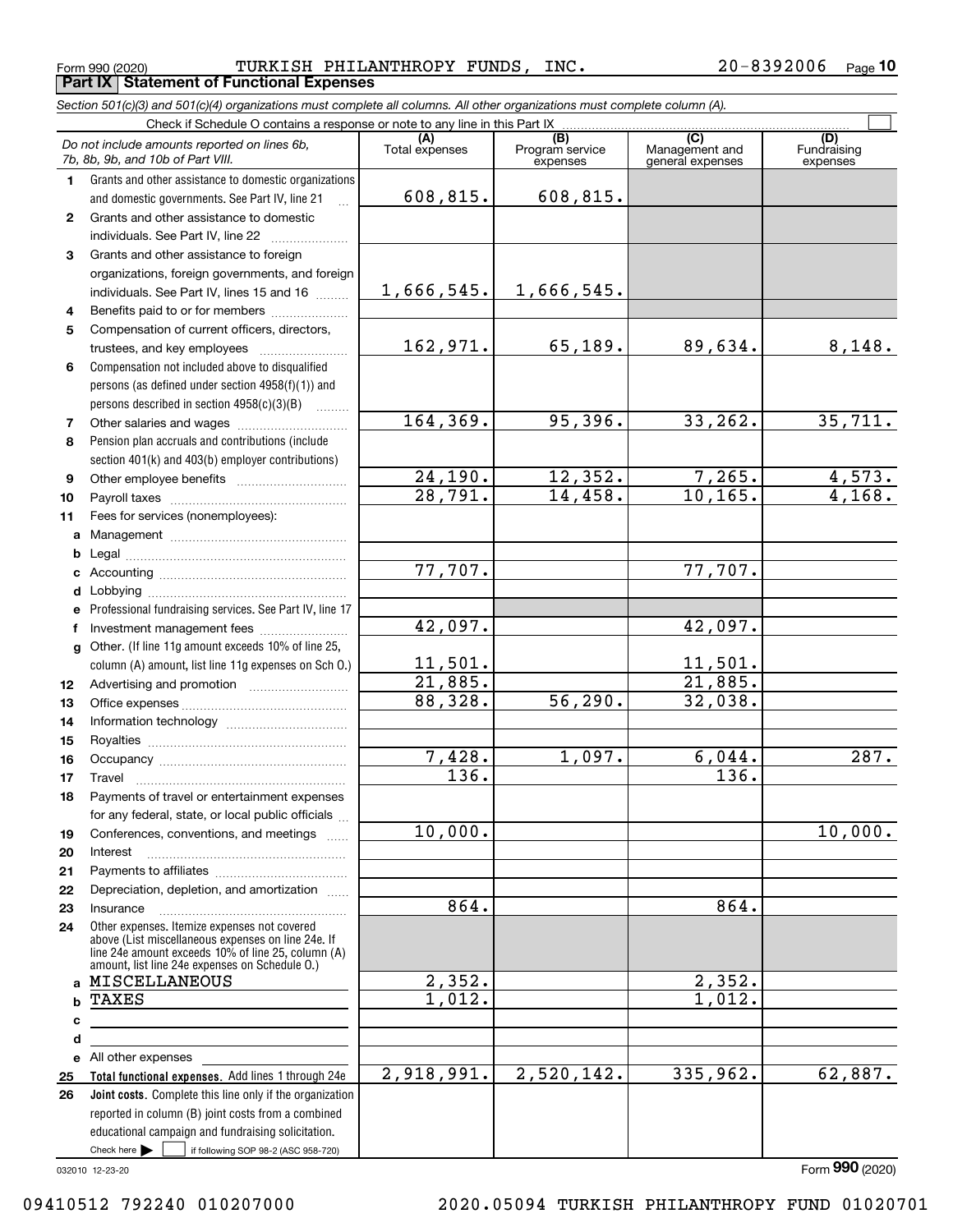## <code>Form</code> 990 (2020) TURKISH <code>PHILANTHROPY FUNDS</code> , <code>INC</code> .  $20-8392006$  <code>Page</code>

**11**

|                             |    | Check if Schedule O contains a response or note to any line in this Part X                                                                                                                                                     |         |                         |                          |                 |                    |
|-----------------------------|----|--------------------------------------------------------------------------------------------------------------------------------------------------------------------------------------------------------------------------------|---------|-------------------------|--------------------------|-----------------|--------------------|
|                             |    |                                                                                                                                                                                                                                |         |                         | (A)<br>Beginning of year |                 | (B)<br>End of year |
|                             | 1  |                                                                                                                                                                                                                                |         |                         | 7,891,911.               | $\mathbf{1}$    |                    |
|                             | 2  |                                                                                                                                                                                                                                |         |                         | 456,627.                 | $\mathbf{2}$    | 11,396,741.        |
|                             | з  |                                                                                                                                                                                                                                |         |                         | 99,853.                  | $\mathbf{3}$    | 15,671.            |
|                             | 4  |                                                                                                                                                                                                                                | 28,072. | $\overline{4}$          |                          |                 |                    |
|                             | 5  | Loans and other receivables from any current or former officer, director,                                                                                                                                                      |         |                         |                          |                 |                    |
|                             |    | trustee, key employee, creator or founder, substantial contributor, or 35%                                                                                                                                                     |         |                         |                          |                 |                    |
|                             |    | controlled entity or family member of any of these persons                                                                                                                                                                     |         |                         |                          | 5               |                    |
|                             | 6  | Loans and other receivables from other disqualified persons (as defined                                                                                                                                                        |         |                         |                          |                 |                    |
|                             |    | under section $4958(f)(1)$ , and persons described in section $4958(c)(3)(B)$                                                                                                                                                  |         | $\ldots$                |                          | 6               |                    |
|                             | 7  |                                                                                                                                                                                                                                |         |                         | $\overline{7}$           |                 |                    |
| Assets                      | 8  |                                                                                                                                                                                                                                |         |                         | $\overline{25,842}$ .    | 8               |                    |
|                             | 9  | Prepaid expenses and deferred charges                                                                                                                                                                                          |         |                         |                          |                 | 9,733.             |
|                             |    | <b>10a</b> Land, buildings, and equipment: cost or other                                                                                                                                                                       |         |                         |                          |                 |                    |
|                             |    | basis. Complete Part VI of Schedule D  10a                                                                                                                                                                                     |         | $\frac{7,179.}{7,179.}$ |                          |                 |                    |
|                             |    | <b>b</b> Less: accumulated depreciation                                                                                                                                                                                        |         |                         | $0$ .                    | 10 <sub>c</sub> | 0.                 |
|                             | 11 |                                                                                                                                                                                                                                |         |                         | 4,727,489.               | 11              | 5,745,802.         |
|                             | 12 |                                                                                                                                                                                                                                |         | 12                      |                          |                 |                    |
|                             | 13 |                                                                                                                                                                                                                                |         | 6,600.                  | 13                       |                 |                    |
|                             | 14 |                                                                                                                                                                                                                                |         |                         |                          | 14              |                    |
|                             | 15 |                                                                                                                                                                                                                                |         |                         | 15                       |                 |                    |
|                             | 16 |                                                                                                                                                                                                                                |         |                         | 13, 236, 394.            | 16              | 17, 167, 947.      |
|                             | 17 |                                                                                                                                                                                                                                |         | 26,649.                 | 17                       | 18,906.         |                    |
|                             | 18 |                                                                                                                                                                                                                                | 72,050. | 18                      | 59,989.                  |                 |                    |
|                             | 19 | Deferred revenue manual contracts and contracts are contracted and contract and contract are contracted and contract are contracted and contract are contracted and contract are contracted and contract are contracted and co | 67,837. | 19                      | 70, 357.                 |                 |                    |
|                             | 20 |                                                                                                                                                                                                                                |         |                         |                          | 20              |                    |
|                             | 21 | Escrow or custodial account liability. Complete Part IV of Schedule D                                                                                                                                                          |         |                         |                          | 21              |                    |
|                             | 22 | Loans and other payables to any current or former officer, director,                                                                                                                                                           |         |                         |                          |                 |                    |
| Liabilities                 |    | trustee, key employee, creator or founder, substantial contributor, or 35%                                                                                                                                                     |         |                         |                          |                 |                    |
|                             |    | controlled entity or family member of any of these persons                                                                                                                                                                     |         |                         |                          | 22              |                    |
|                             | 23 | Secured mortgages and notes payable to unrelated third parties                                                                                                                                                                 |         |                         |                          | 23              |                    |
|                             | 24 |                                                                                                                                                                                                                                |         |                         |                          | 24              |                    |
|                             | 25 | Other liabilities (including federal income tax, payables to related third                                                                                                                                                     |         |                         |                          |                 |                    |
|                             |    | parties, and other liabilities not included on lines 17-24). Complete Part X<br>of Schedule D                                                                                                                                  |         |                         |                          | 25              |                    |
|                             | 26 | Total liabilities. Add lines 17 through 25                                                                                                                                                                                     |         |                         | 166, 536.                | 26              | 149, 252.          |
|                             |    | Organizations that follow FASB ASC 958, check here $\triangleright \lfloor X \rfloor$                                                                                                                                          |         |                         |                          |                 |                    |
|                             |    | and complete lines 27, 28, 32, and 33.                                                                                                                                                                                         |         |                         |                          |                 |                    |
|                             | 27 |                                                                                                                                                                                                                                |         |                         | 9,519,136.               | 27              | 10, 981, 722.      |
|                             | 28 |                                                                                                                                                                                                                                |         |                         | 3,550,722.               | 28              | 6,036,973.         |
|                             |    | Organizations that do not follow FASB ASC 958, check here $\triangleright$                                                                                                                                                     |         |                         |                          |                 |                    |
|                             |    | and complete lines 29 through 33.                                                                                                                                                                                              |         |                         |                          |                 |                    |
|                             | 29 |                                                                                                                                                                                                                                |         |                         |                          | 29              |                    |
|                             | 30 | Paid-in or capital surplus, or land, building, or equipment fund                                                                                                                                                               |         |                         |                          | 30              |                    |
|                             | 31 | Retained earnings, endowment, accumulated income, or other funds                                                                                                                                                               |         |                         |                          | 31              |                    |
| Net Assets or Fund Balances | 32 |                                                                                                                                                                                                                                |         |                         | 13,069,858.              | 32              | 17,018,695.        |
|                             | 33 |                                                                                                                                                                                                                                |         |                         | 13, 236, 394.            | 33              | 17, 167, 947.      |
|                             |    |                                                                                                                                                                                                                                |         |                         |                          |                 |                    |

Form (2020) **990**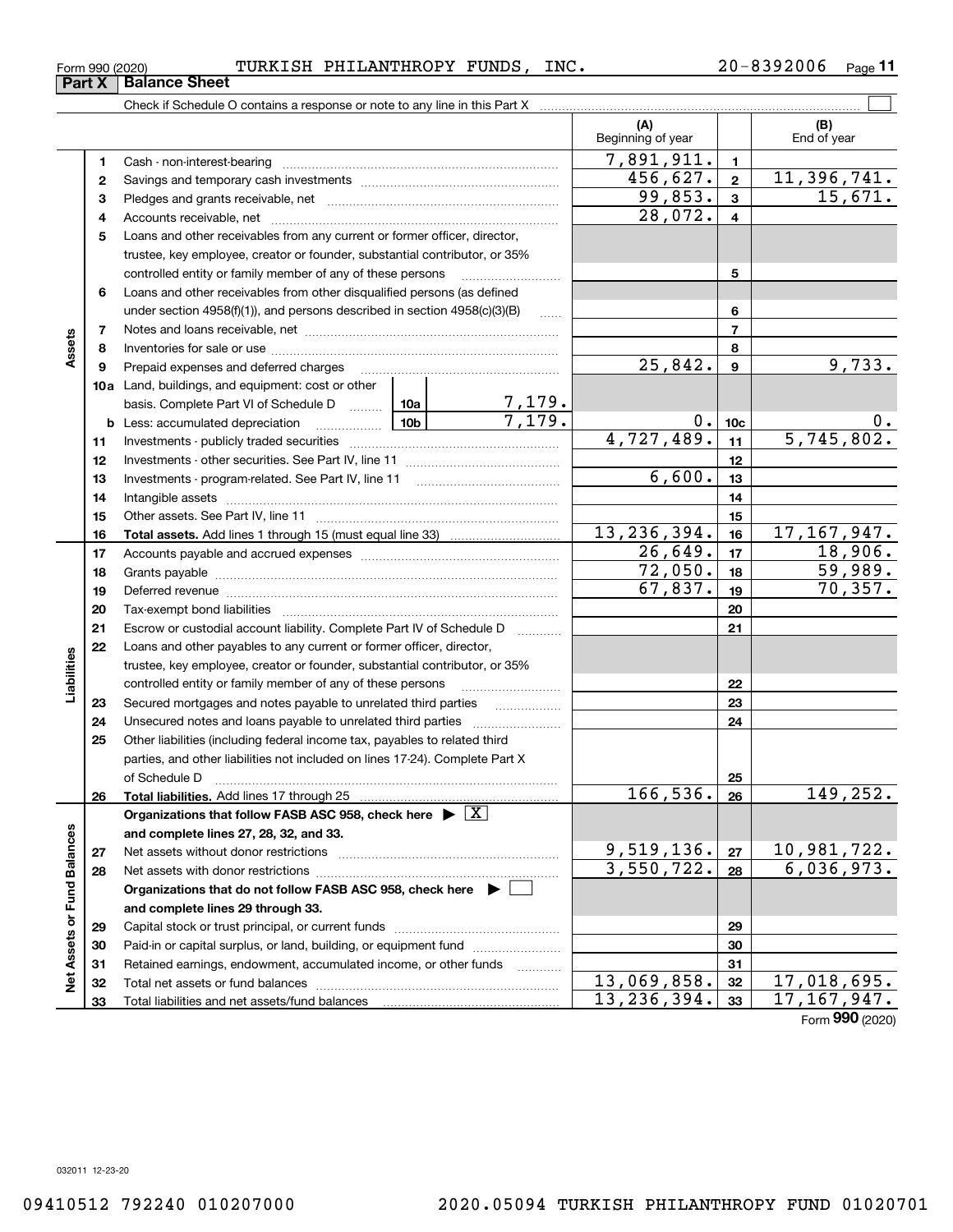|    | TURKISH PHILANTHROPY FUNDS, INC.<br>Form 990 (2020)                                                                                                                                                                            |                         | $20 - 8392006$ |     | $P_{\text{aqe}}$ 12     |
|----|--------------------------------------------------------------------------------------------------------------------------------------------------------------------------------------------------------------------------------|-------------------------|----------------|-----|-------------------------|
|    | <b>Part XI   Reconciliation of Net Assets</b>                                                                                                                                                                                  |                         |                |     |                         |
|    |                                                                                                                                                                                                                                |                         |                |     |                         |
|    |                                                                                                                                                                                                                                |                         |                |     |                         |
| 1  | Total revenue (must equal Part VIII, column (A), line 12)                                                                                                                                                                      | $\mathbf{1}$            | 5,368,170.     |     |                         |
| 2  | Total expenses (must equal Part IX, column (A), line 25)                                                                                                                                                                       | $\mathbf{2}$            | 2,918,991.     |     |                         |
| з  | Revenue less expenses. Subtract line 2 from line 1                                                                                                                                                                             | 3                       | 2,449,179.     |     |                         |
| 4  |                                                                                                                                                                                                                                | $\overline{\mathbf{4}}$ | 13,069,858.    |     |                         |
| 5  | Net unrealized gains (losses) on investments                                                                                                                                                                                   | 5                       | 1,499,658.     |     |                         |
| 6  | Donated services and use of facilities [111] matter contracts and the service of facilities [11] matter contracts and use of facilities [11] matter contracts and the service of facilities [11] matter contracts and the serv | 6                       |                |     |                         |
| 7  | Investment expenses www.communication.com/www.communication.com/www.communication.com/www.com                                                                                                                                  | $\overline{7}$          |                |     |                         |
| 8  | Prior period adjustments                                                                                                                                                                                                       | 8                       |                |     |                         |
| 9  | Other changes in net assets or fund balances (explain on Schedule O)                                                                                                                                                           | $\mathbf{Q}$            |                |     | 0.                      |
| 10 | Net assets or fund balances at end of year. Combine lines 3 through 9 (must equal Part X, line 32,                                                                                                                             |                         |                |     |                         |
|    | column (B))                                                                                                                                                                                                                    | 10                      | 17,018,695.    |     |                         |
|    | Part XII Financial Statements and Reporting                                                                                                                                                                                    |                         |                |     |                         |
|    | Check if Schedule O contains a response or note to any line in this Part XII [11] [12] Check if Schedule O contains a response or note to any line in this Part XII                                                            |                         |                |     | $\overline{\mathbf{X}}$ |
|    |                                                                                                                                                                                                                                |                         |                | Yes | No                      |
| 1  | $\boxed{\mathbf{X}}$ Accrual<br>Accounting method used to prepare the Form 990: <u>I</u> Cash<br>Other                                                                                                                         |                         |                |     |                         |
|    | If the organization changed its method of accounting from a prior year or checked "Other," explain in Schedule O.                                                                                                              |                         |                |     |                         |
|    | 2a Were the organization's financial statements compiled or reviewed by an independent accountant?                                                                                                                             |                         | 2a             |     | x                       |
|    | If "Yes," check a box below to indicate whether the financial statements for the year were compiled or reviewed on a                                                                                                           |                         |                |     |                         |
|    | separate basis, consolidated basis, or both:                                                                                                                                                                                   |                         |                |     |                         |
|    | Separate basis<br><b>Consolidated basis</b><br>Both consolidated and separate basis                                                                                                                                            |                         |                |     |                         |
|    | <b>b</b> Were the organization's financial statements audited by an independent accountant?                                                                                                                                    |                         | 2 <sub>b</sub> | X   |                         |
|    | If "Yes," check a box below to indicate whether the financial statements for the year were audited on a separate basis,                                                                                                        |                         |                |     |                         |
|    | consolidated basis, or both:                                                                                                                                                                                                   |                         |                |     |                         |
|    | $\mid$ $\rm X\mid$ Separate basis<br>Consolidated basis<br>Both consolidated and separate basis                                                                                                                                |                         |                |     |                         |
|    | c If "Yes" to line 2a or 2b, does the organization have a committee that assumes responsibility for oversight of the audit,                                                                                                    |                         |                |     |                         |
|    | review, or compilation of its financial statements and selection of an independent accountant?                                                                                                                                 |                         | 2c             | x   |                         |
|    | If the organization changed either its oversight process or selection process during the tax year, explain on Schedule O.                                                                                                      |                         |                |     |                         |
|    | 3a As a result of a federal award, was the organization required to undergo an audit or audits as set forth in the Single Audit                                                                                                |                         |                |     |                         |
|    |                                                                                                                                                                                                                                |                         | 3a             |     | x                       |
|    | b If "Yes," did the organization undergo the required audit or audits? If the organization did not undergo the required audit                                                                                                  |                         |                |     |                         |
|    | or audits, explain why on Schedule O and describe any steps taken to undergo such audits [11] connection-connection-                                                                                                           |                         | 3b             | nnn |                         |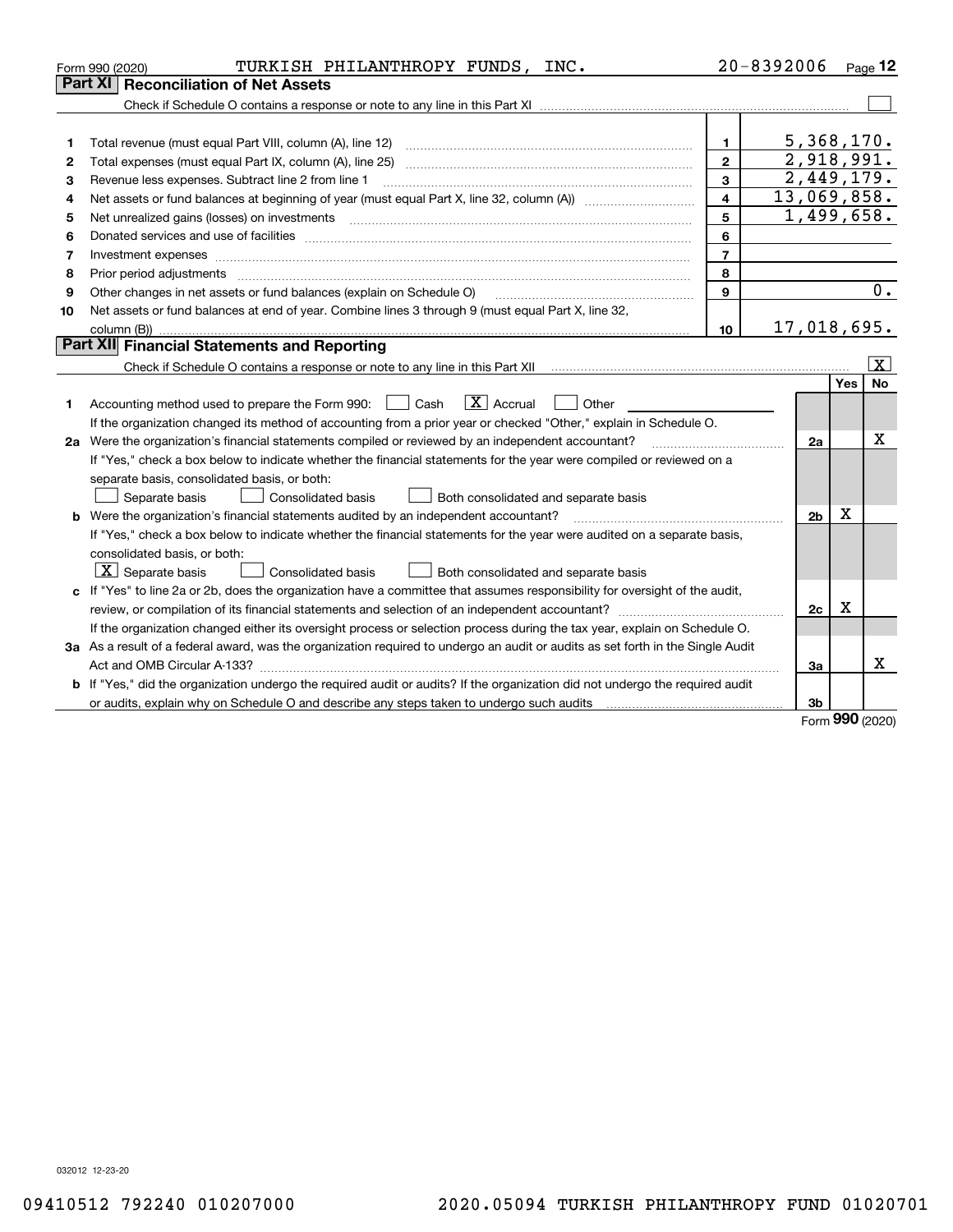| <b>SCHEDULE A</b> |  |
|-------------------|--|
|-------------------|--|

Department of the Treasury

| (Form 990 or 990-EZ) |  |  |  |  |
|----------------------|--|--|--|--|
|----------------------|--|--|--|--|

# **Public Charity Status and Public Support**

**Complete if the organization is a section 501(c)(3) organization or a section 4947(a)(1) nonexempt charitable trust.**

| Attach to Form 990 or Form 990-EZ. |  |
|------------------------------------|--|
|------------------------------------|--|

| OMB No 1545-0047                    |
|-------------------------------------|
| U20                                 |
| <b>Open to Public</b><br>Inspection |

|                | Internal Revenue Service<br>Inspection<br>Go to www.irs.gov/Form990 for instructions and the latest information. |                          |                                             |                                                                                    |                                                                                                                                              |     |                                   |                            |  |                                       |  |  |
|----------------|------------------------------------------------------------------------------------------------------------------|--------------------------|---------------------------------------------|------------------------------------------------------------------------------------|----------------------------------------------------------------------------------------------------------------------------------------------|-----|-----------------------------------|----------------------------|--|---------------------------------------|--|--|
|                |                                                                                                                  | Name of the organization |                                             |                                                                                    |                                                                                                                                              |     |                                   |                            |  | <b>Employer identification number</b> |  |  |
|                |                                                                                                                  |                          |                                             |                                                                                    | TURKISH PHILANTHROPY FUNDS, INC.                                                                                                             |     |                                   |                            |  | $20 - 8392006$                        |  |  |
|                | Part I                                                                                                           |                          |                                             |                                                                                    | Reason for Public Charity Status. (All organizations must complete this part.) See instructions.                                             |     |                                   |                            |  |                                       |  |  |
|                |                                                                                                                  |                          |                                             |                                                                                    | The organization is not a private foundation because it is: (For lines 1 through 12, check only one box.)                                    |     |                                   |                            |  |                                       |  |  |
| 1              |                                                                                                                  |                          |                                             |                                                                                    | A church, convention of churches, or association of churches described in section 170(b)(1)(A)(i).                                           |     |                                   |                            |  |                                       |  |  |
| 2              |                                                                                                                  |                          |                                             |                                                                                    | A school described in section 170(b)(1)(A)(ii). (Attach Schedule E (Form 990 or 990-EZ).)                                                    |     |                                   |                            |  |                                       |  |  |
| з              |                                                                                                                  |                          |                                             |                                                                                    | A hospital or a cooperative hospital service organization described in section 170(b)(1)(A)(iii).                                            |     |                                   |                            |  |                                       |  |  |
| 4              |                                                                                                                  |                          |                                             |                                                                                    | A medical research organization operated in conjunction with a hospital described in section 170(b)(1)(A)(iii). Enter the hospital's name,   |     |                                   |                            |  |                                       |  |  |
|                |                                                                                                                  | city, and state:         |                                             |                                                                                    |                                                                                                                                              |     |                                   |                            |  |                                       |  |  |
| 5              |                                                                                                                  |                          |                                             |                                                                                    | An organization operated for the benefit of a college or university owned or operated by a governmental unit described in                    |     |                                   |                            |  |                                       |  |  |
|                |                                                                                                                  |                          |                                             | section 170(b)(1)(A)(iv). (Complete Part II.)                                      |                                                                                                                                              |     |                                   |                            |  |                                       |  |  |
| 6              |                                                                                                                  |                          |                                             |                                                                                    | A federal, state, or local government or governmental unit described in section 170(b)(1)(A)(v).                                             |     |                                   |                            |  |                                       |  |  |
| $\overline{7}$ | $\lfloor x \rfloor$                                                                                              |                          |                                             |                                                                                    | An organization that normally receives a substantial part of its support from a governmental unit or from the general public described in    |     |                                   |                            |  |                                       |  |  |
|                |                                                                                                                  |                          |                                             | section 170(b)(1)(A)(vi). (Complete Part II.)                                      |                                                                                                                                              |     |                                   |                            |  |                                       |  |  |
| 8              |                                                                                                                  |                          |                                             |                                                                                    | A community trust described in section 170(b)(1)(A)(vi). (Complete Part II.)                                                                 |     |                                   |                            |  |                                       |  |  |
| 9              |                                                                                                                  |                          |                                             |                                                                                    | An agricultural research organization described in section 170(b)(1)(A)(ix) operated in conjunction with a land-grant college                |     |                                   |                            |  |                                       |  |  |
|                |                                                                                                                  |                          |                                             |                                                                                    | or university or a non-land-grant college of agriculture (see instructions). Enter the name, city, and state of the college or               |     |                                   |                            |  |                                       |  |  |
|                |                                                                                                                  | university:              |                                             |                                                                                    |                                                                                                                                              |     |                                   |                            |  |                                       |  |  |
| 10             |                                                                                                                  |                          |                                             |                                                                                    | An organization that normally receives (1) more than 33 1/3% of its support from contributions, membership fees, and gross receipts from     |     |                                   |                            |  |                                       |  |  |
|                |                                                                                                                  |                          |                                             |                                                                                    | activities related to its exempt functions, subject to certain exceptions; and (2) no more than 33 1/3% of its support from gross investment |     |                                   |                            |  |                                       |  |  |
|                |                                                                                                                  |                          |                                             |                                                                                    | income and unrelated business taxable income (less section 511 tax) from businesses acquired by the organization after June 30, 1975.        |     |                                   |                            |  |                                       |  |  |
|                |                                                                                                                  |                          |                                             | See section 509(a)(2). (Complete Part III.)                                        |                                                                                                                                              |     |                                   |                            |  |                                       |  |  |
| 11             |                                                                                                                  |                          |                                             |                                                                                    | An organization organized and operated exclusively to test for public safety. See section 509(a)(4).                                         |     |                                   |                            |  |                                       |  |  |
| 12             |                                                                                                                  |                          |                                             |                                                                                    | An organization organized and operated exclusively for the benefit of, to perform the functions of, or to carry out the purposes of one or   |     |                                   |                            |  |                                       |  |  |
|                |                                                                                                                  |                          |                                             |                                                                                    | more publicly supported organizations described in section 509(a)(1) or section 509(a)(2). See section 509(a)(3). Check the box in           |     |                                   |                            |  |                                       |  |  |
|                |                                                                                                                  |                          |                                             |                                                                                    | lines 12a through 12d that describes the type of supporting organization and complete lines 12e, 12f, and 12g.                               |     |                                   |                            |  |                                       |  |  |
| а              |                                                                                                                  |                          |                                             |                                                                                    | Type I. A supporting organization operated, supervised, or controlled by its supported organization(s), typically by giving                  |     |                                   |                            |  |                                       |  |  |
|                |                                                                                                                  |                          |                                             |                                                                                    | the supported organization(s) the power to regularly appoint or elect a majority of the directors or trustees of the supporting              |     |                                   |                            |  |                                       |  |  |
|                |                                                                                                                  |                          |                                             | organization. You must complete Part IV, Sections A and B.                         |                                                                                                                                              |     |                                   |                            |  |                                       |  |  |
| b              |                                                                                                                  |                          |                                             |                                                                                    | Type II. A supporting organization supervised or controlled in connection with its supported organization(s), by having                      |     |                                   |                            |  |                                       |  |  |
|                |                                                                                                                  |                          |                                             |                                                                                    | control or management of the supporting organization vested in the same persons that control or manage the supported                         |     |                                   |                            |  |                                       |  |  |
|                |                                                                                                                  |                          |                                             | organization(s). You must complete Part IV, Sections A and C.                      |                                                                                                                                              |     |                                   |                            |  |                                       |  |  |
| с              |                                                                                                                  |                          |                                             |                                                                                    | Type III functionally integrated. A supporting organization operated in connection with, and functionally integrated with,                   |     |                                   |                            |  |                                       |  |  |
|                |                                                                                                                  |                          |                                             |                                                                                    | its supported organization(s) (see instructions). You must complete Part IV, Sections A, D, and E.                                           |     |                                   |                            |  |                                       |  |  |
| d              |                                                                                                                  |                          |                                             |                                                                                    | Type III non-functionally integrated. A supporting organization operated in connection with its supported organization(s)                    |     |                                   |                            |  |                                       |  |  |
|                |                                                                                                                  |                          |                                             |                                                                                    | that is not functionally integrated. The organization generally must satisfy a distribution requirement and an attentiveness                 |     |                                   |                            |  |                                       |  |  |
|                |                                                                                                                  |                          |                                             |                                                                                    | requirement (see instructions). You must complete Part IV, Sections A and D, and Part V.                                                     |     |                                   |                            |  |                                       |  |  |
| e              |                                                                                                                  |                          |                                             |                                                                                    | Check this box if the organization received a written determination from the IRS that it is a Type I, Type II, Type III                      |     |                                   |                            |  |                                       |  |  |
|                |                                                                                                                  |                          |                                             |                                                                                    | functionally integrated, or Type III non-functionally integrated supporting organization.                                                    |     |                                   |                            |  |                                       |  |  |
| f              |                                                                                                                  |                          | Enter the number of supported organizations |                                                                                    |                                                                                                                                              |     |                                   |                            |  |                                       |  |  |
|                |                                                                                                                  | (i) Name of supported    |                                             | Provide the following information about the supported organization(s).<br>(ii) EIN | (iii) Type of organization                                                                                                                   |     | (iv) Is the organization listed   | (v) Amount of monetary     |  | (vi) Amount of other                  |  |  |
|                |                                                                                                                  | organization             |                                             |                                                                                    | (described on lines 1-10                                                                                                                     | Yes | in your governing document?<br>No | support (see instructions) |  | support (see instructions)            |  |  |
|                |                                                                                                                  |                          |                                             |                                                                                    | above (see instructions))                                                                                                                    |     |                                   |                            |  |                                       |  |  |
|                |                                                                                                                  |                          |                                             |                                                                                    |                                                                                                                                              |     |                                   |                            |  |                                       |  |  |
|                |                                                                                                                  |                          |                                             |                                                                                    |                                                                                                                                              |     |                                   |                            |  |                                       |  |  |
|                |                                                                                                                  |                          |                                             |                                                                                    |                                                                                                                                              |     |                                   |                            |  |                                       |  |  |
|                |                                                                                                                  |                          |                                             |                                                                                    |                                                                                                                                              |     |                                   |                            |  |                                       |  |  |
|                |                                                                                                                  |                          |                                             |                                                                                    |                                                                                                                                              |     |                                   |                            |  |                                       |  |  |
|                |                                                                                                                  |                          |                                             |                                                                                    |                                                                                                                                              |     |                                   |                            |  |                                       |  |  |
|                |                                                                                                                  |                          |                                             |                                                                                    |                                                                                                                                              |     |                                   |                            |  |                                       |  |  |
|                |                                                                                                                  |                          |                                             |                                                                                    |                                                                                                                                              |     |                                   |                            |  |                                       |  |  |
|                |                                                                                                                  |                          |                                             |                                                                                    |                                                                                                                                              |     |                                   |                            |  |                                       |  |  |

**Total**

LHA For Paperwork Reduction Act Notice, see the Instructions for Form 990 or 990-EZ. <sub>032021</sub> o1-25-21 Schedule A (Form 990 or 990-EZ) 2020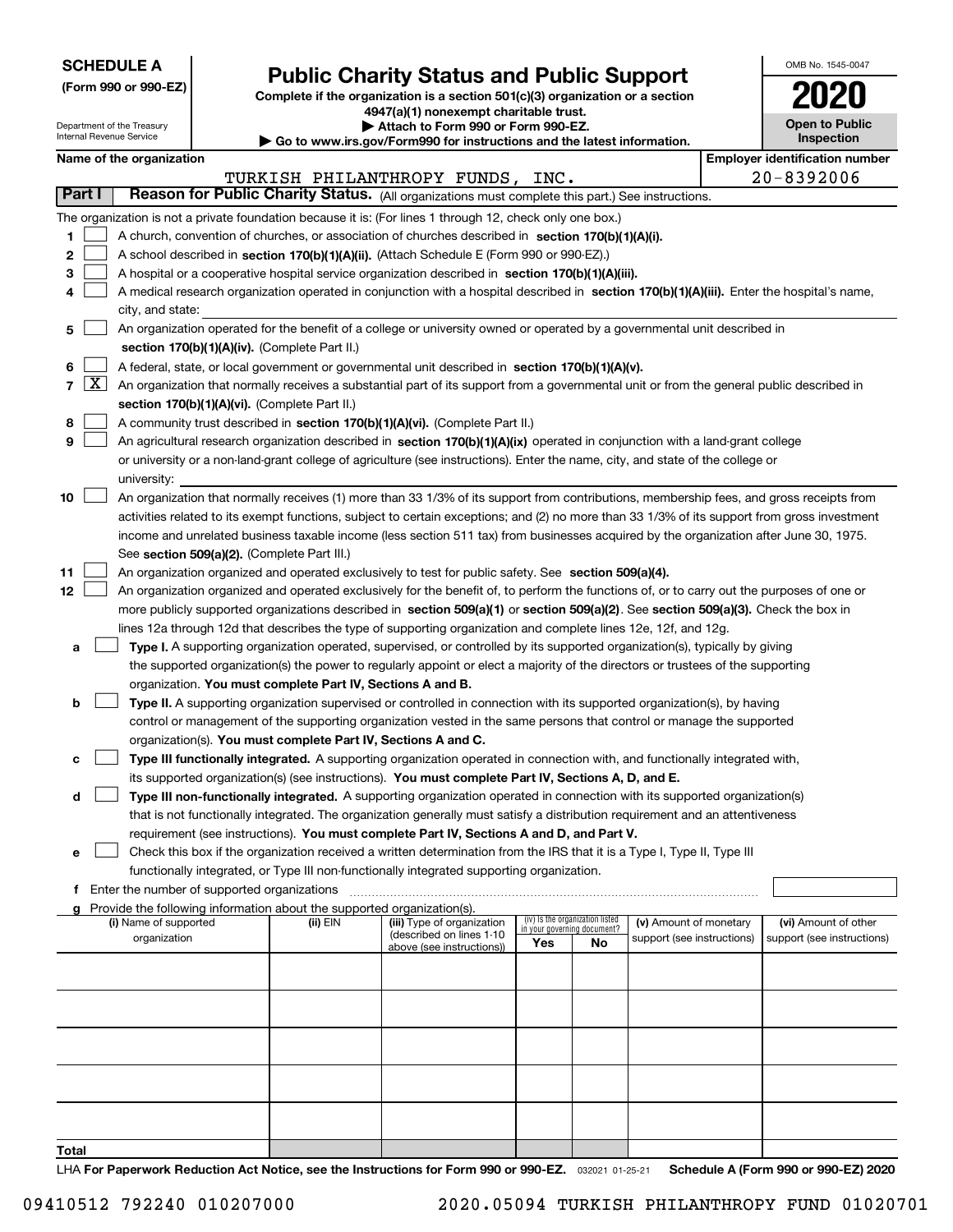#### Schedule A (Form 990 or 990-EZ) 2020 Page TURKISH PHILANTHROPY FUNDS, INC. 20-8392006

(Complete only if you checked the box on line 5, 7, or 8 of Part I or if the organization failed to qualify under Part III. If the organization fails to qualify under the tests listed below, please complete Part III.) **Part II Support Schedule for Organizations Described in Sections 170(b)(1)(A)(iv) and 170(b)(1)(A)(vi)**

|    | <b>Section A. Public Support</b>                                                                                                               |          |                    |            |            |          |                                      |
|----|------------------------------------------------------------------------------------------------------------------------------------------------|----------|--------------------|------------|------------|----------|--------------------------------------|
|    | Calendar year (or fiscal year beginning in)                                                                                                    | (a) 2016 | (b) 2017           | $(c)$ 2018 | $(d)$ 2019 | (e) 2020 | (f) Total                            |
|    | 1 Gifts, grants, contributions, and                                                                                                            |          |                    |            |            |          |                                      |
|    | membership fees received. (Do not                                                                                                              |          |                    |            |            |          |                                      |
|    | include any "unusual grants.")                                                                                                                 | 2221531. | 4397829.           | 4565559.   | 2575391.   |          | 4442621.18202931.                    |
|    | 2 Tax revenues levied for the organ-                                                                                                           |          |                    |            |            |          |                                      |
|    | ization's benefit and either paid to                                                                                                           |          |                    |            |            |          |                                      |
|    | or expended on its behalf                                                                                                                      |          |                    |            |            |          |                                      |
|    | 3 The value of services or facilities                                                                                                          |          |                    |            |            |          |                                      |
|    | furnished by a governmental unit to                                                                                                            |          |                    |            |            |          |                                      |
|    | the organization without charge                                                                                                                |          |                    |            |            |          |                                      |
|    | 4 Total. Add lines 1 through 3                                                                                                                 | 2221531. | 4397829.           | 4565559.   | 2575391.   |          | 4442621.18202931.                    |
|    | 5 The portion of total contributions                                                                                                           |          |                    |            |            |          |                                      |
|    | by each person (other than a                                                                                                                   |          |                    |            |            |          |                                      |
|    | governmental unit or publicly                                                                                                                  |          |                    |            |            |          |                                      |
|    | supported organization) included                                                                                                               |          |                    |            |            |          |                                      |
|    | on line 1 that exceeds 2% of the                                                                                                               |          |                    |            |            |          |                                      |
|    | amount shown on line 11,                                                                                                                       |          |                    |            |            |          |                                      |
|    | column (f)                                                                                                                                     |          |                    |            |            |          | 6814324.                             |
|    | 6 Public support. Subtract line 5 from line 4.                                                                                                 |          |                    |            |            |          | 11388607.                            |
|    | <b>Section B. Total Support</b>                                                                                                                |          |                    |            |            |          |                                      |
|    | Calendar year (or fiscal year beginning in)                                                                                                    | (a) 2016 | (b) 2017           | $(c)$ 2018 | $(d)$ 2019 | (e) 2020 | (f) Total                            |
|    | <b>7</b> Amounts from line 4                                                                                                                   | 2221531. | 4397829.           | 4565559.   | 2575391.   |          | 4442621.18202931.                    |
|    | 8 Gross income from interest,                                                                                                                  |          |                    |            |            |          |                                      |
|    | dividends, payments received on                                                                                                                |          |                    |            |            |          |                                      |
|    | securities loans, rents, royalties,                                                                                                            |          |                    |            |            |          |                                      |
|    | and income from similar sources                                                                                                                | 91, 123. | 498,951.           | 199,122.   | 227,789.   | 123,231. | 1140216.                             |
|    | 9 Net income from unrelated business                                                                                                           |          |                    |            |            |          |                                      |
|    | activities, whether or not the                                                                                                                 |          |                    |            |            |          |                                      |
|    | business is regularly carried on                                                                                                               |          |                    |            |            |          |                                      |
|    | 10 Other income. Do not include gain                                                                                                           |          |                    |            |            |          |                                      |
|    | or loss from the sale of capital                                                                                                               |          |                    |            |            |          |                                      |
|    | assets (Explain in Part VI.) <b>Constant</b>                                                                                                   |          | $30,476.$ 121,108. | 37,883.    |            |          | 189,467.                             |
|    | 11 Total support. Add lines 7 through 10                                                                                                       |          |                    |            |            |          | 19532614.                            |
|    | 12 Gross receipts from related activities, etc. (see instructions)                                                                             |          |                    |            |            | 12       |                                      |
|    | 13 First 5 years. If the Form 990 is for the organization's first, second, third, fourth, or fifth tax year as a section 501(c)(3)             |          |                    |            |            |          |                                      |
|    |                                                                                                                                                |          |                    |            |            |          |                                      |
|    | <b>Section C. Computation of Public Support Percentage</b>                                                                                     |          |                    |            |            |          |                                      |
|    |                                                                                                                                                |          |                    |            |            | 14       | 58.31<br>$\frac{9}{6}$               |
|    |                                                                                                                                                |          |                    |            |            | 15       | 53.66<br>%                           |
|    | 16a 33 1/3% support test - 2020. If the organization did not check the box on line 13, and line 14 is 33 1/3% or more, check this box and      |          |                    |            |            |          |                                      |
|    | stop here. The organization qualifies as a publicly supported organization                                                                     |          |                    |            |            |          | $\blacktriangleright$ $\vert$ X      |
|    | b 33 1/3% support test - 2019. If the organization did not check a box on line 13 or 16a, and line 15 is 33 1/3% or more, check this box       |          |                    |            |            |          |                                      |
|    | and stop here. The organization qualifies as a publicly supported organization                                                                 |          |                    |            |            |          |                                      |
|    | 17a 10% -facts-and-circumstances test - 2020. If the organization did not check a box on line 13, 16a, or 16b, and line 14 is 10% or more,     |          |                    |            |            |          |                                      |
|    | and if the organization meets the facts-and-circumstances test, check this box and stop here. Explain in Part VI how the organization          |          |                    |            |            |          |                                      |
|    | meets the facts-and-circumstances test. The organization qualifies as a publicly supported organization                                        |          |                    |            |            |          |                                      |
|    | <b>b 10% -facts-and-circumstances test - 2019.</b> If the organization did not check a box on line 13, 16a, 16b, or 17a, and line 15 is 10% or |          |                    |            |            |          |                                      |
|    | more, and if the organization meets the facts-and-circumstances test, check this box and stop here. Explain in Part VI how the                 |          |                    |            |            |          |                                      |
|    | organization meets the facts-and-circumstances test. The organization qualifies as a publicly supported organization                           |          |                    |            |            |          |                                      |
| 18 | Private foundation. If the organization did not check a box on line 13, 16a, 16b, 17a, or 17b, check this box and see instructions             |          |                    |            |            |          |                                      |
|    |                                                                                                                                                |          |                    |            |            |          | Schedule A (Form 990 or 990-F7) 2020 |

**Schedule A (Form 990 or 990-EZ) 2020**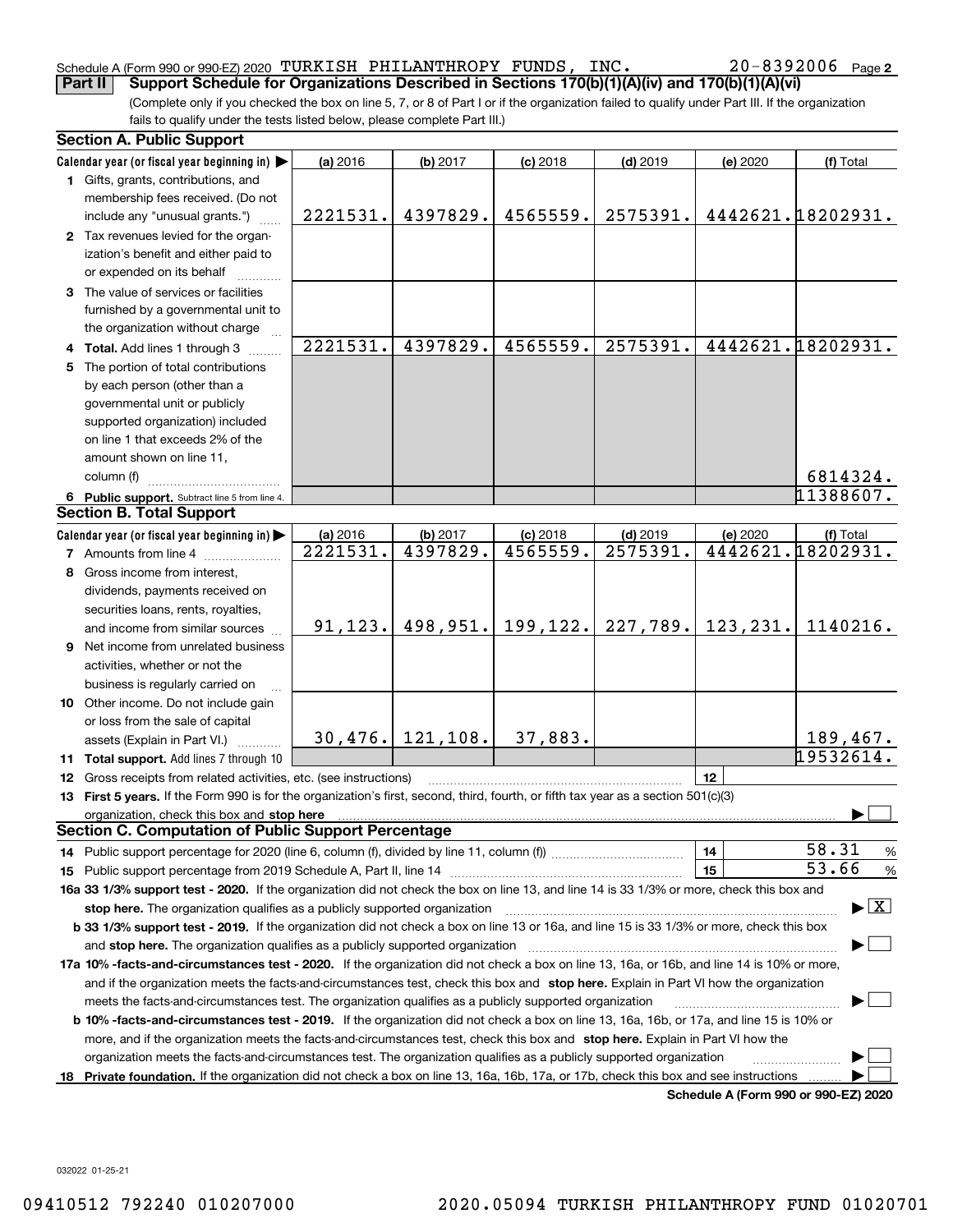### Schedule A (Form 990 or 990-EZ) 2020 Page TURKISH PHILANTHROPY FUNDS, INC. 20-8392006 **Part III Support Schedule for Organizations Described in Section 509(a)(2)**

(Complete only if you checked the box on line 10 of Part I or if the organization failed to qualify under Part II. If the organization fails to qualify under the tests listed below, please complete Part II.)

|    | <b>Section A. Public Support</b>                                                                                                                                                                                               |          |          |            |            |          |                                      |
|----|--------------------------------------------------------------------------------------------------------------------------------------------------------------------------------------------------------------------------------|----------|----------|------------|------------|----------|--------------------------------------|
|    | Calendar year (or fiscal year beginning in) $\blacktriangleright$                                                                                                                                                              | (a) 2016 | (b) 2017 | $(c)$ 2018 | $(d)$ 2019 | (e) 2020 | (f) Total                            |
|    | 1 Gifts, grants, contributions, and                                                                                                                                                                                            |          |          |            |            |          |                                      |
|    | membership fees received. (Do not                                                                                                                                                                                              |          |          |            |            |          |                                      |
|    | include any "unusual grants.")                                                                                                                                                                                                 |          |          |            |            |          |                                      |
|    | <b>2</b> Gross receipts from admissions,<br>merchandise sold or services per-<br>formed, or facilities furnished in<br>any activity that is related to the<br>organization's tax-exempt purpose                                |          |          |            |            |          |                                      |
|    | <b>3</b> Gross receipts from activities that<br>are not an unrelated trade or bus-                                                                                                                                             |          |          |            |            |          |                                      |
|    | iness under section 513                                                                                                                                                                                                        |          |          |            |            |          |                                      |
|    | 4 Tax revenues levied for the organ-<br>ization's benefit and either paid to<br>or expended on its behalf<br>.                                                                                                                 |          |          |            |            |          |                                      |
| 5  | The value of services or facilities                                                                                                                                                                                            |          |          |            |            |          |                                      |
|    | furnished by a governmental unit to<br>the organization without charge                                                                                                                                                         |          |          |            |            |          |                                      |
|    | <b>6 Total.</b> Add lines 1 through 5                                                                                                                                                                                          |          |          |            |            |          |                                      |
|    | 7a Amounts included on lines 1, 2, and                                                                                                                                                                                         |          |          |            |            |          |                                      |
|    | 3 received from disqualified persons                                                                                                                                                                                           |          |          |            |            |          |                                      |
|    | <b>b</b> Amounts included on lines 2 and 3 received<br>from other than disqualified persons that<br>exceed the greater of \$5,000 or 1% of the<br>amount on line 13 for the year                                               |          |          |            |            |          |                                      |
|    | c Add lines 7a and 7b                                                                                                                                                                                                          |          |          |            |            |          |                                      |
|    | 8 Public support. (Subtract line 7c from line 6.)                                                                                                                                                                              |          |          |            |            |          |                                      |
|    | <b>Section B. Total Support</b>                                                                                                                                                                                                |          |          |            |            |          |                                      |
|    | Calendar year (or fiscal year beginning in)                                                                                                                                                                                    | (a) 2016 | (b) 2017 | $(c)$ 2018 | $(d)$ 2019 | (e) 2020 | (f) Total                            |
|    | 9 Amounts from line 6                                                                                                                                                                                                          |          |          |            |            |          |                                      |
|    | <b>10a</b> Gross income from interest,<br>dividends, payments received on<br>securities loans, rents, royalties,<br>and income from similar sources                                                                            |          |          |            |            |          |                                      |
|    | <b>b</b> Unrelated business taxable income                                                                                                                                                                                     |          |          |            |            |          |                                      |
|    | (less section 511 taxes) from businesses                                                                                                                                                                                       |          |          |            |            |          |                                      |
|    | acquired after June 30, 1975 [10001]                                                                                                                                                                                           |          |          |            |            |          |                                      |
|    | c Add lines 10a and 10b<br>11 Net income from unrelated business<br>activities not included in line 10b,<br>whether or not the business is<br>regularly carried on                                                             |          |          |            |            |          |                                      |
|    | 12 Other income. Do not include gain<br>or loss from the sale of capital<br>assets (Explain in Part VI.)                                                                                                                       |          |          |            |            |          |                                      |
|    | 13 Total support. (Add lines 9, 10c, 11, and 12.)                                                                                                                                                                              |          |          |            |            |          |                                      |
|    | 14 First 5 years. If the Form 990 is for the organization's first, second, third, fourth, or fifth tax year as a section 501(c)(3) organization,                                                                               |          |          |            |            |          |                                      |
|    | check this box and stop here with the continuum control of the state of the state of the state of the state of the state of the state of the state of the state of the state of the state of the state of the state of the sta |          |          |            |            |          |                                      |
|    | <b>Section C. Computation of Public Support Percentage</b>                                                                                                                                                                     |          |          |            |            |          |                                      |
|    |                                                                                                                                                                                                                                |          |          |            |            | 15       | %                                    |
|    | 16 Public support percentage from 2019 Schedule A, Part III, line 15                                                                                                                                                           |          |          |            |            | 16       | %                                    |
|    | <b>Section D. Computation of Investment Income Percentage</b>                                                                                                                                                                  |          |          |            |            |          |                                      |
| 17 | Investment income percentage for 2020 (line 10c, column (f), divided by line 13, column (f))                                                                                                                                   |          |          |            |            | 17       | %                                    |
| 18 | Investment income percentage from 2019 Schedule A, Part III, line 17                                                                                                                                                           |          |          |            |            | 18       | %                                    |
|    | 19a 33 1/3% support tests - 2020. If the organization did not check the box on line 14, and line 15 is more than 33 1/3%, and line 17 is not                                                                                   |          |          |            |            |          |                                      |
|    | more than 33 1/3%, check this box and stop here. The organization qualifies as a publicly supported organization                                                                                                               |          |          |            |            |          |                                      |
|    | b 33 1/3% support tests - 2019. If the organization did not check a box on line 14 or line 19a, and line 16 is more than 33 1/3%, and                                                                                          |          |          |            |            |          |                                      |
|    | line 18 is not more than 33 1/3%, check this box and stop here. The organization qualifies as a publicly supported organization                                                                                                |          |          |            |            |          |                                      |
| 20 | Private foundation. If the organization did not check a box on line 14, 19a, or 19b, check this box and see instructions                                                                                                       |          |          |            |            |          |                                      |
|    | 032023 01-25-21                                                                                                                                                                                                                |          |          |            |            |          | Schedule A (Form 990 or 990-EZ) 2020 |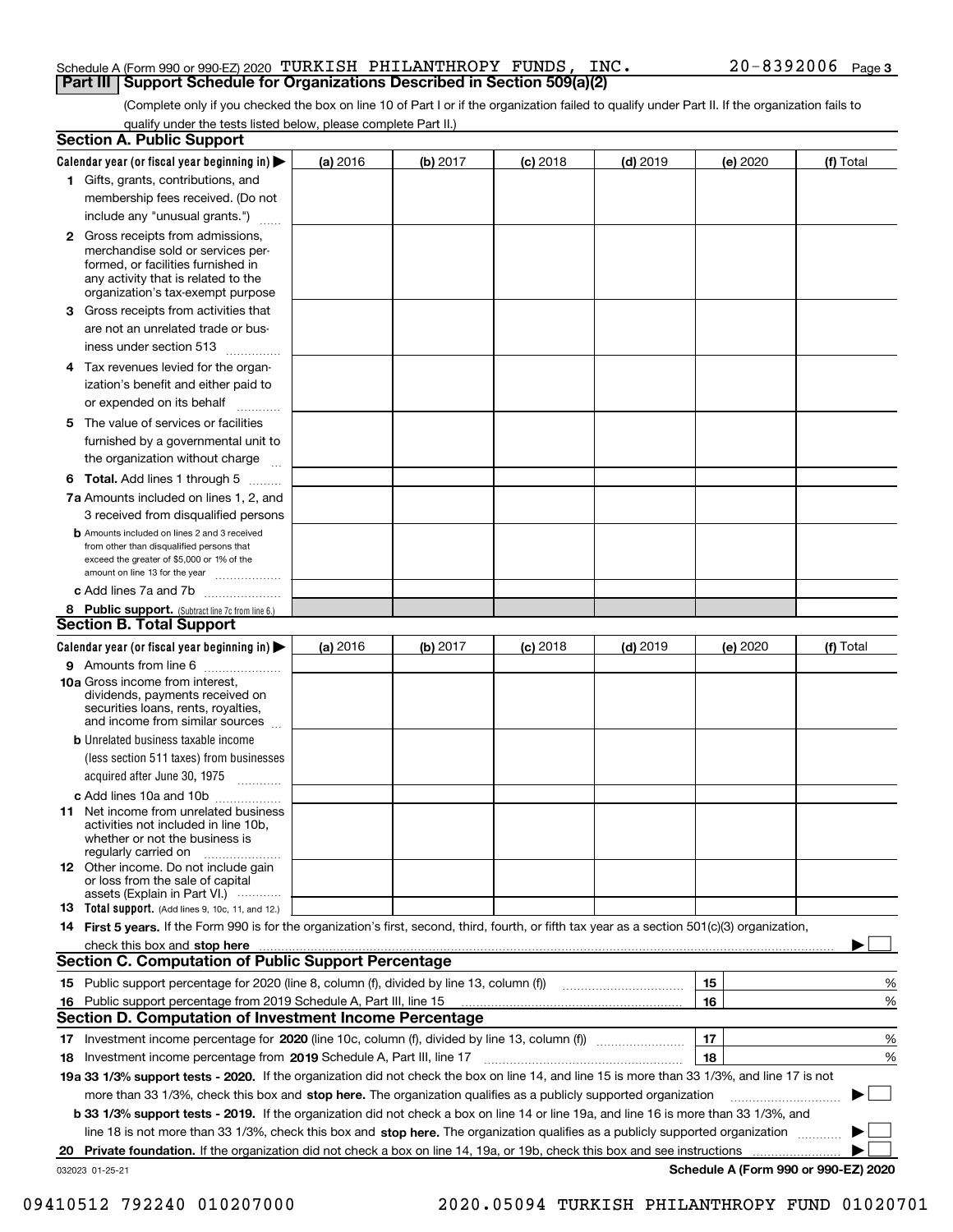## Schedule A (Form 990 or 990-EZ) 2020 Page TURKISH PHILANTHROPY FUNDS, INC. 20-8392006

## 20-8392006 Page 4

**1**

**2**

**3a**

**3b**

**3c**

**4a**

**4b**

**4c**

**5a**

**5b5c**

**6**

**7**

**8**

**9a**

**9b**

**9c**

**10a**

**10b**

**YesNo**

## **Part IV Supporting Organizations**

(Complete only if you checked a box in line 12 on Part I. If you checked box 12a, Part I, complete Sections A and B. If you checked box 12b, Part I, complete Sections A and C. If you checked box 12c, Part I, complete Sections A, D, and E. If you checked box 12d, Part I, complete Sections A and D, and complete Part V.)

## **Section A. All Supporting Organizations**

- **1** Are all of the organization's supported organizations listed by name in the organization's governing documents? If "No," describe in **Part VI** how the supported organizations are designated. If designated by *class or purpose, describe the designation. If historic and continuing relationship, explain.*
- **2** Did the organization have any supported organization that does not have an IRS determination of status under section 509(a)(1) or (2)? If "Yes," explain in Part VI how the organization determined that the supported *organization was described in section 509(a)(1) or (2).*
- **3a** Did the organization have a supported organization described in section 501(c)(4), (5), or (6)? If "Yes," answer *lines 3b and 3c below.*
- **b** Did the organization confirm that each supported organization qualified under section 501(c)(4), (5), or (6) and satisfied the public support tests under section 509(a)(2)? If "Yes," describe in **Part VI** when and how the *organization made the determination.*
- **c**Did the organization ensure that all support to such organizations was used exclusively for section 170(c)(2)(B) purposes? If "Yes," explain in **Part VI** what controls the organization put in place to ensure such use.
- **4a***If* Was any supported organization not organized in the United States ("foreign supported organization")? *"Yes," and if you checked box 12a or 12b in Part I, answer lines 4b and 4c below.*
- **b** Did the organization have ultimate control and discretion in deciding whether to make grants to the foreign supported organization? If "Yes," describe in **Part VI** how the organization had such control and discretion *despite being controlled or supervised by or in connection with its supported organizations.*
- **c** Did the organization support any foreign supported organization that does not have an IRS determination under sections 501(c)(3) and 509(a)(1) or (2)? If "Yes," explain in **Part VI** what controls the organization used *to ensure that all support to the foreign supported organization was used exclusively for section 170(c)(2)(B) purposes.*
- **5a** Did the organization add, substitute, or remove any supported organizations during the tax year? If "Yes," answer lines 5b and 5c below (if applicable). Also, provide detail in **Part VI,** including (i) the names and EIN *numbers of the supported organizations added, substituted, or removed; (ii) the reasons for each such action; (iii) the authority under the organization's organizing document authorizing such action; and (iv) how the action was accomplished (such as by amendment to the organizing document).*
- **b** Type I or Type II only. Was any added or substituted supported organization part of a class already designated in the organization's organizing document?
- **cSubstitutions only.**  Was the substitution the result of an event beyond the organization's control?
- **6** Did the organization provide support (whether in the form of grants or the provision of services or facilities) to **Part VI.** *If "Yes," provide detail in* support or benefit one or more of the filing organization's supported organizations? anyone other than (i) its supported organizations, (ii) individuals that are part of the charitable class benefited by one or more of its supported organizations, or (iii) other supporting organizations that also
- **7**Did the organization provide a grant, loan, compensation, or other similar payment to a substantial contributor *If "Yes," complete Part I of Schedule L (Form 990 or 990-EZ).* regard to a substantial contributor? (as defined in section 4958(c)(3)(C)), a family member of a substantial contributor, or a 35% controlled entity with
- **8** Did the organization make a loan to a disqualified person (as defined in section 4958) not described in line 7? *If "Yes," complete Part I of Schedule L (Form 990 or 990-EZ).*
- **9a** Was the organization controlled directly or indirectly at any time during the tax year by one or more in section 509(a)(1) or (2))? If "Yes," *provide detail in* <code>Part VI.</code> disqualified persons, as defined in section 4946 (other than foundation managers and organizations described
- **b** Did one or more disqualified persons (as defined in line 9a) hold a controlling interest in any entity in which the supporting organization had an interest? If "Yes," provide detail in P**art VI**.
- **c**Did a disqualified person (as defined in line 9a) have an ownership interest in, or derive any personal benefit from, assets in which the supporting organization also had an interest? If "Yes," provide detail in P**art VI.**
- **10a** Was the organization subject to the excess business holdings rules of section 4943 because of section supporting organizations)? If "Yes," answer line 10b below. 4943(f) (regarding certain Type II supporting organizations, and all Type III non-functionally integrated
- **b** Did the organization have any excess business holdings in the tax year? (Use Schedule C, Form 4720, to *determine whether the organization had excess business holdings.)*

032024 01-25-21

**Schedule A (Form 990 or 990-EZ) 2020**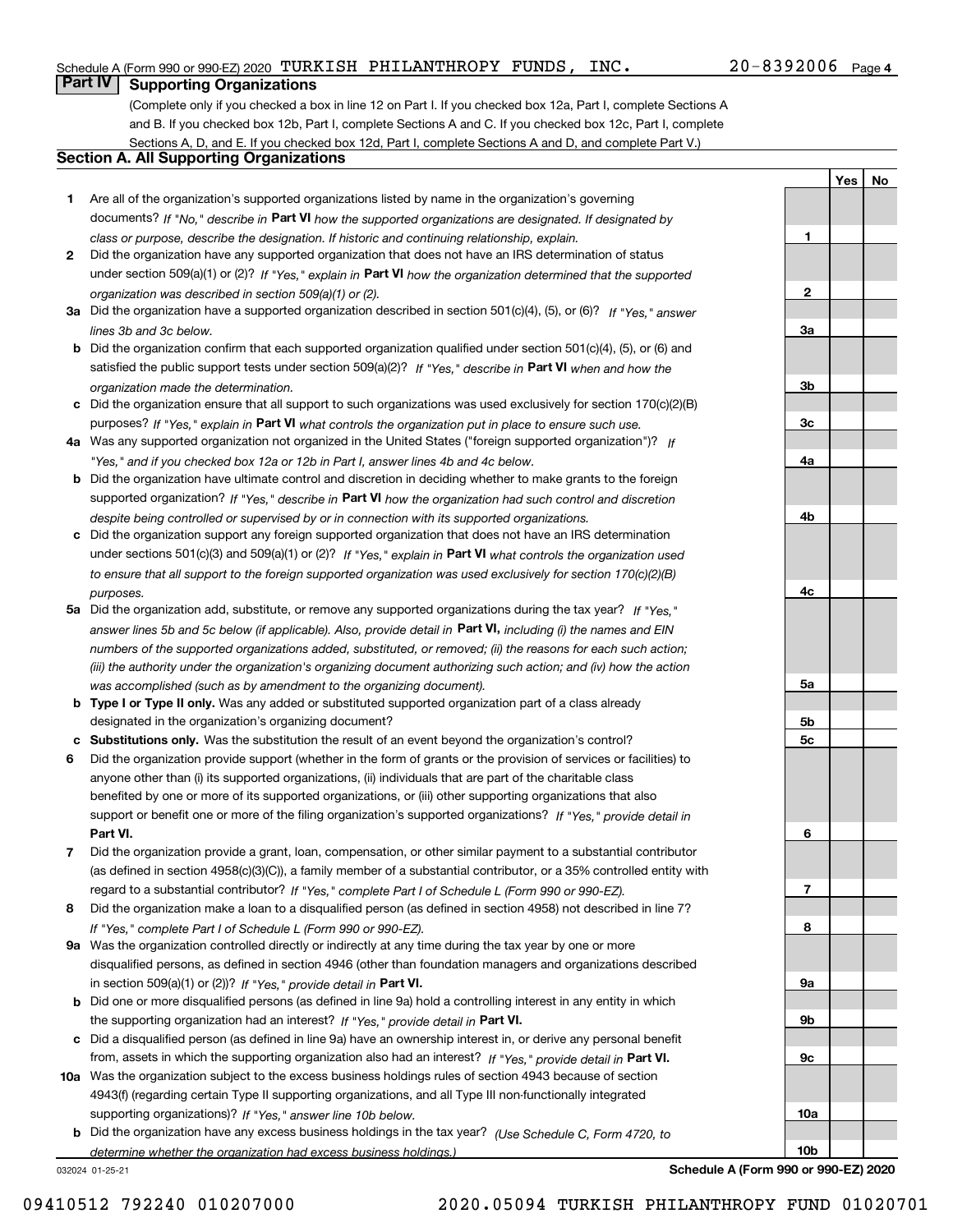## Schedule A (Form 990 or 990-EZ) 2020 Page TURKISH PHILANTHROPY FUNDS, INC. 20-8392006 **Part IV Supporting Organizations** *(continued)*

|              |                                                                                                                                                                                                                                                            |                 | Yes   No   |    |
|--------------|------------------------------------------------------------------------------------------------------------------------------------------------------------------------------------------------------------------------------------------------------------|-----------------|------------|----|
| 11           | Has the organization accepted a gift or contribution from any of the following persons?                                                                                                                                                                    |                 |            |    |
|              | a A person who directly or indirectly controls, either alone or together with persons described in lines 11b and                                                                                                                                           |                 |            |    |
|              | 11c below, the governing body of a supported organization?                                                                                                                                                                                                 | 11a             |            |    |
|              | <b>b</b> A family member of a person described in line 11a above?                                                                                                                                                                                          | 11 <sub>b</sub> |            |    |
|              | c A 35% controlled entity of a person described in line 11a or 11b above? If "Yes" to line 11a, 11b, or 11c, provide                                                                                                                                       |                 |            |    |
|              | detail in Part VI.                                                                                                                                                                                                                                         | 11c             |            |    |
|              | <b>Section B. Type I Supporting Organizations</b>                                                                                                                                                                                                          |                 |            |    |
|              |                                                                                                                                                                                                                                                            |                 | Yes        | No |
| 1.           | Did the governing body, members of the governing body, officers acting in their official capacity, or membership of one or                                                                                                                                 |                 |            |    |
|              | more supported organizations have the power to regularly appoint or elect at least a majority of the organization's officers,                                                                                                                              |                 |            |    |
|              | directors, or trustees at all times during the tax year? If "No," describe in Part VI how the supported organization(s)                                                                                                                                    |                 |            |    |
|              | effectively operated, supervised, or controlled the organization's activities. If the organization had more than one supported<br>organization, describe how the powers to appoint and/or remove officers, directors, or trustees were allocated among the |                 |            |    |
|              | supported organizations and what conditions or restrictions, if any, applied to such powers during the tax year.                                                                                                                                           | 1               |            |    |
| $\mathbf{2}$ | Did the organization operate for the benefit of any supported organization other than the supported                                                                                                                                                        |                 |            |    |
|              | organization(s) that operated, supervised, or controlled the supporting organization? If "Yes," explain in                                                                                                                                                 |                 |            |    |
|              | Part VI how providing such benefit carried out the purposes of the supported organization(s) that operated,                                                                                                                                                |                 |            |    |
|              | supervised, or controlled the supporting organization.                                                                                                                                                                                                     | 2               |            |    |
|              | <b>Section C. Type II Supporting Organizations</b>                                                                                                                                                                                                         |                 |            |    |
|              |                                                                                                                                                                                                                                                            |                 | Yes        | No |
| 1.           | Were a majority of the organization's directors or trustees during the tax year also a majority of the directors                                                                                                                                           |                 |            |    |
|              | or trustees of each of the organization's supported organization(s)? If "No." describe in Part VI how control                                                                                                                                              |                 |            |    |
|              | or management of the supporting organization was vested in the same persons that controlled or managed                                                                                                                                                     |                 |            |    |
|              | the supported organization(s).                                                                                                                                                                                                                             | 1               |            |    |
|              | <b>Section D. All Type III Supporting Organizations</b>                                                                                                                                                                                                    |                 |            |    |
|              |                                                                                                                                                                                                                                                            |                 | Yes        | No |
| 1.           | Did the organization provide to each of its supported organizations, by the last day of the fifth month of the                                                                                                                                             |                 |            |    |
|              | organization's tax year, (i) a written notice describing the type and amount of support provided during the prior tax                                                                                                                                      |                 |            |    |
|              | year, (ii) a copy of the Form 990 that was most recently filed as of the date of notification, and (iii) copies of the                                                                                                                                     |                 |            |    |
|              | organization's governing documents in effect on the date of notification, to the extent not previously provided?                                                                                                                                           | 1               |            |    |
| 2            | Were any of the organization's officers, directors, or trustees either (i) appointed or elected by the supported                                                                                                                                           |                 |            |    |
|              | organization(s) or (ii) serving on the governing body of a supported organization? If "No," explain in Part VI how                                                                                                                                         |                 |            |    |
|              | the organization maintained a close and continuous working relationship with the supported organization(s).                                                                                                                                                | 2               |            |    |
| 3            | By reason of the relationship described in line 2, above, did the organization's supported organizations have a                                                                                                                                            |                 |            |    |
|              | significant voice in the organization's investment policies and in directing the use of the organization's                                                                                                                                                 |                 |            |    |
|              | income or assets at all times during the tax year? If "Yes," describe in Part VI the role the organization's                                                                                                                                               |                 |            |    |
|              | supported organizations played in this regard.                                                                                                                                                                                                             | 3               |            |    |
|              | <b>Section E. Type III Functionally Integrated Supporting Organizations</b>                                                                                                                                                                                |                 |            |    |
| 1            | Check the box next to the method that the organization used to satisfy the Integral Part Test during the year (see instructions).                                                                                                                          |                 |            |    |
| a            | The organization satisfied the Activities Test. Complete line 2 below.                                                                                                                                                                                     |                 |            |    |
| b            | The organization is the parent of each of its supported organizations. Complete line 3 below.                                                                                                                                                              |                 |            |    |
| c            | The organization supported a governmental entity. Describe in Part VI how you supported a governmental entity (see instructions).                                                                                                                          |                 |            |    |
| 2            | Activities Test. Answer lines 2a and 2b below.                                                                                                                                                                                                             |                 | <b>Yes</b> | No |
| a            | Did substantially all of the organization's activities during the tax year directly further the exempt purposes of                                                                                                                                         |                 |            |    |
|              | the supported organization(s) to which the organization was responsive? If "Yes," then in Part VI identify                                                                                                                                                 |                 |            |    |
|              | those supported organizations and explain how these activities directly furthered their exempt purposes,                                                                                                                                                   |                 |            |    |
|              | how the organization was responsive to those supported organizations, and how the organization determined                                                                                                                                                  |                 |            |    |
|              | that these activities constituted substantially all of its activities.                                                                                                                                                                                     | 2a              |            |    |
|              | <b>b</b> Did the activities described in line 2a, above, constitute activities that, but for the organization's involvement,                                                                                                                               |                 |            |    |
|              | one or more of the organization's supported organization(s) would have been engaged in? If "Yes," explain in                                                                                                                                               |                 |            |    |
|              | <b>Part VI</b> the reasons for the organization's position that its supported organization(s) would have engaged in                                                                                                                                        |                 |            |    |
|              | these activities but for the organization's involvement.                                                                                                                                                                                                   | 2b              |            |    |
| з            | Parent of Supported Organizations. Answer lines 3a and 3b below.                                                                                                                                                                                           |                 |            |    |
|              | a Did the organization have the power to regularly appoint or elect a majority of the officers, directors, or                                                                                                                                              |                 |            |    |
|              | trustees of each of the supported organizations? If "Yes" or "No" provide details in Part VI.                                                                                                                                                              | За              |            |    |

032025 01-25-21 **b** Did the organization exercise a substantial degree of direction over the policies, programs, and activities of each of its supported organizations? If "Yes," describe in Part VI the role played by the organization in this regard.

**Schedule A (Form 990 or 990-EZ) 2020**

**3b**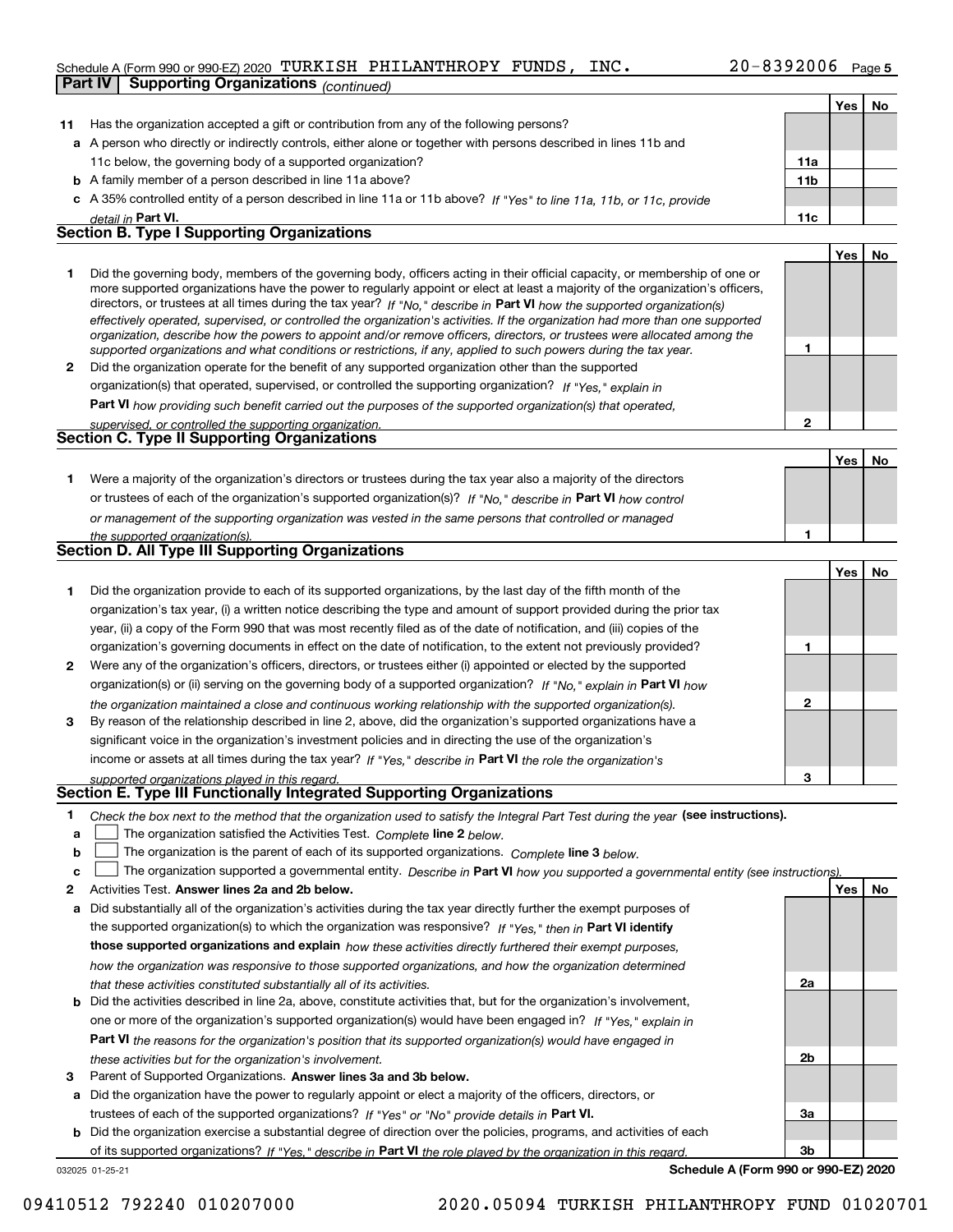| <b>Part V</b> | Schedule A (Form 990 or 990-EZ) 2020 TURKISH PHILANTHROPY FUNDS, INC.<br>Type III Non-Functionally Integrated 509(a)(3) Supporting Organizations                                                                                                              |                |                | $20 - 8392006$ Page 6          |
|---------------|---------------------------------------------------------------------------------------------------------------------------------------------------------------------------------------------------------------------------------------------------------------|----------------|----------------|--------------------------------|
|               |                                                                                                                                                                                                                                                               |                |                |                                |
| 1             | Check here if the organization satisfied the Integral Part Test as a qualifying trust on Nov. 20, 1970 (explain in Part VI). See instructions.<br>All other Type III non-functionally integrated supporting organizations must complete Sections A through E. |                |                |                                |
|               | Section A - Adjusted Net Income                                                                                                                                                                                                                               |                | (A) Prior Year | (B) Current Year<br>(optional) |
| 1             | Net short-term capital gain                                                                                                                                                                                                                                   | 1              |                |                                |
| 2             | Recoveries of prior-year distributions                                                                                                                                                                                                                        | $\mathbf{2}$   |                |                                |
| З             | Other gross income (see instructions)                                                                                                                                                                                                                         | 3              |                |                                |
| 4             | Add lines 1 through 3.                                                                                                                                                                                                                                        | 4              |                |                                |
| 5             | Depreciation and depletion                                                                                                                                                                                                                                    | 5              |                |                                |
| 6             | Portion of operating expenses paid or incurred for production or                                                                                                                                                                                              |                |                |                                |
|               | collection of gross income or for management, conservation, or                                                                                                                                                                                                |                |                |                                |
|               | maintenance of property held for production of income (see instructions)                                                                                                                                                                                      | 6              |                |                                |
| 7             | Other expenses (see instructions)                                                                                                                                                                                                                             | $\overline{7}$ |                |                                |
| 8             | Adjusted Net Income (subtract lines 5, 6, and 7 from line 4)                                                                                                                                                                                                  | 8              |                |                                |
|               | <b>Section B - Minimum Asset Amount</b>                                                                                                                                                                                                                       |                | (A) Prior Year | (B) Current Year<br>(optional) |
| 1             | Aggregate fair market value of all non-exempt-use assets (see                                                                                                                                                                                                 |                |                |                                |
|               | instructions for short tax year or assets held for part of year):                                                                                                                                                                                             |                |                |                                |
|               | <b>a</b> Average monthly value of securities                                                                                                                                                                                                                  | 1a             |                |                                |
|               | <b>b</b> Average monthly cash balances                                                                                                                                                                                                                        | 1b             |                |                                |
|               | <b>c</b> Fair market value of other non-exempt-use assets                                                                                                                                                                                                     | 1c             |                |                                |
|               | d Total (add lines 1a, 1b, and 1c)                                                                                                                                                                                                                            | 1d             |                |                                |
|               | <b>e</b> Discount claimed for blockage or other factors                                                                                                                                                                                                       |                |                |                                |
|               | (explain in detail in Part VI):                                                                                                                                                                                                                               |                |                |                                |
| 2             | Acquisition indebtedness applicable to non-exempt-use assets                                                                                                                                                                                                  | $\mathbf{2}$   |                |                                |
| 3             | Subtract line 2 from line 1d.                                                                                                                                                                                                                                 | 3              |                |                                |
| 4             | Cash deemed held for exempt use. Enter 0.015 of line 3 (for greater amount,                                                                                                                                                                                   |                |                |                                |
|               | see instructions).                                                                                                                                                                                                                                            | 4              |                |                                |
| 5             | Net value of non-exempt-use assets (subtract line 4 from line 3)                                                                                                                                                                                              | 5              |                |                                |
| 6             | Multiply line 5 by 0.035.                                                                                                                                                                                                                                     | 6              |                |                                |
| 7             | Recoveries of prior-year distributions                                                                                                                                                                                                                        | $\overline{7}$ |                |                                |
| 8             | Minimum Asset Amount (add line 7 to line 6)                                                                                                                                                                                                                   | 8              |                |                                |
|               | <b>Section C - Distributable Amount</b>                                                                                                                                                                                                                       |                |                | <b>Current Year</b>            |
|               | Adjusted net income for prior year (from Section A, line 8, column A)                                                                                                                                                                                         | 1              |                |                                |
|               | Enter 0.85 of line 1.                                                                                                                                                                                                                                         | 2              |                |                                |
| 3             | Minimum asset amount for prior year (from Section B, line 8, column A)                                                                                                                                                                                        | 3              |                |                                |
| 4             | Enter greater of line 2 or line 3.                                                                                                                                                                                                                            | 4              |                |                                |
| 5             | Income tax imposed in prior year                                                                                                                                                                                                                              | 5              |                |                                |
| 6             | <b>Distributable Amount.</b> Subtract line 5 from line 4, unless subject to                                                                                                                                                                                   |                |                |                                |
|               | emergency temporary reduction (see instructions).                                                                                                                                                                                                             | 6              |                |                                |
| 7             | Check here if the current year is the organization's first as a non-functionally integrated Type III supporting organization (see                                                                                                                             |                |                |                                |

instructions).

**Schedule A (Form 990 or 990-EZ) 2020**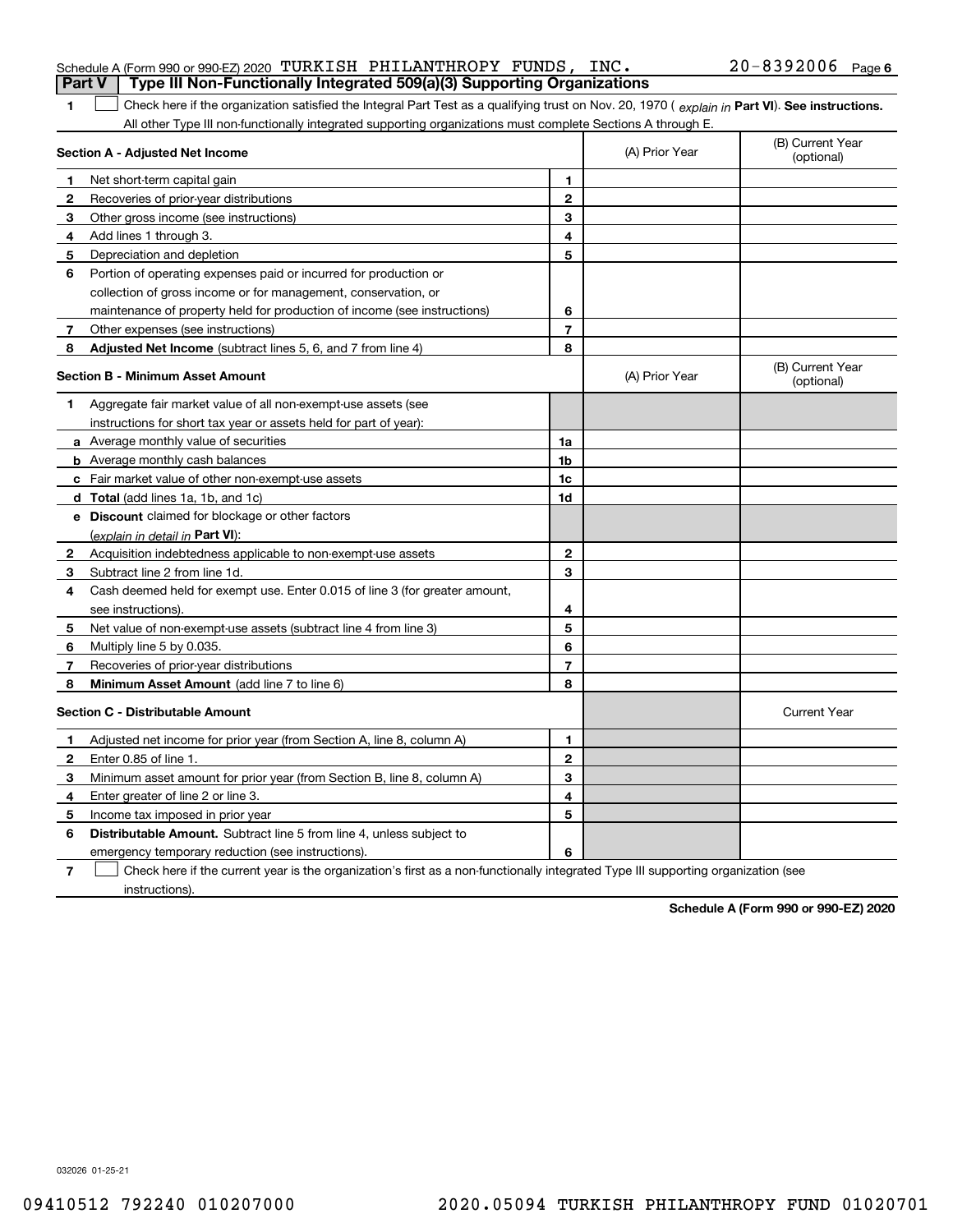## Schedule A (Form 990 or 990-EZ) 2020 Page TURKISH PHILANTHROPY FUNDS, INC. 20-8392006

|                | Type III Non-Functionally Integrated 509(a)(3) Supporting Organizations<br><b>Part V</b><br>(continued) |                             |                                       |              |                                         |  |
|----------------|---------------------------------------------------------------------------------------------------------|-----------------------------|---------------------------------------|--------------|-----------------------------------------|--|
|                | <b>Section D - Distributions</b>                                                                        |                             |                                       |              | <b>Current Year</b>                     |  |
| 1.             | Amounts paid to supported organizations to accomplish exempt purposes                                   |                             |                                       | 1            |                                         |  |
| 2              | Amounts paid to perform activity that directly furthers exempt purposes of supported                    |                             |                                       |              |                                         |  |
|                | organizations, in excess of income from activity                                                        |                             |                                       | $\mathbf{2}$ |                                         |  |
| 3              | Administrative expenses paid to accomplish exempt purposes of supported organizations                   |                             |                                       | 3            |                                         |  |
| 4              | Amounts paid to acquire exempt-use assets                                                               |                             |                                       | 4            |                                         |  |
| 5              | Qualified set-aside amounts (prior IRS approval required - provide details in Part VI)                  |                             |                                       | 5            |                                         |  |
| 6              | Other distributions ( <i>describe in</i> Part VI). See instructions.                                    |                             |                                       | 6            |                                         |  |
| 7              | Total annual distributions. Add lines 1 through 6.                                                      |                             |                                       | 7            |                                         |  |
| 8              | Distributions to attentive supported organizations to which the organization is responsive              |                             |                                       |              |                                         |  |
|                | (provide details in Part VI). See instructions.                                                         |                             |                                       | 8            |                                         |  |
| 9              | Distributable amount for 2020 from Section C, line 6                                                    |                             |                                       | 9            |                                         |  |
| 10             | Line 8 amount divided by line 9 amount                                                                  |                             |                                       | 10           |                                         |  |
|                |                                                                                                         | (i)                         | (ii)                                  |              | (iii)                                   |  |
|                | <b>Section E - Distribution Allocations</b> (see instructions)                                          | <b>Excess Distributions</b> | <b>Underdistributions</b><br>Pre-2020 |              | <b>Distributable</b><br>Amount for 2020 |  |
| 1              | Distributable amount for 2020 from Section C, line 6                                                    |                             |                                       |              |                                         |  |
| 2              | Underdistributions, if any, for years prior to 2020 (reason-                                            |                             |                                       |              |                                         |  |
|                | able cause required - explain in Part VI). See instructions.                                            |                             |                                       |              |                                         |  |
| 3              | Excess distributions carryover, if any, to 2020                                                         |                             |                                       |              |                                         |  |
|                | a From 2015                                                                                             |                             |                                       |              |                                         |  |
|                | <b>b</b> From 2016                                                                                      |                             |                                       |              |                                         |  |
|                | $c$ From 2017                                                                                           |                             |                                       |              |                                         |  |
|                | d From 2018                                                                                             |                             |                                       |              |                                         |  |
|                | e From 2019                                                                                             |                             |                                       |              |                                         |  |
|                | f Total of lines 3a through 3e                                                                          |                             |                                       |              |                                         |  |
|                | g Applied to underdistributions of prior years                                                          |                             |                                       |              |                                         |  |
|                | <b>h</b> Applied to 2020 distributable amount                                                           |                             |                                       |              |                                         |  |
|                | Carryover from 2015 not applied (see instructions)                                                      |                             |                                       |              |                                         |  |
|                | Remainder. Subtract lines 3g, 3h, and 3i from line 3f.                                                  |                             |                                       |              |                                         |  |
| 4              | Distributions for 2020 from Section D,                                                                  |                             |                                       |              |                                         |  |
|                | line $7:$                                                                                               |                             |                                       |              |                                         |  |
|                | a Applied to underdistributions of prior years                                                          |                             |                                       |              |                                         |  |
|                | <b>b</b> Applied to 2020 distributable amount                                                           |                             |                                       |              |                                         |  |
|                | c Remainder. Subtract lines 4a and 4b from line 4.                                                      |                             |                                       |              |                                         |  |
| 5              | Remaining underdistributions for years prior to 2020, if                                                |                             |                                       |              |                                         |  |
|                | any. Subtract lines 3g and 4a from line 2. For result greater                                           |                             |                                       |              |                                         |  |
|                | than zero, explain in Part VI. See instructions.                                                        |                             |                                       |              |                                         |  |
| 6              | Remaining underdistributions for 2020. Subtract lines 3h                                                |                             |                                       |              |                                         |  |
|                | and 4b from line 1. For result greater than zero, explain in                                            |                             |                                       |              |                                         |  |
|                | Part VI. See instructions.                                                                              |                             |                                       |              |                                         |  |
| $\overline{7}$ | Excess distributions carryover to 2021. Add lines 3j                                                    |                             |                                       |              |                                         |  |
|                | and 4c.                                                                                                 |                             |                                       |              |                                         |  |
| 8              | Breakdown of line 7:                                                                                    |                             |                                       |              |                                         |  |
|                | a Excess from 2016                                                                                      |                             |                                       |              |                                         |  |
|                | <b>b</b> Excess from 2017                                                                               |                             |                                       |              |                                         |  |
|                | c Excess from 2018                                                                                      |                             |                                       |              |                                         |  |
|                | d Excess from 2019                                                                                      |                             |                                       |              |                                         |  |
|                | e Excess from 2020                                                                                      |                             |                                       |              |                                         |  |

**Schedule A (Form 990 or 990-EZ) 2020**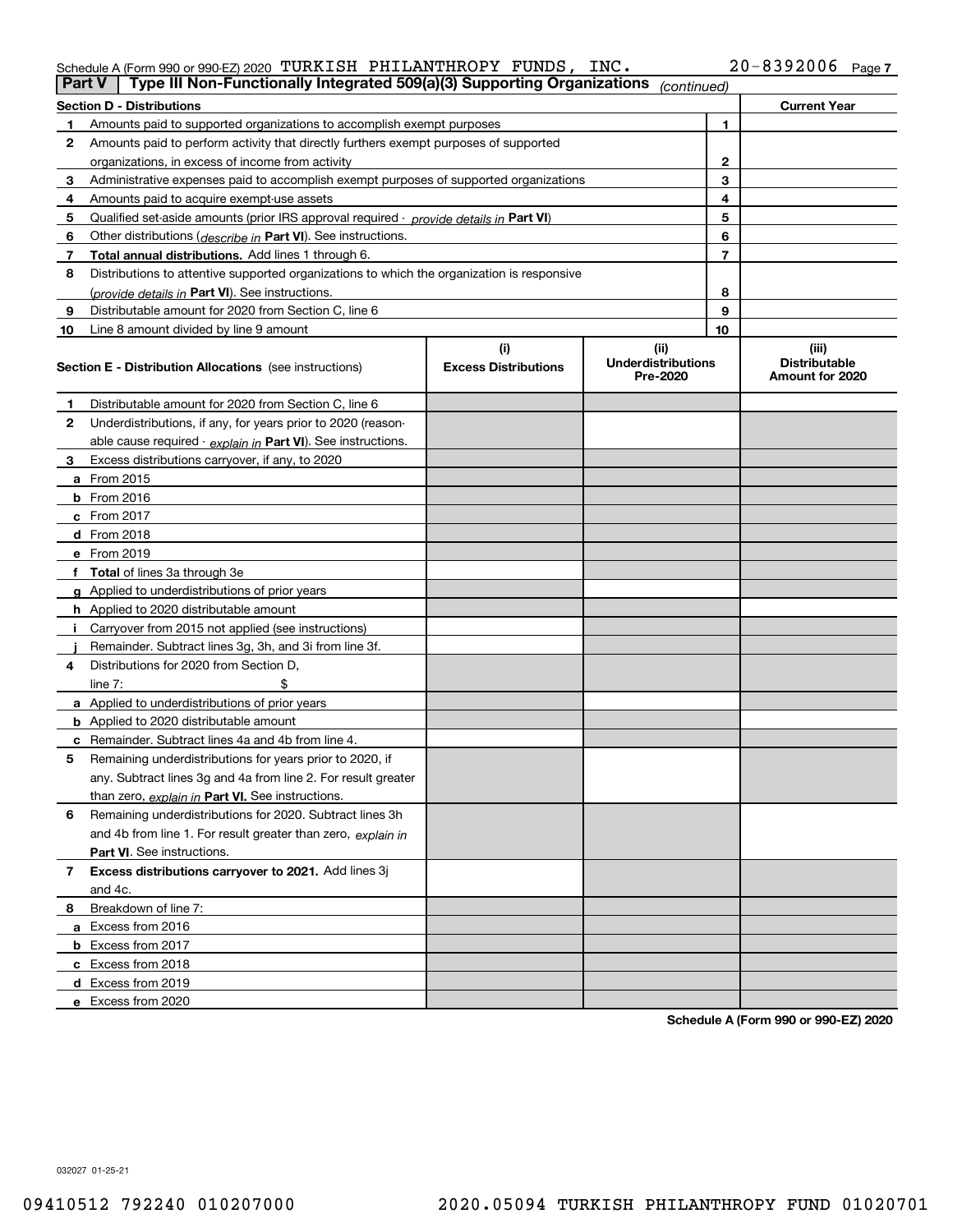| Schedule A (Form 990 or 990-EZ) 2020 TURKISH PHILANTHROPY FUNDS, INC. |                     |    |           |  |  |  | $20 - 8392006$ Page 8                                                                                                                                                                                                                                                         |  |
|-----------------------------------------------------------------------|---------------------|----|-----------|--|--|--|-------------------------------------------------------------------------------------------------------------------------------------------------------------------------------------------------------------------------------------------------------------------------------|--|
| <b>Part VI</b>                                                        |                     |    |           |  |  |  | Supplemental Information. Provide the explanations required by Part II, line 10; Part II, line 17a or 17b; Part III, line 12;<br>Part IV, Section A, lines 1, 2, 3b, 3c, 4b, 4c, 5a, 6, 9a, 9b, 9c, 11a, 11b, and 11c; Part IV, Section B, lines 1 and 2; Part IV, Section C, |  |
|                                                                       |                     |    |           |  |  |  | line 1; Part IV, Section D, lines 2 and 3; Part IV, Section E, lines 1c, 2a, 2b, 3a, and 3b; Part V, line 1; Part V, Section B, line 1e; Part V,                                                                                                                              |  |
|                                                                       | (See instructions.) |    |           |  |  |  | Section D, lines 5, 6, and 8; and Part V, Section E, lines 2, 5, and 6. Also complete this part for any additional information.                                                                                                                                               |  |
| SCHEDULE A, PART II, LINE 10, EXPLANATION FOR OTHER INCOME:           |                     |    |           |  |  |  |                                                                                                                                                                                                                                                                               |  |
|                                                                       |                     |    |           |  |  |  |                                                                                                                                                                                                                                                                               |  |
| FEES AND MISCELLANEOUS                                                |                     |    |           |  |  |  |                                                                                                                                                                                                                                                                               |  |
| 2016 AMOUNT:                                                          | \$                  |    | 30,476.   |  |  |  |                                                                                                                                                                                                                                                                               |  |
| 2017 AMOUNT:                                                          | \$                  |    | 121, 108. |  |  |  |                                                                                                                                                                                                                                                                               |  |
| 2018 AMOUNT:                                                          | \$                  |    | 37,883.   |  |  |  |                                                                                                                                                                                                                                                                               |  |
| 2020 AMOUNT: \$                                                       |                     | 0. |           |  |  |  |                                                                                                                                                                                                                                                                               |  |
|                                                                       |                     |    |           |  |  |  |                                                                                                                                                                                                                                                                               |  |
|                                                                       |                     |    |           |  |  |  |                                                                                                                                                                                                                                                                               |  |
|                                                                       |                     |    |           |  |  |  |                                                                                                                                                                                                                                                                               |  |
|                                                                       |                     |    |           |  |  |  |                                                                                                                                                                                                                                                                               |  |
|                                                                       |                     |    |           |  |  |  |                                                                                                                                                                                                                                                                               |  |
|                                                                       |                     |    |           |  |  |  |                                                                                                                                                                                                                                                                               |  |
|                                                                       |                     |    |           |  |  |  |                                                                                                                                                                                                                                                                               |  |
|                                                                       |                     |    |           |  |  |  |                                                                                                                                                                                                                                                                               |  |
|                                                                       |                     |    |           |  |  |  |                                                                                                                                                                                                                                                                               |  |
|                                                                       |                     |    |           |  |  |  |                                                                                                                                                                                                                                                                               |  |
|                                                                       |                     |    |           |  |  |  |                                                                                                                                                                                                                                                                               |  |
|                                                                       |                     |    |           |  |  |  |                                                                                                                                                                                                                                                                               |  |
|                                                                       |                     |    |           |  |  |  |                                                                                                                                                                                                                                                                               |  |
|                                                                       |                     |    |           |  |  |  |                                                                                                                                                                                                                                                                               |  |
|                                                                       |                     |    |           |  |  |  |                                                                                                                                                                                                                                                                               |  |
|                                                                       |                     |    |           |  |  |  |                                                                                                                                                                                                                                                                               |  |
|                                                                       |                     |    |           |  |  |  |                                                                                                                                                                                                                                                                               |  |
|                                                                       |                     |    |           |  |  |  |                                                                                                                                                                                                                                                                               |  |
|                                                                       |                     |    |           |  |  |  |                                                                                                                                                                                                                                                                               |  |
|                                                                       |                     |    |           |  |  |  |                                                                                                                                                                                                                                                                               |  |
|                                                                       |                     |    |           |  |  |  |                                                                                                                                                                                                                                                                               |  |
|                                                                       |                     |    |           |  |  |  |                                                                                                                                                                                                                                                                               |  |
|                                                                       |                     |    |           |  |  |  |                                                                                                                                                                                                                                                                               |  |
|                                                                       |                     |    |           |  |  |  |                                                                                                                                                                                                                                                                               |  |
|                                                                       |                     |    |           |  |  |  |                                                                                                                                                                                                                                                                               |  |
|                                                                       |                     |    |           |  |  |  |                                                                                                                                                                                                                                                                               |  |
|                                                                       |                     |    |           |  |  |  |                                                                                                                                                                                                                                                                               |  |
|                                                                       |                     |    |           |  |  |  |                                                                                                                                                                                                                                                                               |  |

**Schedule A (Form 990 or 990-EZ) 2020**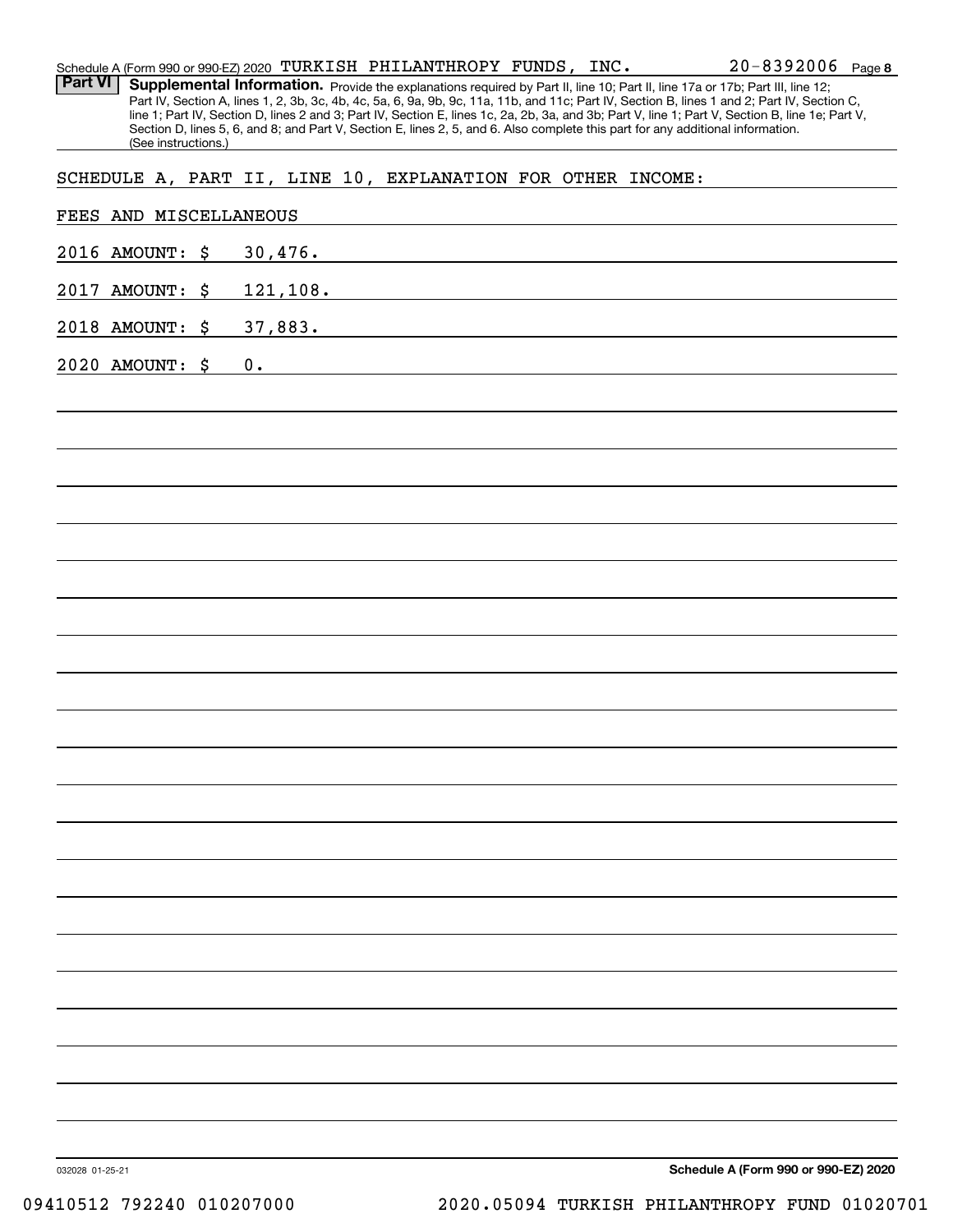| <b>SCHEDULE D</b> |  |
|-------------------|--|
|-------------------|--|

| (Form 990) |  |
|------------|--|
|------------|--|

## **SCHEDULE D Supplemental Financial Statements**

**(Form 990)** (**Form 990,**<br>Part IV, line 6, 7, 8, 9, 10, 11a, 11b, 11c, 11d, 11e, 11f, 12a, or 12b.<br>Department of the Treasury **and Exercise Connect Connect Connect Connect Connect Connect Connect Connect Connect** 

OMB No. 1545-0047 **Open to Public Inspection 2020**

Department of the Treasury Internal Revenue Service

| Attach to Form 990.                                                    |  |
|------------------------------------------------------------------------|--|
| Go to www.irs.gov/Form990 for instructions and the latest information. |  |

|          | Name of the organization<br>TURKISH PHILANTHROPY FUNDS, INC.                                                                                                           |                         | <b>Employer identification number</b><br>$20 - 8392006$ |
|----------|------------------------------------------------------------------------------------------------------------------------------------------------------------------------|-------------------------|---------------------------------------------------------|
| Part I   | Organizations Maintaining Donor Advised Funds or Other Similar Funds or Accounts. Complete if the                                                                      |                         |                                                         |
|          | organization answered "Yes" on Form 990, Part IV, line 6.                                                                                                              |                         |                                                         |
|          |                                                                                                                                                                        | (a) Donor advised funds | (b) Funds and other accounts                            |
|          |                                                                                                                                                                        | 32                      |                                                         |
| 1        |                                                                                                                                                                        | $\overline{1,363},572.$ | 4,781.                                                  |
| 2        | Aggregate value of contributions to (during year)                                                                                                                      | $\overline{1,522},424.$ | 64, 465.                                                |
| з        | Aggregate value of grants from (during year)                                                                                                                           | 7,784,570.              | 1,167,000.                                              |
| 4        |                                                                                                                                                                        |                         |                                                         |
| 5        | Did the organization inform all donors and donor advisors in writing that the assets held in donor advised funds                                                       |                         | $\boxed{\text{X}}$ Yes                                  |
|          |                                                                                                                                                                        |                         | <b>No</b>                                               |
| 6        | Did the organization inform all grantees, donors, and donor advisors in writing that grant funds can be used only                                                      |                         |                                                         |
|          | for charitable purposes and not for the benefit of the donor or donor advisor, or for any other purpose conferring                                                     |                         | $\boxed{\text{X}}$ Yes                                  |
| Part II  | impermissible private benefit?<br>Conservation Easements. Complete if the organization answered "Yes" on Form 990, Part IV, line 7.                                    |                         | No                                                      |
|          |                                                                                                                                                                        |                         |                                                         |
| 1        | Purpose(s) of conservation easements held by the organization (check all that apply).                                                                                  |                         |                                                         |
|          | Preservation of land for public use (for example, recreation or education)<br>Protection of natural habitat                                                            |                         | Preservation of a historically important land area      |
|          |                                                                                                                                                                        |                         | Preservation of a certified historic structure          |
|          | Preservation of open space                                                                                                                                             |                         |                                                         |
| 2        | Complete lines 2a through 2d if the organization held a qualified conservation contribution in the form of a conservation easement on the last<br>day of the tax year. |                         | Held at the End of the Tax Year                         |
|          | Total number of conservation easements                                                                                                                                 |                         | 2a                                                      |
| а        |                                                                                                                                                                        |                         |                                                         |
| b        | Total acreage restricted by conservation easements                                                                                                                     |                         | 2b<br>2c                                                |
| c        |                                                                                                                                                                        |                         |                                                         |
| d        | Number of conservation easements included in (c) acquired after 7/25/06, and not on a historic structure                                                               |                         |                                                         |
|          | Number of conservation easements modified, transferred, released, extinguished, or terminated by the organization during the tax                                       |                         | 2d                                                      |
| 3        | $\gamma$ ear $\blacktriangleright$                                                                                                                                     |                         |                                                         |
| 4        | Number of states where property subject to conservation easement is located >                                                                                          |                         |                                                         |
| 5        | Does the organization have a written policy regarding the periodic monitoring, inspection, handling of                                                                 |                         |                                                         |
|          | violations, and enforcement of the conservation easements it holds?                                                                                                    |                         | Yes<br><b>No</b>                                        |
| 6        | Staff and volunteer hours devoted to monitoring, inspecting, handling of violations, and enforcing conservation easements during the year                              |                         |                                                         |
|          |                                                                                                                                                                        |                         |                                                         |
| 7        | Amount of expenses incurred in monitoring, inspecting, handling of violations, and enforcing conservation easements during the year                                    |                         |                                                         |
|          | $\blacktriangleright$ \$                                                                                                                                               |                         |                                                         |
| 8        | Does each conservation easement reported on line 2(d) above satisfy the requirements of section 170(h)(4)(B)(i)                                                        |                         |                                                         |
|          |                                                                                                                                                                        |                         | Yes<br>No                                               |
|          | In Part XIII, describe how the organization reports conservation easements in its revenue and expense statement and                                                    |                         |                                                         |
|          | balance sheet, and include, if applicable, the text of the footnote to the organization's financial statements that describes the                                      |                         |                                                         |
|          | organization's accounting for conservation easements.                                                                                                                  |                         |                                                         |
| Part III | Organizations Maintaining Collections of Art, Historical Treasures, or Other Similar Assets.                                                                           |                         |                                                         |
|          | Complete if the organization answered "Yes" on Form 990, Part IV, line 8.                                                                                              |                         |                                                         |
|          | 1a If the organization elected, as permitted under FASB ASC 958, not to report in its revenue statement and balance sheet works                                        |                         |                                                         |
|          | of art, historical treasures, or other similar assets held for public exhibition, education, or research in furtherance of public                                      |                         |                                                         |
|          | service, provide in Part XIII the text of the footnote to its financial statements that describes these items.                                                         |                         |                                                         |
| b        | If the organization elected, as permitted under FASB ASC 958, to report in its revenue statement and balance sheet works of                                            |                         |                                                         |
|          | art, historical treasures, or other similar assets held for public exhibition, education, or research in furtherance of public service,                                |                         |                                                         |
|          | provide the following amounts relating to these items:                                                                                                                 |                         |                                                         |
|          | (i)                                                                                                                                                                    |                         | $\frac{1}{2}$                                           |
|          | (ii) Assets included in Form 990, Part X                                                                                                                               |                         | $\sim$                                                  |
| 2        | If the organization received or held works of art, historical treasures, or other similar assets for financial gain, provide                                           |                         |                                                         |
|          | the following amounts required to be reported under FASB ASC 958 relating to these items:                                                                              |                         |                                                         |
| а        |                                                                                                                                                                        |                         | $\blacktriangleright$ \$                                |

| <b>b</b> Assets included in Form 990, Part X |
|----------------------------------------------|
|----------------------------------------------|

032051 12-01-20 **For Paperwork Reduction Act Notice, see the Instructions for Form 990. Schedule D (Form 990) 2020** LHA

 $\blacktriangleright$  \$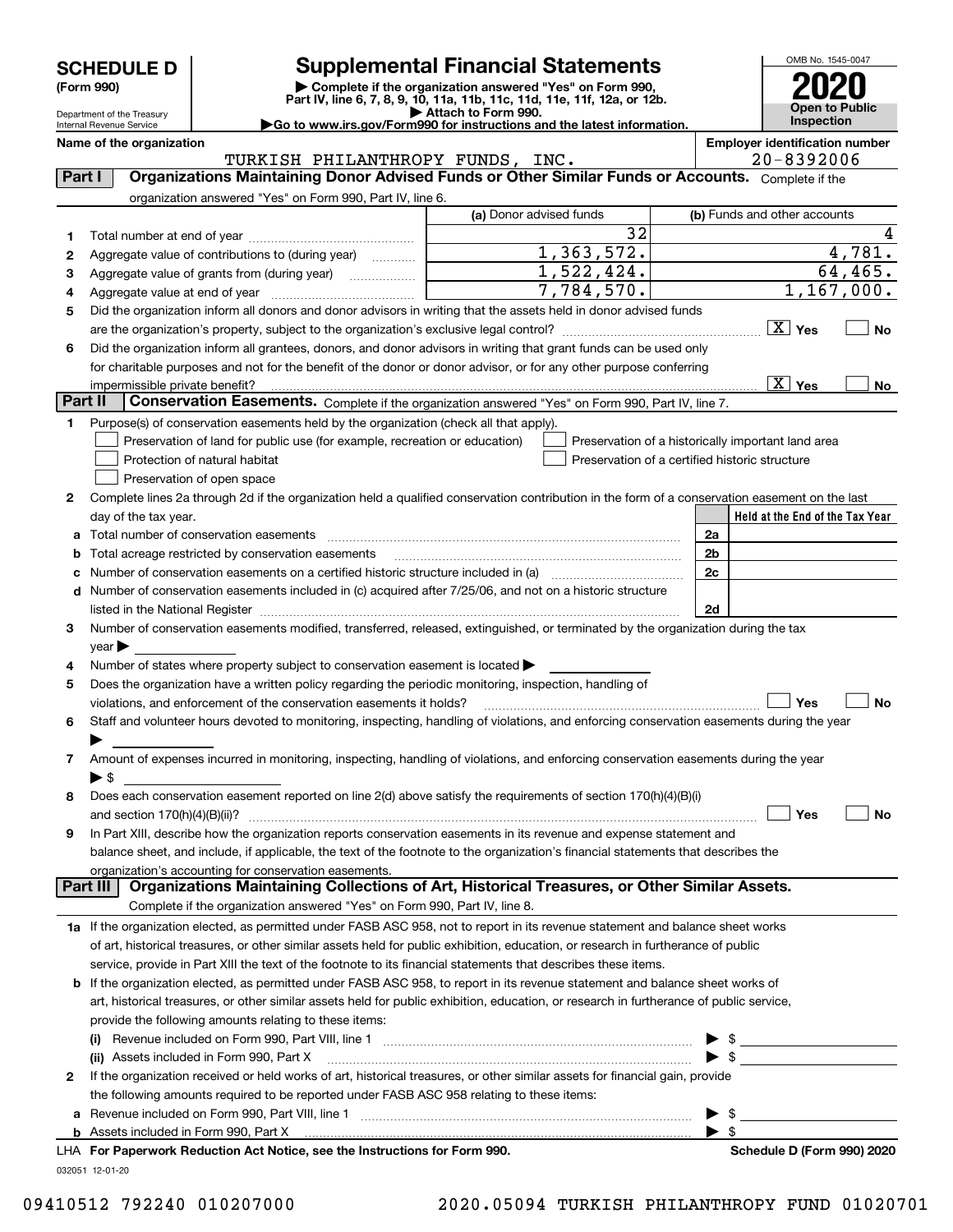|               | Schedule D (Form 990) 2020                                                                                                                                                                                                     | TURKISH PHILANTHROPY FUNDS, INC.                          |                |                                                                                                                                                                                                                                     |            |                 | $20 - 8392006$ Page 2      |                     |            |             |
|---------------|--------------------------------------------------------------------------------------------------------------------------------------------------------------------------------------------------------------------------------|-----------------------------------------------------------|----------------|-------------------------------------------------------------------------------------------------------------------------------------------------------------------------------------------------------------------------------------|------------|-----------------|----------------------------|---------------------|------------|-------------|
|               | Part III<br>Organizations Maintaining Collections of Art, Historical Treasures, or Other Similar Assets (continued)                                                                                                            |                                                           |                |                                                                                                                                                                                                                                     |            |                 |                            |                     |            |             |
| 3             | Using the organization's acquisition, accession, and other records, check any of the following that make significant use of its                                                                                                |                                                           |                |                                                                                                                                                                                                                                     |            |                 |                            |                     |            |             |
|               | collection items (check all that apply):                                                                                                                                                                                       |                                                           |                |                                                                                                                                                                                                                                     |            |                 |                            |                     |            |             |
| a             | Public exhibition                                                                                                                                                                                                              |                                                           |                | Loan or exchange program                                                                                                                                                                                                            |            |                 |                            |                     |            |             |
| b             | Scholarly research                                                                                                                                                                                                             |                                                           |                | Other <b>Community</b> Change of the Community of the Community of the Community of the Community of the Community of the Community of the Community of the Community of the Community of the Community of the Community of the Com |            |                 |                            |                     |            |             |
| с             | Preservation for future generations                                                                                                                                                                                            |                                                           |                |                                                                                                                                                                                                                                     |            |                 |                            |                     |            |             |
| 4             | Provide a description of the organization's collections and explain how they further the organization's exempt purpose in Part XIII.                                                                                           |                                                           |                |                                                                                                                                                                                                                                     |            |                 |                            |                     |            |             |
| 5             | During the year, did the organization solicit or receive donations of art, historical treasures, or other similar assets                                                                                                       |                                                           |                |                                                                                                                                                                                                                                     |            |                 |                            |                     |            |             |
|               | Yes<br>No                                                                                                                                                                                                                      |                                                           |                |                                                                                                                                                                                                                                     |            |                 |                            |                     |            |             |
|               | <b>Part IV</b><br>Escrow and Custodial Arrangements. Complete if the organization answered "Yes" on Form 990, Part IV, line 9, or<br>reported an amount on Form 990, Part X, line 21.                                          |                                                           |                |                                                                                                                                                                                                                                     |            |                 |                            |                     |            |             |
|               | 1a Is the organization an agent, trustee, custodian or other intermediary for contributions or other assets not included                                                                                                       |                                                           |                |                                                                                                                                                                                                                                     |            |                 |                            |                     |            |             |
|               |                                                                                                                                                                                                                                |                                                           |                |                                                                                                                                                                                                                                     |            |                 |                            | Yes                 |            | No          |
|               | <b>b</b> If "Yes," explain the arrangement in Part XIII and complete the following table:                                                                                                                                      |                                                           |                |                                                                                                                                                                                                                                     |            |                 |                            |                     |            |             |
|               |                                                                                                                                                                                                                                |                                                           |                |                                                                                                                                                                                                                                     |            |                 |                            | Amount              |            |             |
|               | c Beginning balance measurements and the state of the state of the state of the state of the state of the state of the state of the state of the state of the state of the state of the state of the state of the state of the |                                                           |                |                                                                                                                                                                                                                                     |            | 1c              |                            |                     |            |             |
|               |                                                                                                                                                                                                                                |                                                           |                |                                                                                                                                                                                                                                     |            | 1d              |                            |                     |            |             |
|               | e Distributions during the year manufactured and contained and contained and contained and contained and contained and contained and contained and contained and contained and contained and contained and contained and conta |                                                           |                |                                                                                                                                                                                                                                     |            | 1e              |                            |                     |            |             |
| f.            |                                                                                                                                                                                                                                |                                                           |                |                                                                                                                                                                                                                                     |            | 1f              |                            |                     |            |             |
|               | 2a Did the organization include an amount on Form 990, Part X, line 21, for escrow or custodial account liability?                                                                                                             |                                                           |                |                                                                                                                                                                                                                                     |            |                 |                            | Yes                 |            | No          |
|               | b If "Yes," explain the arrangement in Part XIII. Check here if the explanation has been provided on Part XIII                                                                                                                 |                                                           |                |                                                                                                                                                                                                                                     |            |                 |                            |                     |            |             |
| <b>Part V</b> | Endowment Funds. Complete if the organization answered "Yes" on Form 990, Part IV, line 10.                                                                                                                                    |                                                           |                |                                                                                                                                                                                                                                     |            |                 |                            |                     |            |             |
|               |                                                                                                                                                                                                                                | (a) Current year                                          | (b) Prior year | (c) Two years back                                                                                                                                                                                                                  |            |                 | (d) Three years back       | (e) Four years back |            |             |
|               | 1a Beginning of year balance                                                                                                                                                                                                   | 4,671,370.                                                | 4,842,412.     |                                                                                                                                                                                                                                     | 2,480,094. |                 | 2,552,540.                 |                     | 2,245,045. |             |
|               |                                                                                                                                                                                                                                | 1,612,065.                                                | 25,000.        |                                                                                                                                                                                                                                     | 2,176,407. |                 |                            |                     |            |             |
|               | c Net investment earnings, gains, and losses                                                                                                                                                                                   | 307,495.<br>1,085,551.<br>3,909.<br>185, 911.<br>232,516. |                |                                                                                                                                                                                                                                     |            |                 |                            |                     |            |             |
|               |                                                                                                                                                                                                                                |                                                           |                |                                                                                                                                                                                                                                     |            |                 |                            |                     |            |             |
|               | e Other expenditures for facilities                                                                                                                                                                                            |                                                           |                |                                                                                                                                                                                                                                     |            |                 |                            |                     |            |             |
|               | and programs                                                                                                                                                                                                                   |                                                           | 199,951.       |                                                                                                                                                                                                                                     |            |                 | 304,962.                   |                     |            |             |
|               | f Administrative expenses <i></i>                                                                                                                                                                                              |                                                           |                |                                                                                                                                                                                                                                     |            |                 |                            |                     |            |             |
| g             | End of year balance                                                                                                                                                                                                            | 7,368,986.                                                | 4,671,370.     |                                                                                                                                                                                                                                     | 4,842,412. |                 | 2,480,094.                 |                     | 2,552,540. |             |
| 2             | Provide the estimated percentage of the current year end balance (line 1g, column (a)) held as:                                                                                                                                | 23.3082                                                   |                |                                                                                                                                                                                                                                     |            |                 |                            |                     |            |             |
|               | a Board designated or quasi-endowment ><br><b>b</b> Permanent endowment $\triangleright$ 76.6918                                                                                                                               |                                                           | %              |                                                                                                                                                                                                                                     |            |                 |                            |                     |            |             |
|               |                                                                                                                                                                                                                                | $\%$                                                      |                |                                                                                                                                                                                                                                     |            |                 |                            |                     |            |             |
|               | c Term endowment $\blacktriangleright$                                                                                                                                                                                         | %                                                         |                |                                                                                                                                                                                                                                     |            |                 |                            |                     |            |             |
|               | The percentages on lines 2a, 2b, and 2c should equal 100%.                                                                                                                                                                     |                                                           |                |                                                                                                                                                                                                                                     |            |                 |                            |                     |            |             |
|               | 3a Are there endowment funds not in the possession of the organization that are held and administered for the organization                                                                                                     |                                                           |                |                                                                                                                                                                                                                                     |            |                 |                            |                     | Yes        |             |
|               | by:<br>(i)                                                                                                                                                                                                                     |                                                           |                |                                                                                                                                                                                                                                     |            |                 |                            | 3a(i)               |            | No<br>х     |
|               |                                                                                                                                                                                                                                |                                                           |                |                                                                                                                                                                                                                                     |            |                 |                            | 3a(ii)              |            | $\mathbf X$ |
|               |                                                                                                                                                                                                                                |                                                           |                |                                                                                                                                                                                                                                     |            |                 |                            | 3b                  |            |             |
| 4             | Describe in Part XIII the intended uses of the organization's endowment funds.                                                                                                                                                 |                                                           |                |                                                                                                                                                                                                                                     |            |                 |                            |                     |            |             |
|               | Land, Buildings, and Equipment.<br><b>Part VI</b>                                                                                                                                                                              |                                                           |                |                                                                                                                                                                                                                                     |            |                 |                            |                     |            |             |
|               | Complete if the organization answered "Yes" on Form 990, Part IV, line 11a. See Form 990, Part X, line 10.                                                                                                                     |                                                           |                |                                                                                                                                                                                                                                     |            |                 |                            |                     |            |             |
|               | Description of property                                                                                                                                                                                                        | (a) Cost or other                                         |                | (b) Cost or other                                                                                                                                                                                                                   |            | (c) Accumulated |                            | (d) Book value      |            |             |
|               |                                                                                                                                                                                                                                | basis (investment)                                        |                | basis (other)                                                                                                                                                                                                                       |            | depreciation    |                            |                     |            |             |
|               |                                                                                                                                                                                                                                |                                                           |                |                                                                                                                                                                                                                                     |            |                 |                            |                     |            |             |
|               |                                                                                                                                                                                                                                |                                                           |                |                                                                                                                                                                                                                                     |            |                 |                            |                     |            |             |
|               |                                                                                                                                                                                                                                |                                                           |                |                                                                                                                                                                                                                                     |            |                 |                            |                     |            |             |
|               |                                                                                                                                                                                                                                |                                                           |                | 7,179.                                                                                                                                                                                                                              |            | 7,179.          |                            |                     |            | $0$ .       |
|               |                                                                                                                                                                                                                                |                                                           |                |                                                                                                                                                                                                                                     |            |                 |                            |                     |            |             |
|               |                                                                                                                                                                                                                                |                                                           |                |                                                                                                                                                                                                                                     |            |                 |                            |                     |            | 0.          |
|               |                                                                                                                                                                                                                                |                                                           |                |                                                                                                                                                                                                                                     |            |                 | Schedule D (Form 990) 2020 |                     |            |             |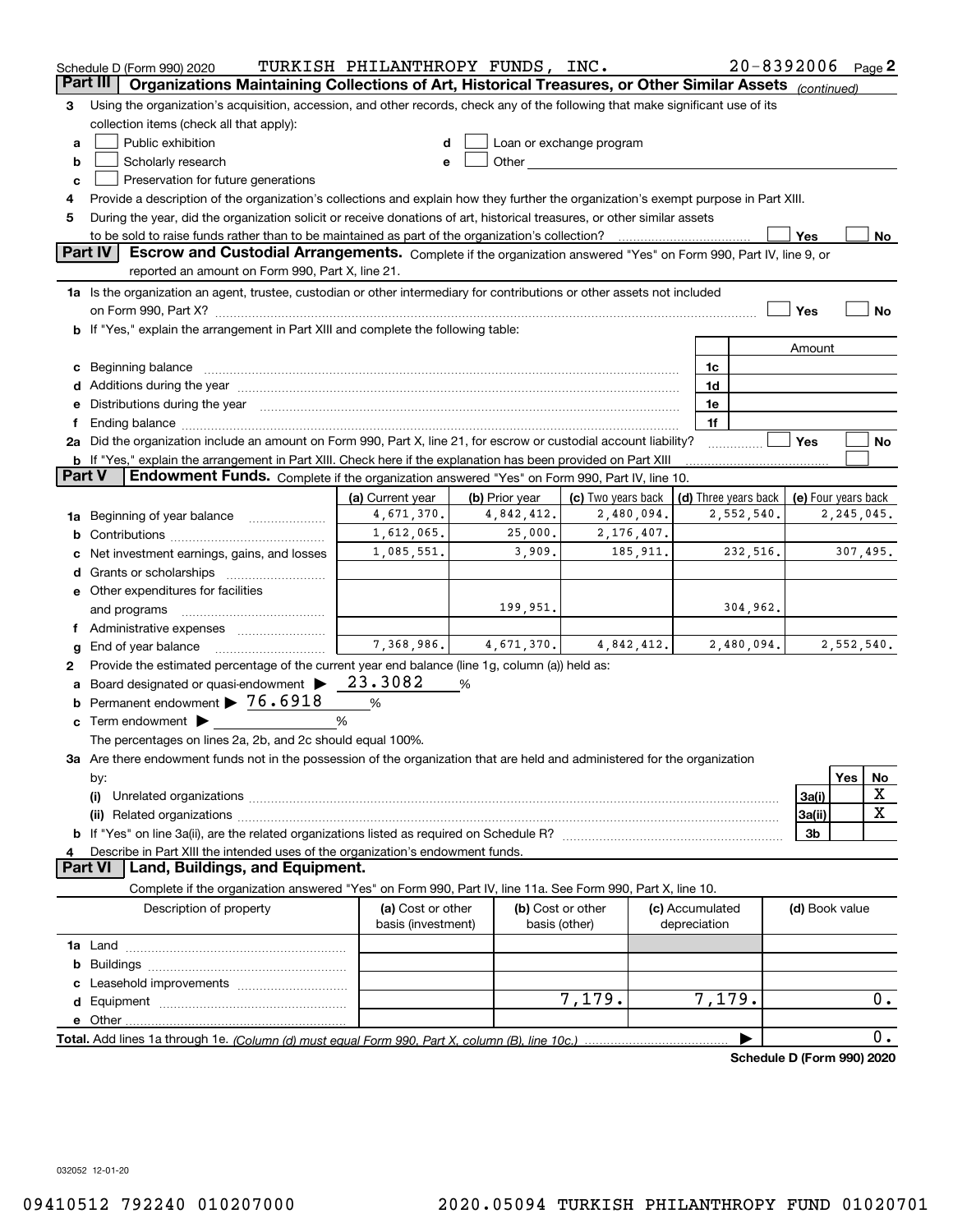| Schedule D (Form 990) 2020<br>Part VII Investments - Other Securities.                                            | TURKISH PHILANTHROPY FUNDS, | INC. | 20-8392006<br>$Page$ <sup>3</sup>                         |
|-------------------------------------------------------------------------------------------------------------------|-----------------------------|------|-----------------------------------------------------------|
| Complete if the organization answered "Yes" on Form 990, Part IV, line 11b. See Form 990, Part X, line 12.        |                             |      |                                                           |
| (a) Description of security or category (including name of security)                                              | (b) Book value              |      | (c) Method of valuation: Cost or end-of-year market value |
| (1) Financial derivatives                                                                                         |                             |      |                                                           |
|                                                                                                                   |                             |      |                                                           |
| $(3)$ Other                                                                                                       |                             |      |                                                           |
| (A)                                                                                                               |                             |      |                                                           |
| (B)                                                                                                               |                             |      |                                                           |
| (C)                                                                                                               |                             |      |                                                           |
| (D)                                                                                                               |                             |      |                                                           |
| (E)                                                                                                               |                             |      |                                                           |
| (F)                                                                                                               |                             |      |                                                           |
| (G)                                                                                                               |                             |      |                                                           |
| (H)                                                                                                               |                             |      |                                                           |
| Total. (Col. (b) must equal Form 990, Part X, col. (B) line 12.) $\blacktriangleright$                            |                             |      |                                                           |
| Part VIII Investments - Program Related.                                                                          |                             |      |                                                           |
| Complete if the organization answered "Yes" on Form 990, Part IV, line 11c. See Form 990, Part X, line 13.        |                             |      |                                                           |
| (a) Description of investment                                                                                     | (b) Book value              |      | (c) Method of valuation: Cost or end-of-year market value |
| (1)                                                                                                               |                             |      |                                                           |
| (2)                                                                                                               |                             |      |                                                           |
| (3)                                                                                                               |                             |      |                                                           |
| (4)                                                                                                               |                             |      |                                                           |
| (5)                                                                                                               |                             |      |                                                           |
| (6)                                                                                                               |                             |      |                                                           |
| (7)                                                                                                               |                             |      |                                                           |
| (8)                                                                                                               |                             |      |                                                           |
| (9)                                                                                                               |                             |      |                                                           |
| Total. (Col. (b) must equal Form 990, Part X, col. (B) line 13.)<br><b>Other Assets.</b><br>Part IX               |                             |      |                                                           |
| Complete if the organization answered "Yes" on Form 990, Part IV, line 11d. See Form 990, Part X, line 15.        |                             |      |                                                           |
|                                                                                                                   | (a) Description             |      | (b) Book value                                            |
| (1)                                                                                                               |                             |      |                                                           |
| (2)                                                                                                               |                             |      |                                                           |
| (3)                                                                                                               |                             |      |                                                           |
| (4)                                                                                                               |                             |      |                                                           |
| (5)                                                                                                               |                             |      |                                                           |
| (6)                                                                                                               |                             |      |                                                           |
| (7)                                                                                                               |                             |      |                                                           |
|                                                                                                                   |                             |      |                                                           |
|                                                                                                                   |                             |      |                                                           |
| (8)                                                                                                               |                             |      |                                                           |
| (9)                                                                                                               |                             |      |                                                           |
| Total. (Column (b) must equal Form 990. Part X, col. (B) line 15.)<br><b>Other Liabilities.</b><br>Part X         |                             |      |                                                           |
| Complete if the organization answered "Yes" on Form 990, Part IV, line 11e or 11f. See Form 990, Part X, line 25. |                             |      |                                                           |
| (a) Description of liability                                                                                      |                             |      | (b) Book value                                            |
| (1)<br>Federal income taxes                                                                                       |                             |      |                                                           |
| (2)                                                                                                               |                             |      |                                                           |
| (3)                                                                                                               |                             |      |                                                           |
| 1.<br>(4)                                                                                                         |                             |      |                                                           |
| (5)                                                                                                               |                             |      |                                                           |
| (6)                                                                                                               |                             |      |                                                           |
| (7)                                                                                                               |                             |      |                                                           |
| (8)                                                                                                               |                             |      |                                                           |
| (9)                                                                                                               |                             |      |                                                           |

**Schedule D (Form 990) 2020**

032053 12-01-20

| (1) Financial derivatives                                                                                                                                                                                                                                        |  |
|------------------------------------------------------------------------------------------------------------------------------------------------------------------------------------------------------------------------------------------------------------------|--|
| (2) Closely held equity interests                                                                                                                                                                                                                                |  |
| (3) Other                                                                                                                                                                                                                                                        |  |
| (A)                                                                                                                                                                                                                                                              |  |
| (B)                                                                                                                                                                                                                                                              |  |
| (C)                                                                                                                                                                                                                                                              |  |
| (D)                                                                                                                                                                                                                                                              |  |
| (E)                                                                                                                                                                                                                                                              |  |
| (F)                                                                                                                                                                                                                                                              |  |
| (G)                                                                                                                                                                                                                                                              |  |
| (H)                                                                                                                                                                                                                                                              |  |
| Total. (Col. (b) must equal Form 990, Part X, col. (B) line 12.) $\blacktriangleright$                                                                                                                                                                           |  |
| $P_{\text{c}}$ (1) $I = 1$ (1) $I = 1$ (1) $I = 1$ (1) $I = 1$ (1) $I = 1$ (1) $I = 1$ (1) $I = 1$ (1) $I = 1$ (1) $I = 1$ (1) $I = 1$ (1) $I = 1$ (1) $I = 1$ (1) $I = 1$ (1) $I = 1$ (1) $I = 1$ (1) $I = 1$ (1) $I = 1$ (1) $I = 1$ (1) $I = 1$ (1<br>- - - - |  |

| (a) Description                                                                                                   | (b) Book value |
|-------------------------------------------------------------------------------------------------------------------|----------------|
|                                                                                                                   |                |
|                                                                                                                   |                |
|                                                                                                                   |                |
|                                                                                                                   |                |
|                                                                                                                   |                |
|                                                                                                                   |                |
|                                                                                                                   |                |
|                                                                                                                   |                |
|                                                                                                                   |                |
| <u>(Column (b) must equal Form 990. Part X. col. (B) line 15.)……………………………………………………………………</u>                      |                |
| τΧ<br><b>Other Liabilities.</b>                                                                                   |                |
| Complete if the organization answered "Yes" on Form 990, Part IV, line 11e or 11f. See Form 990, Part X, line 25. |                |
| (a) Description of liability                                                                                      | (b) Book value |
| Federal income taxes                                                                                              |                |
|                                                                                                                   |                |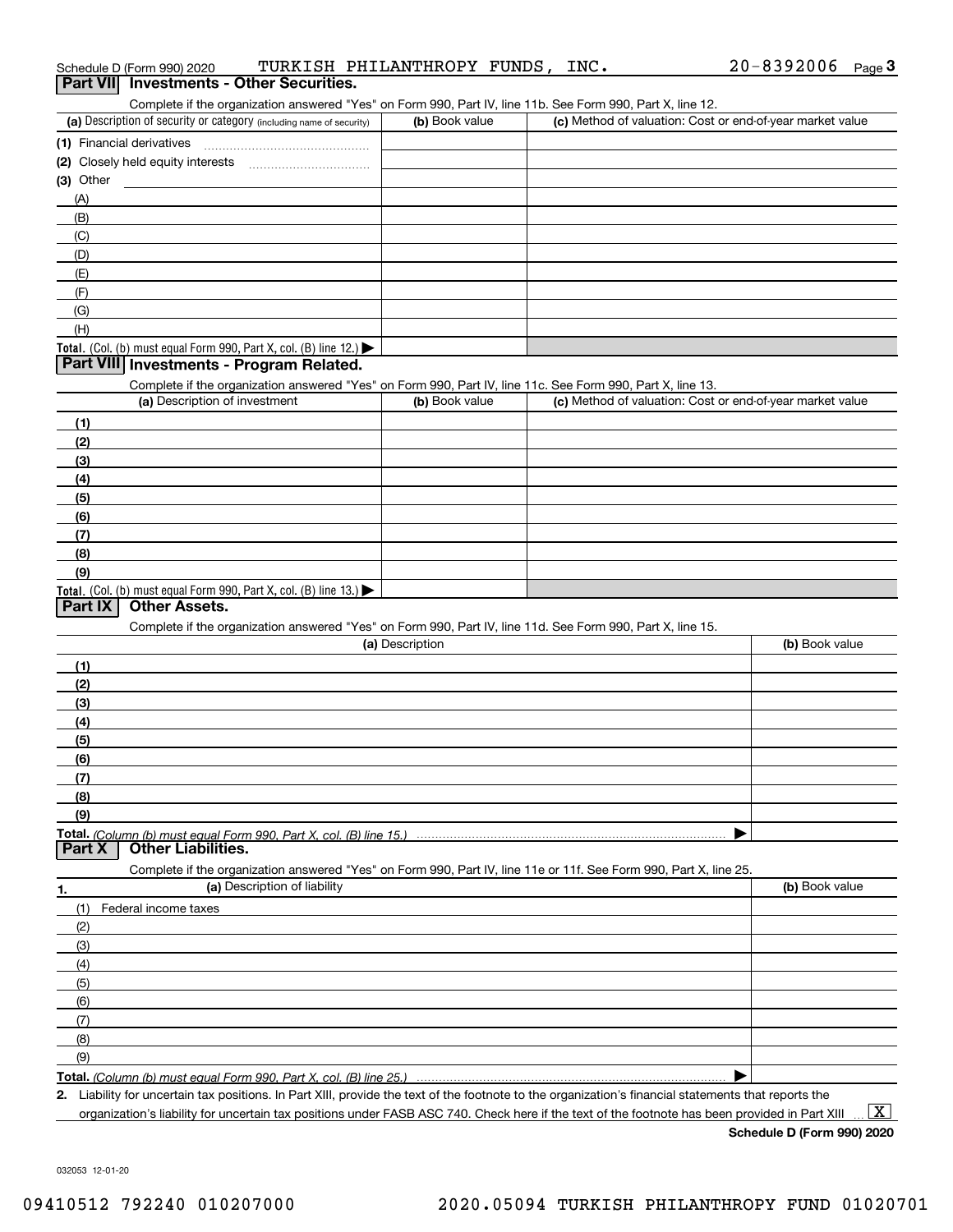|    | TURKISH PHILANTHROPY FUNDS, INC.<br>Schedule D (Form 990) 2020                                                                                                                                                                      |                |                   |                | $20 - 8392006$ Page 4        |
|----|-------------------------------------------------------------------------------------------------------------------------------------------------------------------------------------------------------------------------------------|----------------|-------------------|----------------|------------------------------|
|    | Part XI<br>Reconciliation of Revenue per Audited Financial Statements With Revenue per Return.                                                                                                                                      |                |                   |                |                              |
|    | Complete if the organization answered "Yes" on Form 990, Part IV, line 12a.                                                                                                                                                         |                |                   |                |                              |
| 1  | Total revenue, gains, and other support per audited financial statements                                                                                                                                                            |                |                   | $\blacksquare$ | 6,825,731.                   |
| 2  | Amounts included on line 1 but not on Form 990, Part VIII, line 12:                                                                                                                                                                 |                |                   |                |                              |
| a  | Net unrealized gains (losses) on investments [11] matter contracts and the unrealized gains (losses) on investments                                                                                                                 | 2a             | <u>1,499,658.</u> |                |                              |
|    |                                                                                                                                                                                                                                     | 2 <sub>b</sub> |                   |                |                              |
|    |                                                                                                                                                                                                                                     | 2c             |                   |                |                              |
| d  | Other (Describe in Part XIII.) <b>Construction Contract Construction</b> Chemistry Chemistry Chemistry Chemistry Chemistry                                                                                                          | 2d             |                   |                |                              |
| e  | Add lines 2a through 2d                                                                                                                                                                                                             |                |                   | 2e             | <u>1,499,658.</u>            |
| 3  |                                                                                                                                                                                                                                     |                |                   | $\overline{3}$ | $\overline{5,326,073.}$      |
| 4  | Amounts included on Form 990, Part VIII, line 12, but not on line 1:                                                                                                                                                                |                |                   |                |                              |
|    | Investment expenses not included on Form 990, Part VIII, line 7b [1000000000000000000000000000000000                                                                                                                                | - 4a           | 42,097.           |                |                              |
|    |                                                                                                                                                                                                                                     | 4 <sub>b</sub> |                   |                |                              |
| C. | Add lines 4a and 4b                                                                                                                                                                                                                 |                |                   | 4c             | $\frac{42,097.}{5,368,170.}$ |
|    |                                                                                                                                                                                                                                     |                |                   |                |                              |
|    |                                                                                                                                                                                                                                     |                |                   | 5 <sup>5</sup> |                              |
|    | Part XII   Reconciliation of Expenses per Audited Financial Statements With Expenses per Return.                                                                                                                                    |                |                   |                |                              |
|    | Complete if the organization answered "Yes" on Form 990, Part IV, line 12a.                                                                                                                                                         |                |                   |                |                              |
| 1  |                                                                                                                                                                                                                                     |                |                   | $\mathbf{1}$   | 2,876,894.                   |
| 2  | Amounts included on line 1 but not on Form 990, Part IX, line 25:                                                                                                                                                                   |                |                   |                |                              |
| a  |                                                                                                                                                                                                                                     | 2a             |                   |                |                              |
| b  |                                                                                                                                                                                                                                     | 2 <sub>b</sub> |                   |                |                              |
|    |                                                                                                                                                                                                                                     | 2c             |                   |                |                              |
|    |                                                                                                                                                                                                                                     | 2d             |                   |                |                              |
|    | Add lines 2a through 2d <b>contained a contained a contained a contained a</b> contained a contact the state of the state of the state of the state of the state of the state of the state of the state of the state of the state o |                |                   | <b>2e</b>      |                              |
| 3  |                                                                                                                                                                                                                                     |                |                   | 3              | 2,876,894.                   |
| 4  | Amounts included on Form 990, Part IX, line 25, but not on line 1:                                                                                                                                                                  |                |                   |                |                              |
| a  |                                                                                                                                                                                                                                     | 4a             | 42,097.           |                |                              |
|    |                                                                                                                                                                                                                                     | 4 <sub>h</sub> |                   |                |                              |
|    | c Add lines 4a and 4b                                                                                                                                                                                                               |                |                   | 4c             | 42,097.                      |
|    | Part XIII Supplemental Information.                                                                                                                                                                                                 |                |                   | 5              | 2,918,991.                   |

Provide the descriptions required for Part II, lines 3, 5, and 9; Part III, lines 1a and 4; Part IV, lines 1b and 2b; Part V, line 4; Part X, line 2; Part XI, lines 2d and 4b; and Part XII, lines 2d and 4b. Also complete this part to provide any additional information.

PART X, LINE 2:

TURKISH PHILANTHROPY FUNDS, INC. ("TPF") HAS DETERMINED THAT THERE ARE NO

MATERIAL UNCERTAIN TAX POSITIONS THAT REQUIRE RECOGNITION OR DISCLOSURE IN

THE FINANCIAL STATEMENTS. TPF IS SUBJECT TO ROUTINE AUDITS BY TAXING

JURISDICTIONS; HOWEVER, THERE ARE CURRENTLY NO AUDITS FOR ANY TAX PERIODS

IN PROGRESS. TPF BELIEVES IT IS NO LONGER SUBJECT TO INCOME TAX

EXAMINATIONS FOR THE YEARS PRIOR TO 2018.

## SCHEDULE D PART V LINE 4

ENDOWMENT FUNDS ARE INTENDED TO BE INVESTED TO PROVIDE FUNDING FOR

OPERATIONAL NEEDS OF THE ORGANIZATION.

032054 12-01-20

**Schedule D (Form 990) 2020**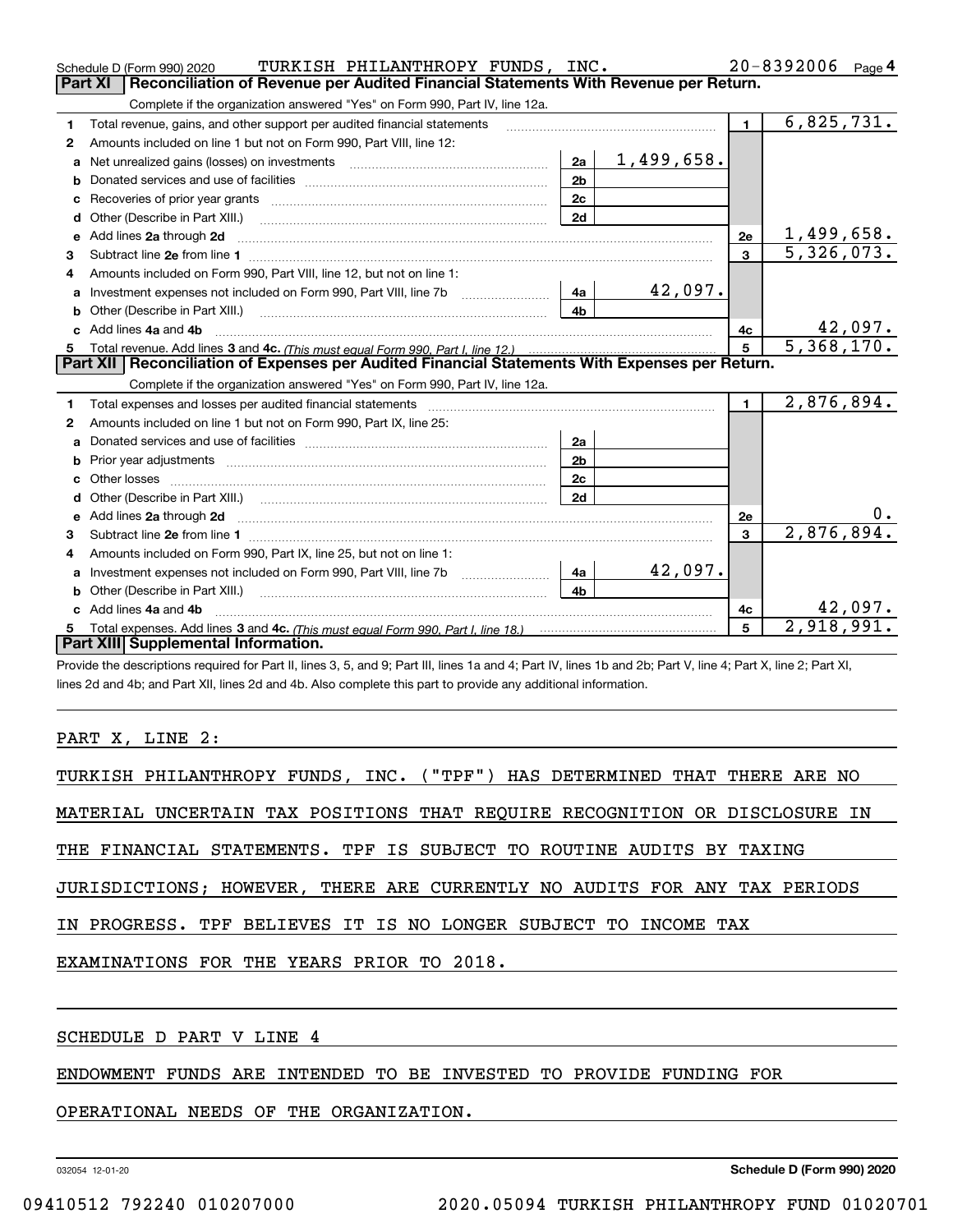| Schedule D (Form 990) 2020 |  |
|----------------------------|--|
| _______                    |  |

| <b>Part XIII Supplemental Information</b> (continued) |                            |
|-------------------------------------------------------|----------------------------|
|                                                       |                            |
|                                                       |                            |
|                                                       |                            |
|                                                       |                            |
|                                                       |                            |
|                                                       |                            |
|                                                       |                            |
|                                                       |                            |
|                                                       |                            |
|                                                       |                            |
|                                                       |                            |
|                                                       |                            |
|                                                       |                            |
|                                                       |                            |
|                                                       |                            |
|                                                       |                            |
|                                                       |                            |
|                                                       |                            |
|                                                       |                            |
|                                                       |                            |
|                                                       |                            |
|                                                       |                            |
|                                                       |                            |
|                                                       |                            |
|                                                       |                            |
|                                                       |                            |
|                                                       |                            |
|                                                       |                            |
|                                                       |                            |
|                                                       |                            |
|                                                       |                            |
|                                                       |                            |
|                                                       | Schedule D (Form 990) 2020 |

032055 12-01-20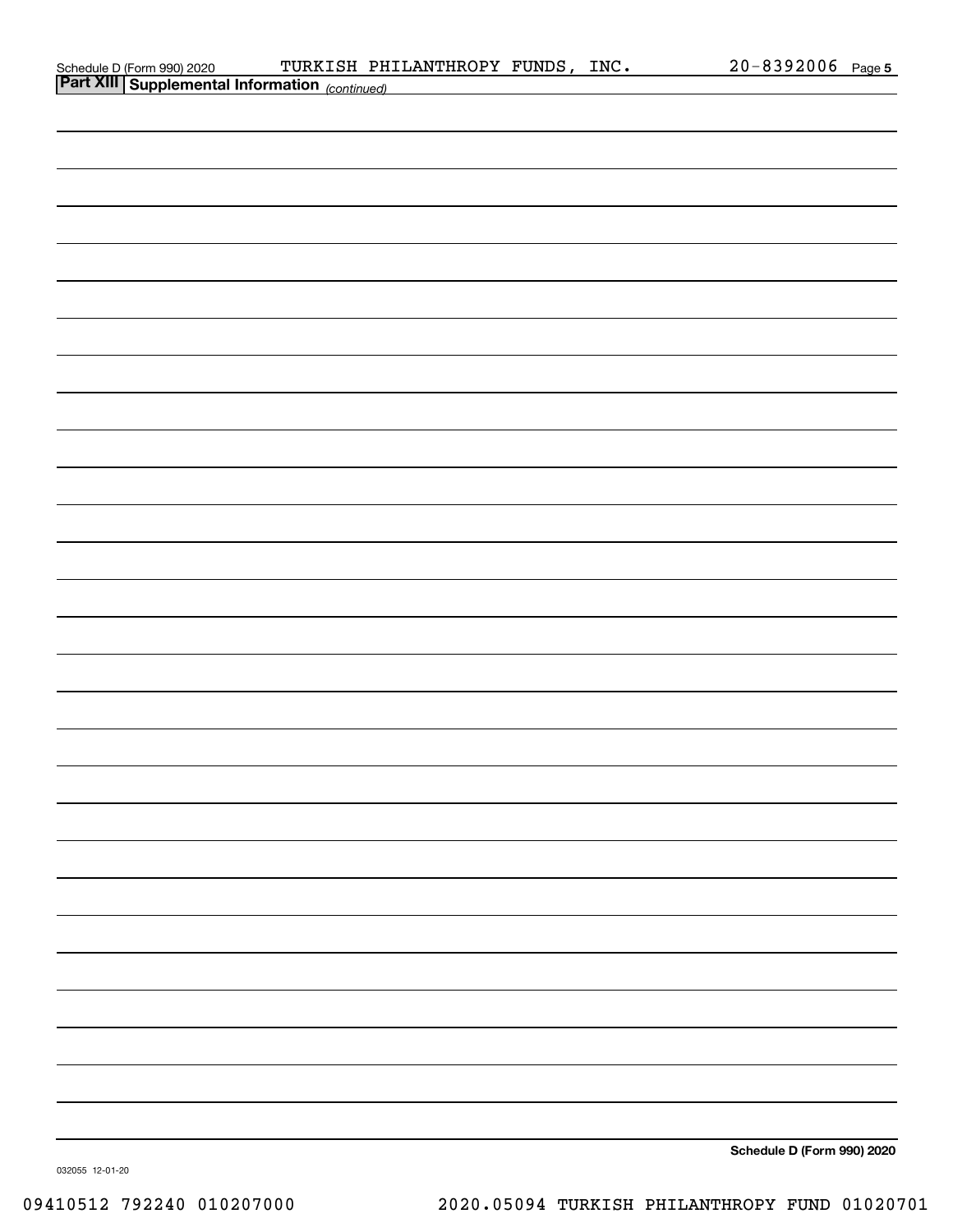| Internal Revenue Service                   |                                           |                                                                                           | Go to www.irs.gov/Form990 for instructions and the latest information.                                                                                        |                                                                                                                 | Inspection                                                           |
|--------------------------------------------|-------------------------------------------|-------------------------------------------------------------------------------------------|---------------------------------------------------------------------------------------------------------------------------------------------------------------|-----------------------------------------------------------------------------------------------------------------|----------------------------------------------------------------------|
| Name of the organization                   |                                           |                                                                                           |                                                                                                                                                               |                                                                                                                 | <b>Employer identification number</b>                                |
| TURKISH PHILANTHROPY FUNDS, INC.           |                                           |                                                                                           |                                                                                                                                                               | $20 - 8392006$                                                                                                  |                                                                      |
| Part I                                     |                                           |                                                                                           | General Information on Activities Outside the United States. Complete if the organization answered "Yes" on                                                   |                                                                                                                 |                                                                      |
|                                            | Form 990, Part IV, line 14b.              |                                                                                           |                                                                                                                                                               |                                                                                                                 |                                                                      |
| 1                                          |                                           |                                                                                           | For grantmakers. Does the organization maintain records to substantiate the amount of its grants and other assistance,                                        |                                                                                                                 |                                                                      |
|                                            |                                           |                                                                                           | the grantees' eligibility for the grants or assistance, and the selection criteria used to award the grants or assistance?                                    |                                                                                                                 | $\boxed{\text{X}}$ Yes<br>No                                         |
| 2<br>United States.                        |                                           |                                                                                           | For grantmakers. Describe in Part V the organization's procedures for monitoring the use of its grants and other assistance outside the                       |                                                                                                                 |                                                                      |
| 3                                          |                                           |                                                                                           | Activities per Region. (The following Part I, line 3 table can be duplicated if additional space is needed.)                                                  |                                                                                                                 |                                                                      |
| (a) Region                                 | (b) Number of<br>offices<br>in the region | (c) Number of<br>employees,<br>agents, and<br>independent<br>contractors<br>in the region | (d) Activities conducted in the region<br>(by type) (such as, fundraising, pro-<br>gram services, investments, grants to<br>recipients located in the region) | (e) If activity listed in (d)<br>is a program service,<br>describe specific type<br>of service(s) in the region | (f) Total<br>expenditures<br>for and<br>investments<br>in the region |
|                                            |                                           |                                                                                           |                                                                                                                                                               |                                                                                                                 |                                                                      |
| EUROPE (INCLUDING<br>ICELAND AND           |                                           |                                                                                           |                                                                                                                                                               |                                                                                                                 |                                                                      |
| GREENLAND)                                 |                                           |                                                                                           | GRANTMAKING                                                                                                                                                   |                                                                                                                 | 1,666,545.                                                           |
|                                            |                                           |                                                                                           |                                                                                                                                                               |                                                                                                                 |                                                                      |
|                                            |                                           |                                                                                           |                                                                                                                                                               |                                                                                                                 |                                                                      |
|                                            |                                           |                                                                                           |                                                                                                                                                               |                                                                                                                 |                                                                      |
|                                            |                                           |                                                                                           |                                                                                                                                                               |                                                                                                                 |                                                                      |
|                                            |                                           |                                                                                           |                                                                                                                                                               |                                                                                                                 |                                                                      |
|                                            |                                           |                                                                                           |                                                                                                                                                               |                                                                                                                 |                                                                      |
|                                            |                                           |                                                                                           |                                                                                                                                                               |                                                                                                                 |                                                                      |
|                                            |                                           |                                                                                           |                                                                                                                                                               |                                                                                                                 |                                                                      |
|                                            |                                           |                                                                                           |                                                                                                                                                               |                                                                                                                 |                                                                      |
|                                            |                                           |                                                                                           |                                                                                                                                                               |                                                                                                                 |                                                                      |
|                                            |                                           |                                                                                           |                                                                                                                                                               |                                                                                                                 |                                                                      |
|                                            |                                           |                                                                                           |                                                                                                                                                               |                                                                                                                 |                                                                      |
|                                            |                                           |                                                                                           |                                                                                                                                                               |                                                                                                                 |                                                                      |
|                                            |                                           |                                                                                           |                                                                                                                                                               |                                                                                                                 |                                                                      |
|                                            |                                           |                                                                                           |                                                                                                                                                               |                                                                                                                 |                                                                      |
|                                            |                                           |                                                                                           |                                                                                                                                                               |                                                                                                                 |                                                                      |
|                                            |                                           |                                                                                           |                                                                                                                                                               |                                                                                                                 |                                                                      |
|                                            |                                           |                                                                                           |                                                                                                                                                               |                                                                                                                 |                                                                      |
|                                            |                                           |                                                                                           |                                                                                                                                                               |                                                                                                                 |                                                                      |
|                                            |                                           |                                                                                           |                                                                                                                                                               |                                                                                                                 |                                                                      |
|                                            |                                           |                                                                                           |                                                                                                                                                               |                                                                                                                 |                                                                      |
|                                            |                                           |                                                                                           |                                                                                                                                                               |                                                                                                                 |                                                                      |
|                                            |                                           |                                                                                           |                                                                                                                                                               |                                                                                                                 |                                                                      |
|                                            |                                           |                                                                                           |                                                                                                                                                               |                                                                                                                 |                                                                      |
| 3 a Subtotal<br>.                          | 0                                         | 0                                                                                         |                                                                                                                                                               |                                                                                                                 | 1,666,545.                                                           |
| <b>b</b> Total from continuation           | 0                                         | 0                                                                                         |                                                                                                                                                               |                                                                                                                 | 0.                                                                   |
| sheets to Part I<br>c Totals (add lines 3a |                                           |                                                                                           |                                                                                                                                                               |                                                                                                                 |                                                                      |
| and 3b)                                    | 0                                         | 0                                                                                         |                                                                                                                                                               |                                                                                                                 | 1,666,545.                                                           |

**| Complete if the organization answered "Yes" on Form 990, Part IV, line 14b, 15, or 16. | Attach to Form 990.**

**SCHEDULE F Statement of Activities Outside the United States**

**For Paperwork Reduction Act Notice, see the Instructions for Form 990. Schedule F (Form 990) 2020** LHA

OMB No. 1545-0047

**2020**

**Open to Public** 

032071 12-03-20

Department of the Treasury

**(Form 990)**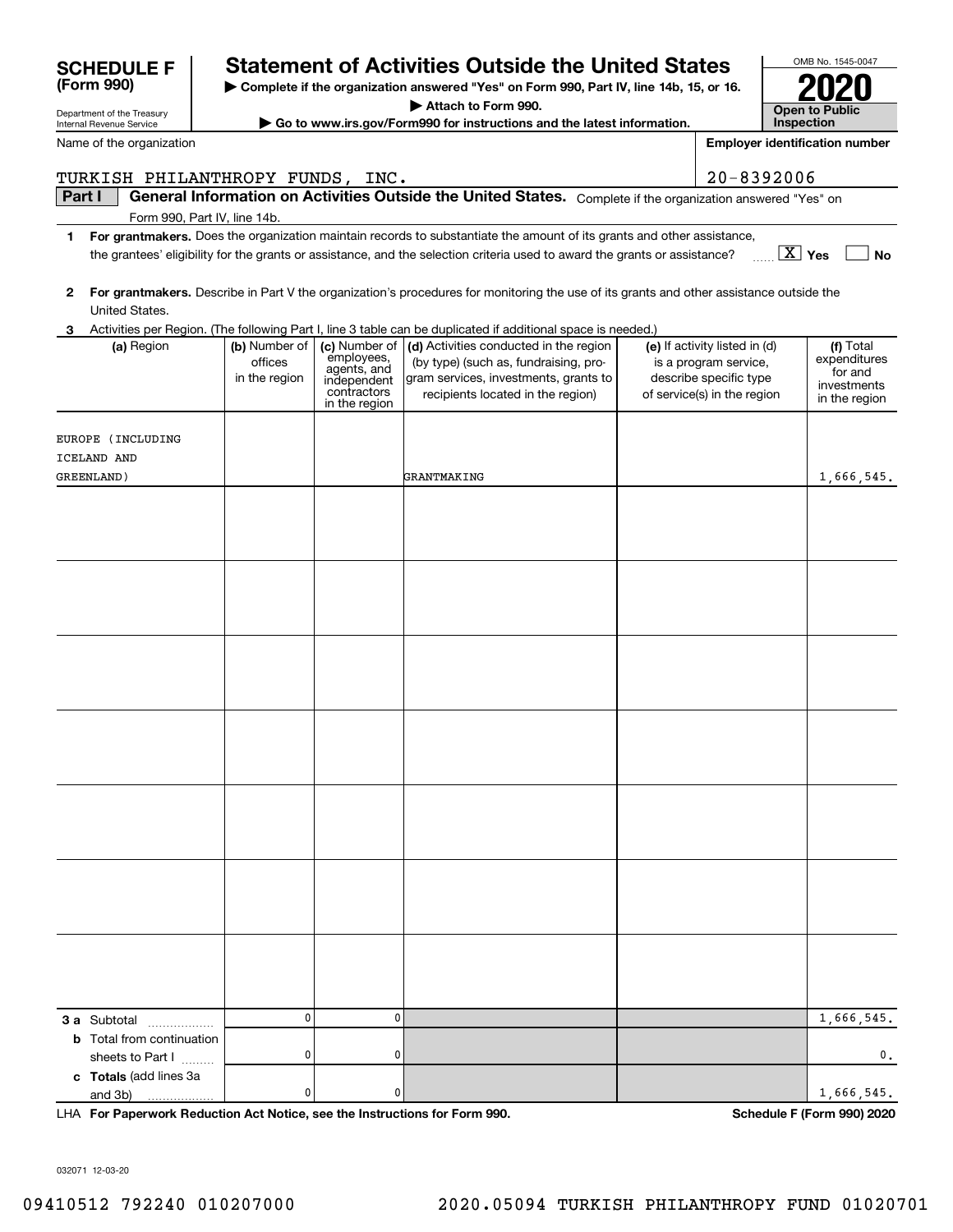#### Part II | Grants and Other Assistance to Organizations or Entities Outside the United States. Complete if the organization answered "Yes" on Form 990, Part IV, line 15, for any recipient who received more than \$5,000. Part II can be duplicated if additional space is needed.

| $2\,7$         |
|----------------|
| $\overline{1}$ |
|                |

**Schedule F (Form 990) 2020**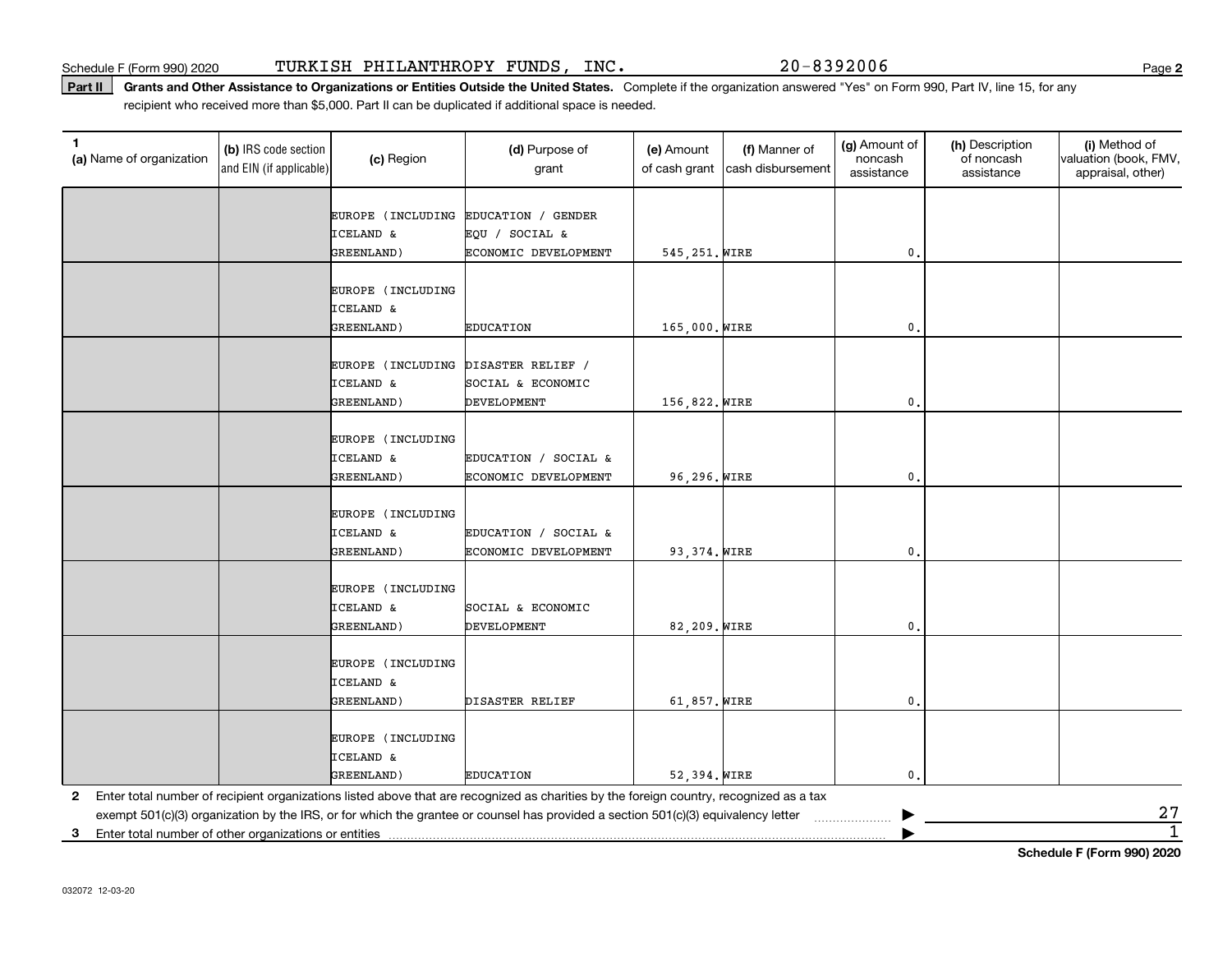|         | Schedule F (Form 990)    |                                                 |                                                         | TURKISH PHILANTHROPY FUNDS, INC.                                                                                                             |                             | $20 - 8392006$                     |                                         |                                              | Page 2                                                      |
|---------|--------------------------|-------------------------------------------------|---------------------------------------------------------|----------------------------------------------------------------------------------------------------------------------------------------------|-----------------------------|------------------------------------|-----------------------------------------|----------------------------------------------|-------------------------------------------------------------|
| Part II |                          |                                                 |                                                         | Continuation of Grants and Other Assistance to Organizations or Entities Outside the United States. (Schedule F (Form 990), Part II, line 1) |                             |                                    |                                         |                                              |                                                             |
| 1.      | (a) Name of organization | (b) IRS code section<br>and EIN (if applicable) | (c) Region                                              | (d) Purpose of<br>grant                                                                                                                      | (e) Amount<br>of cash grant | (f) Manner of<br>cash disbursement | (g) Amount of<br>non-cash<br>assistance | (h) Description<br>of non-cash<br>assistance | (i) Method of<br>valuation (book, FMV,<br>appraisal, other) |
|         |                          |                                                 | EUROPE (INCLUDING<br><b>ICELAND &amp;</b><br>GREENLAND) | DISASTER RELIEF /<br>SOCIAL & ECONOMIC<br>DEVELOPMENT                                                                                        | 51,600. WIRE                |                                    | $\mathbf{0}$ .                          |                                              |                                                             |
|         |                          |                                                 | EUROPE (INCLUDING<br><b>ICELAND &amp;</b><br>GREENLAND) | SOCIAL & ECONOMIC<br>DEVELOPMENT                                                                                                             | 51,185. WIRE                |                                    | $\mathfrak o$ .                         |                                              |                                                             |
|         |                          |                                                 | EUROPE (INCLUDING<br>ICELAND &<br>GREENLAND)            | SOCIAL & ECONOMIC<br>DEVELOPMENT                                                                                                             | 45,000. WIRE                |                                    | $\mathbf{0}$ .                          |                                              |                                                             |
|         |                          |                                                 | EUROPE (INCLUDING<br><b>ICELAND &amp;</b><br>GREENLAND) | DISASTER RELIEF                                                                                                                              | 42,000. WIRE                |                                    | $\mathfrak{o}$ .                        |                                              |                                                             |
|         |                          |                                                 | EUROPE (INCLUDING<br>ICELAND &<br>GREENLAND)            | EDUCATION<br>/ GENDER<br>EQUALITY                                                                                                            | 40,783. WIRE                |                                    | $\mathfrak o$ .                         |                                              |                                                             |
|         |                          |                                                 | EUROPE (INCLUDING<br><b>ICELAND &amp;</b><br>GREENLAND) | SOCIAL&ECONOMIC<br>DEVELOPMENT                                                                                                               | 30,000. WIRE                |                                    | $\mathfrak{o}$ .                        |                                              |                                                             |
|         |                          |                                                 | EUROPE (INCLUDING<br><b>ICELAND &amp;</b><br>GREENLAND) | DISASTER RELIEF                                                                                                                              | 26,710. WIRE                |                                    | $\mathbf{0}$ .                          |                                              |                                                             |
|         |                          |                                                 | EUROPE (INCLUDING<br>ICELAND &<br>GREENLAND)            | SOCIAL & ECONOMIC<br>DEVELOPMENT                                                                                                             | 14,441. WIRE                |                                    | $\mathfrak{o}$ .                        |                                              |                                                             |
|         |                          |                                                 | EUROPE (INCLUDING<br>ICELAND &<br>GREENLAND)            | SOCIAL & ECONOMIC<br>DEVELOPMENT                                                                                                             | 11,286. WIRE                |                                    | $\mathbf{0}$ .                          |                                              |                                                             |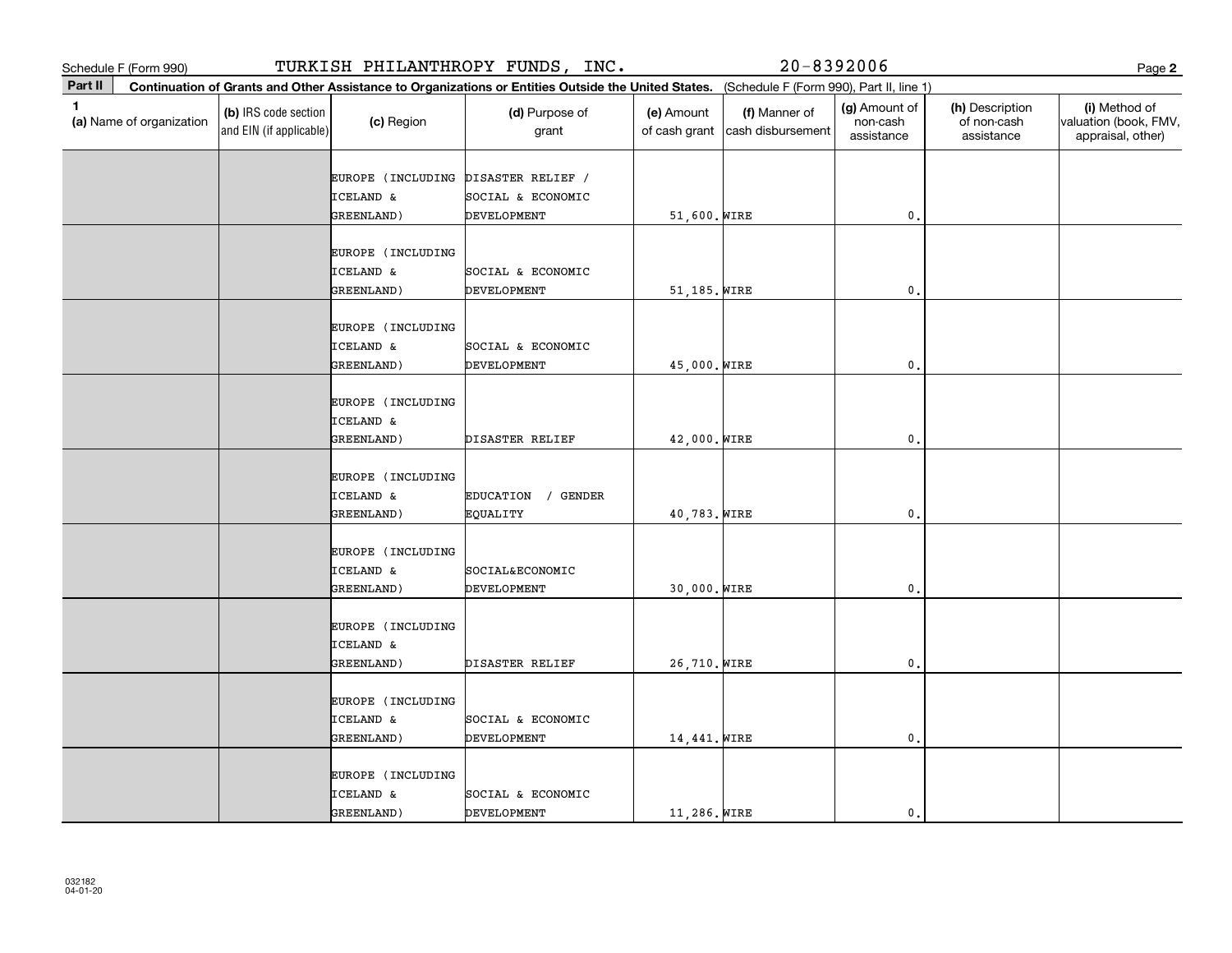|         | Schedule F (Form 990)    |                                                 |                                                         | TURKISH PHILANTHROPY FUNDS, INC.                                                                                                             |                             |                                    | $20 - 8392006$                          |                                              | Page 2                                                      |
|---------|--------------------------|-------------------------------------------------|---------------------------------------------------------|----------------------------------------------------------------------------------------------------------------------------------------------|-----------------------------|------------------------------------|-----------------------------------------|----------------------------------------------|-------------------------------------------------------------|
| Part II |                          |                                                 |                                                         | Continuation of Grants and Other Assistance to Organizations or Entities Outside the United States. (Schedule F (Form 990), Part II, line 1) |                             |                                    |                                         |                                              |                                                             |
| 1       | (a) Name of organization | (b) IRS code section<br>and EIN (if applicable) | (c) Region                                              | (d) Purpose of<br>grant                                                                                                                      | (e) Amount<br>of cash grant | (f) Manner of<br>cash disbursement | (g) Amount of<br>non-cash<br>assistance | (h) Description<br>of non-cash<br>assistance | (i) Method of<br>valuation (book, FMV,<br>appraisal, other) |
|         |                          |                                                 | EUROPE (INCLUDING<br><b>ICELAND &amp;</b><br>GREENLAND) | EDUCATION / SOCIAL &<br>ECONOMIC DEVELOPMENT                                                                                                 | 11,084. WIRE                |                                    | $\mathbf{0}$                            |                                              |                                                             |
|         |                          |                                                 | EUROPE (INCLUDING<br>ICELAND &<br>GREENLAND)            | <b>EDUCATION</b>                                                                                                                             | 11,000. WIRE                |                                    | $\mathbf{0}$                            |                                              |                                                             |
|         |                          |                                                 | EUROPE (INCLUDING<br><b>ICELAND &amp;</b><br>GREENLAND) | SOCIAL & ECONOMIC<br><b>DEVELOPMENT</b>                                                                                                      | 11,000. WIRE                |                                    | $\mathbf{0}$ .                          |                                              |                                                             |
|         |                          |                                                 | EUROPE (INCLUDING<br>ICELAND &<br>GREENLAND)            | EDUCATION/SOCIAL<br>ECONOM DEVELOPMENT                                                                                                       | 10,884. WIRE                |                                    | $\mathbf{0}$                            |                                              |                                                             |
|         |                          |                                                 | EUROPE (INCLUDING<br>ICELAND &<br>GREENLAND)            | SOCIAL & ECONOMIC<br><b>DEVELOPMENT</b>                                                                                                      | $9,259.$ WIRE               |                                    | $\mathbf{0}$                            |                                              |                                                             |
|         |                          |                                                 | EUROPE (INCLUDING<br>ICELAND &<br>GREENLAND)            | SOCIAL & ECONOMIC<br>DEVELOPMENT                                                                                                             | 8,928. WIRE                 |                                    | $\mathbf{0}$                            |                                              |                                                             |
|         |                          |                                                 | EUROPE (INCLUDING<br><b>ICELAND &amp;</b><br>GREENLAND) | SOCIAL & ECONOMIC<br><b>DEVELOPMENT</b>                                                                                                      | 8,852. WIRE                 |                                    | $\mathbf{0}$ .                          |                                              |                                                             |
|         |                          |                                                 | EUROPE (INCLUDING<br>ICELAND &<br>GREENLAND)            | <b>EDUCATION</b>                                                                                                                             | 8,674. WIRE                 |                                    | 0                                       |                                              |                                                             |
|         |                          |                                                 | EUROPE (INCLUDING<br>ICELAND &<br>GREENLAND)            | EDUCATION / SOCIAL &<br>ECONOMIC DEVELOPMENT                                                                                                 | 8,000. WIRE                 |                                    | $\mathbf{0}$ .                          |                                              |                                                             |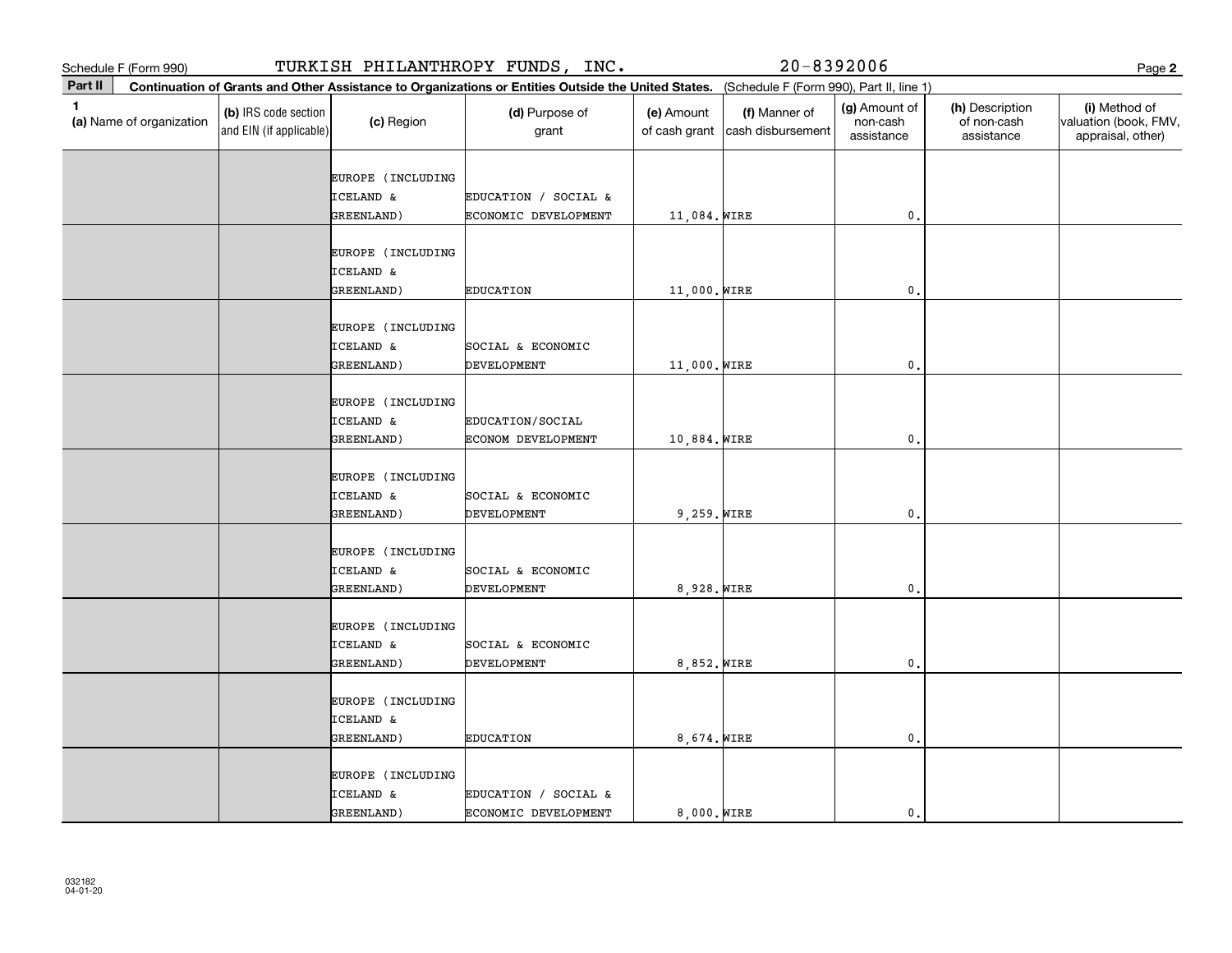| Schedule F (Form 990)                    |                                                 |                                              | TURKISH PHILANTHROPY FUNDS, INC.                                                                                                             |                             | $20 - 8392006$                     |                                         |                                              | Page 2                                                      |
|------------------------------------------|-------------------------------------------------|----------------------------------------------|----------------------------------------------------------------------------------------------------------------------------------------------|-----------------------------|------------------------------------|-----------------------------------------|----------------------------------------------|-------------------------------------------------------------|
| Part II                                  |                                                 |                                              | Continuation of Grants and Other Assistance to Organizations or Entities Outside the United States. (Schedule F (Form 990), Part II, line 1) |                             |                                    |                                         |                                              |                                                             |
| $\mathbf{1}$<br>(a) Name of organization | (b) IRS code section<br>and EIN (if applicable) | (c) Region                                   | (d) Purpose of<br>grant                                                                                                                      | (e) Amount<br>of cash grant | (f) Manner of<br>cash disbursement | (g) Amount of<br>non-cash<br>assistance | (h) Description<br>of non-cash<br>assistance | (i) Method of<br>valuation (book, FMV,<br>appraisal, other) |
|                                          |                                                 | EUROPE (INCLUDING<br>ICELAND &<br>GREENLAND) | SOCIAL & ECONOMIC<br>DEVELOPMENT                                                                                                             | 7,821. WIRE                 |                                    | $\mathbf{0}$ .                          |                                              |                                                             |
|                                          |                                                 | EUROPE (INCLUDING<br>ICELAND &<br>GREENLAND) | SOCIAL & ECONOMIC<br>DEVELOPMENT                                                                                                             | $6,283.$ WIRE               |                                    | $\mathfrak o$ .                         |                                              |                                                             |
|                                          |                                                 |                                              |                                                                                                                                              |                             |                                    |                                         |                                              |                                                             |
|                                          |                                                 |                                              |                                                                                                                                              |                             |                                    |                                         |                                              |                                                             |
|                                          |                                                 |                                              |                                                                                                                                              |                             |                                    |                                         |                                              |                                                             |
|                                          |                                                 |                                              |                                                                                                                                              |                             |                                    |                                         |                                              |                                                             |
|                                          |                                                 |                                              |                                                                                                                                              |                             |                                    |                                         |                                              |                                                             |
|                                          |                                                 |                                              |                                                                                                                                              |                             |                                    |                                         |                                              |                                                             |
|                                          |                                                 |                                              |                                                                                                                                              |                             |                                    |                                         |                                              |                                                             |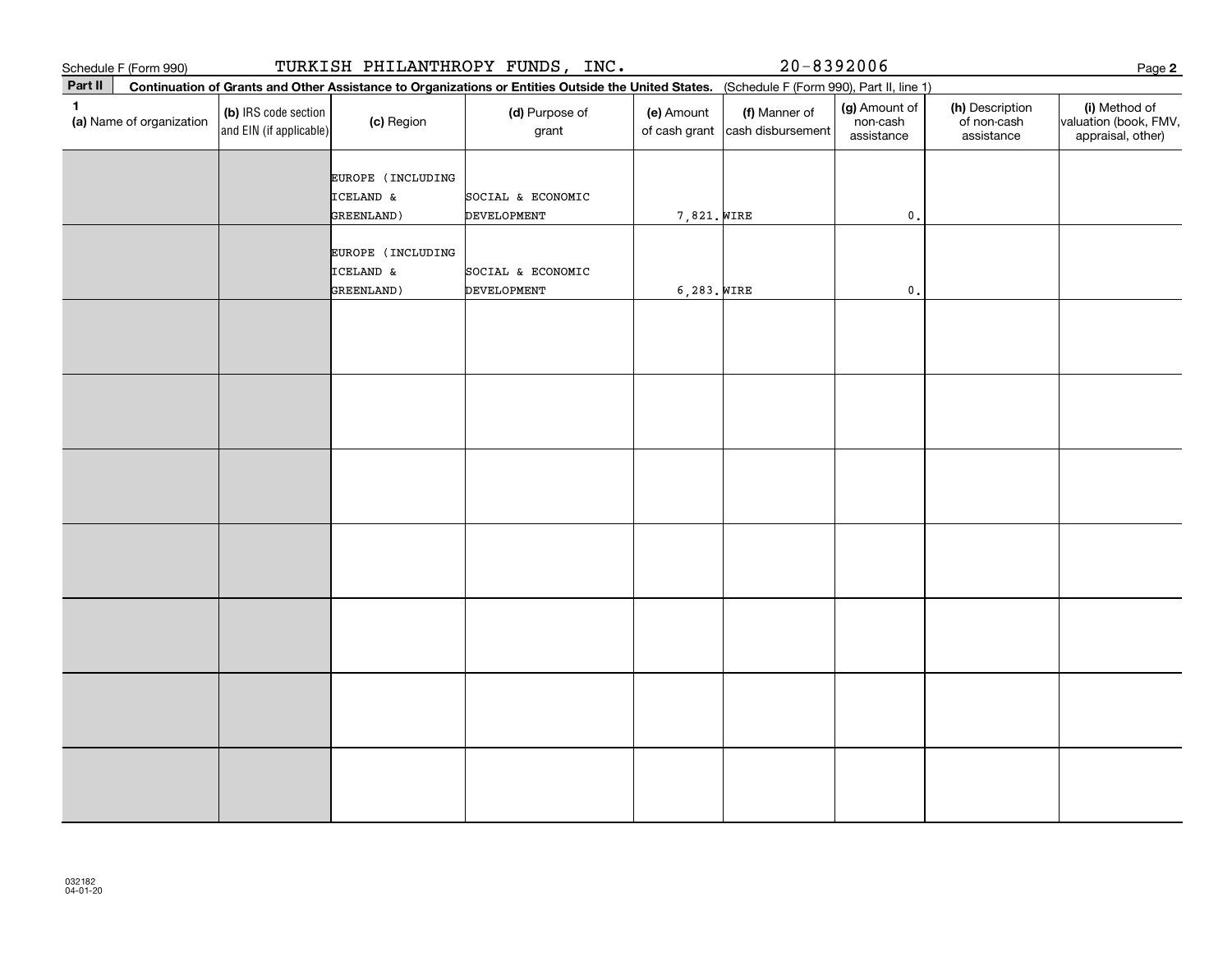## Part III Grants and Other Assistance to Individuals Outside the United States. Complete if the organization answered "Yes" on Form 990, Part IV, line 16.

Part III can be duplicated if additional space is needed.

| (a) Type of grant or assistance | (b) Region | (c) Number of<br>recipients | (d) Amount of<br>cash grant | (e) Manner of<br>cash disbursement | (f) Amount of<br>noncash<br>assistance | (g) Description of<br>noncash assistance | (h) Method of<br>valuation<br>(book, FMV,<br>appraisal, other) |
|---------------------------------|------------|-----------------------------|-----------------------------|------------------------------------|----------------------------------------|------------------------------------------|----------------------------------------------------------------|
|                                 |            |                             |                             |                                    |                                        |                                          |                                                                |
|                                 |            |                             |                             |                                    |                                        |                                          |                                                                |
|                                 |            |                             |                             |                                    |                                        |                                          |                                                                |
|                                 |            |                             |                             |                                    |                                        |                                          |                                                                |
|                                 |            |                             |                             |                                    |                                        |                                          |                                                                |
|                                 |            |                             |                             |                                    |                                        |                                          |                                                                |
|                                 |            |                             |                             |                                    |                                        |                                          |                                                                |
|                                 |            |                             |                             |                                    |                                        |                                          |                                                                |
|                                 |            |                             |                             |                                    |                                        |                                          |                                                                |
|                                 |            |                             |                             |                                    |                                        |                                          |                                                                |
|                                 |            |                             |                             |                                    |                                        |                                          |                                                                |

**Schedule F (Form 990) 2020**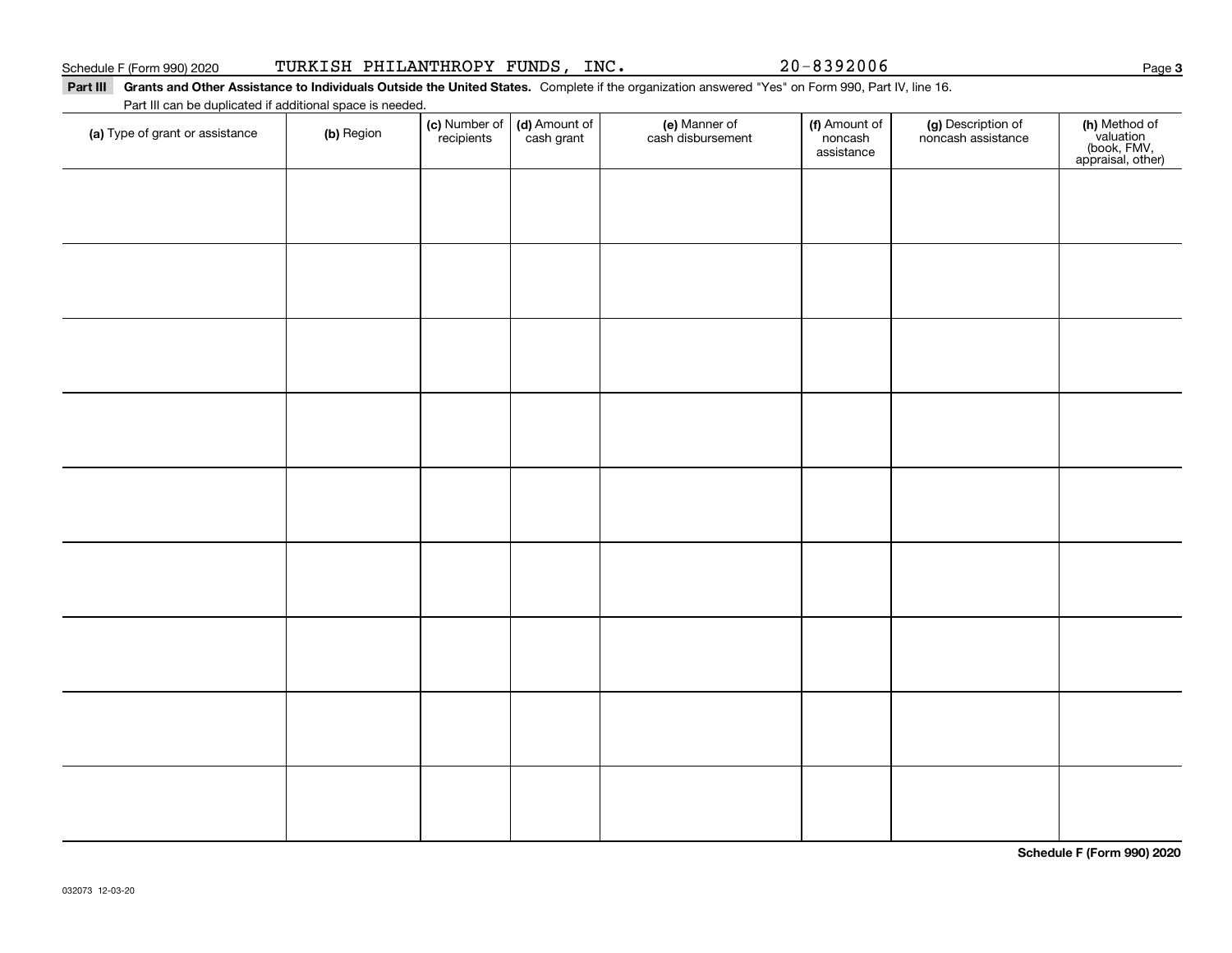| Schedule F (Form 990) 2020     | TURKISH PHILANTHROPY FUNDS, INC. |  | $20 - 8392006$ | Page |
|--------------------------------|----------------------------------|--|----------------|------|
| <b>Part IV   Foreign Forms</b> |                                  |  |                |      |

| 1            | Was the organization a U.S. transferor of property to a foreign corporation during the tax year? If "Yes."<br>the organization may be required to file Form 926, Return by a U.S. Transferor of Property to a Foreign<br>Corporation (see Instructions for Form 926)                                                                                                                                                                                | Yes | $X \mid N_0$ |
|--------------|-----------------------------------------------------------------------------------------------------------------------------------------------------------------------------------------------------------------------------------------------------------------------------------------------------------------------------------------------------------------------------------------------------------------------------------------------------|-----|--------------|
| $\mathbf{2}$ | Did the organization have an interest in a foreign trust during the tax year? If "Yes," the organization may<br>be required to separately file Form 3520, Annual Return To Report Transactions With Foreign Trusts and<br>Receipt of Certain Foreign Gifts, and/or Form 3520-A, Annual Information Return of Foreign Trust With a<br>U.S. Owner (see Instructions for Forms 3520 and 3520-A; don't file with Form 990) manufactured uncontrolled to | Yes | X∣No         |
| 3            | Did the organization have an ownership interest in a foreign corporation during the tax year? If "Yes."<br>the organization may be required to file Form 5471, Information Return of U.S. Persons With Respect to                                                                                                                                                                                                                                   | Yes | $X \mid N_0$ |
| 4            | Was the organization a direct or indirect shareholder of a passive foreign investment company or a<br>qualified electing fund during the tax year? If "Yes," the organization may be required to file Form 8621,<br>Information Return by a Shareholder of a Passive Foreign Investment Company or Qualified Electing                                                                                                                               | Yes | ⊦X ∣ No      |
| 5            | Did the organization have an ownership interest in a foreign partnership during the tax year? If "Yes."<br>the organization may be required to file Form 8865, Return of U.S. Persons With Respect to Certain                                                                                                                                                                                                                                       | Yes | $X \mid N_0$ |
| 6            | Did the organization have any operations in or related to any boycotting countries during the tax year? If<br>"Yes," the organization may be required to separately file Form 5713, International Boycott Report (see                                                                                                                                                                                                                               | Yes |              |

**Schedule F (Form 990) 2020**

032074 12-03-20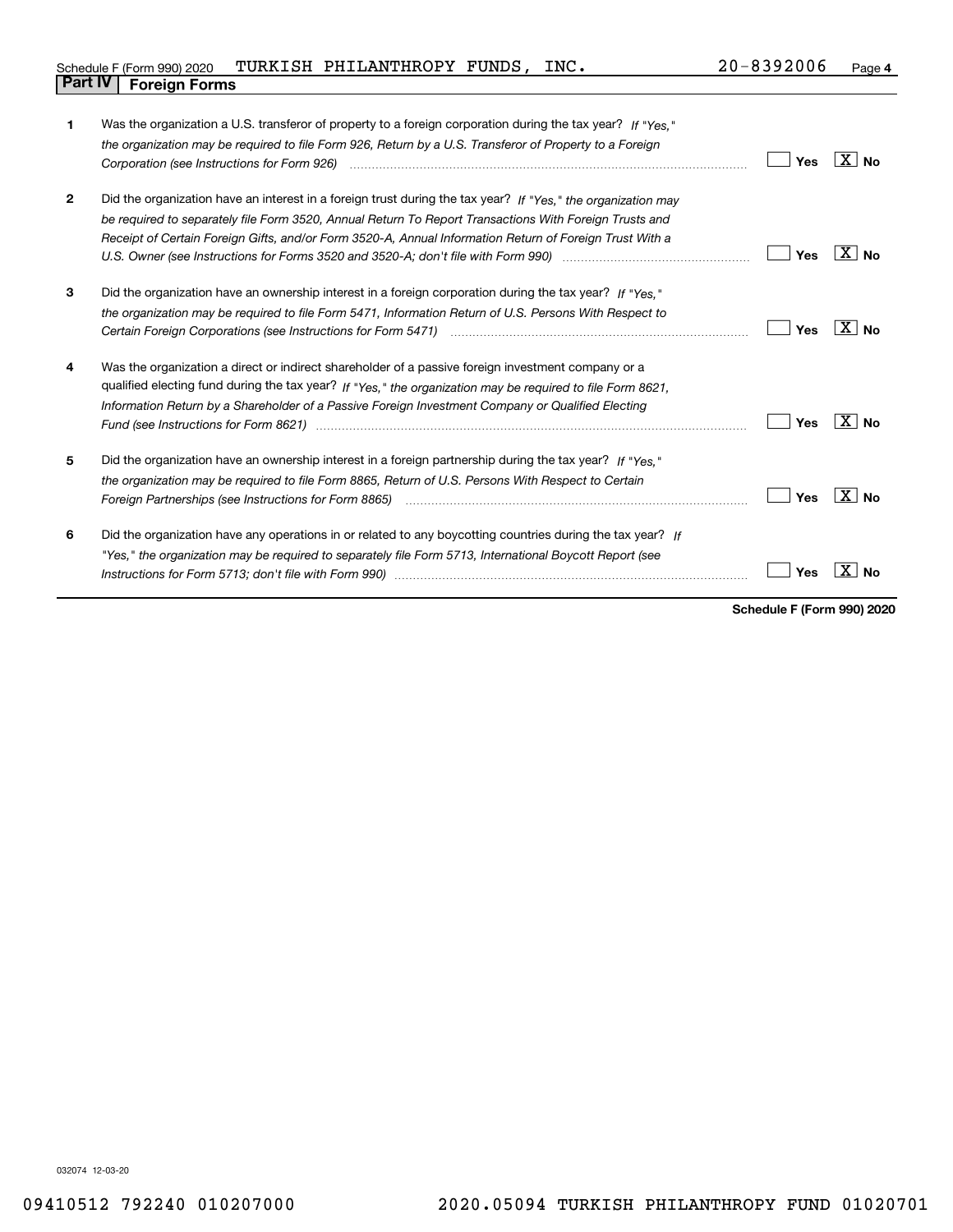Schedule F (Form 990) 2020 Page TURKISH PHILANTHROPY FUNDS, INC. 20-8392006 **Part V Supplemental Information**

Provide the information required by Part I, line 2 (monitoring of funds); Part I, line 3, column (f) (accounting method; amounts of investments vs. expenditures per region); Part II, line 1 (accounting method); Part III (accounting method); and Part III, column (c) (estimated number of recipients), as applicable. Also complete this part to provide any additional information. See instructions.

PART I, LINE 2:

TO MAINTAIN ADEQUATE AND EFFECTIVE CONTROL OVER ALL TPF'S FUNDS DISPERSED

TO FOREIGN CHARITIES IN TURKEY, TPF ADOPTED A FOUR-STEP APPROACH FOR THE

DISTRIBUTION AND MONITORING OF THE ORGANIZATION'S FUNDS:

1. OBTAIN DOCUMENTATION ON THE GRANTEE: TPF OBTAINS COPIES OF THE

GRANTEE'S ORGANIZATIONAL DOCUMENTS (IN ENGLISH) AND A DESCRIPTION (IN

ENGLISH) OF ALL THE GRANTEE'S ACTIVITIES AND PROGRAMS, INCLUDING ANY

PROPOSED ACTIVITIES.

2. COMPLY WITH GOVERNMENT ORDERS AND LEGISLATION: TPF WILL CONDUCT BASIC

VETTING OF FOREIGN GRANTEES, AND WILL TAKE APPROPRIATE ACTIONS INCLUDING,

BUT NOT NECESSARILY LIMITED TO, SOME OR ALL OF THE FOLLOWING:

A. TPF WILL CONDUCT A REASONABLE SEARCH OF PUBLICLY AVAILABLE

INFORMATION TO DETERMINE WHETHER THE GRANTEE IS SUSPECTED OF ACTIVITY

RELATING TO TERRORISM, INCLUDING TERROR 1ST FINANCING OR OTHER SUPPORT.

TPF WILL NOT ENTER INTO A RELATIONSHIP WITH A GRANTEE WHERE ANY

TERRORIST-RELATED SUSPICIONS EXIST.

 B. TPF HAS A GRANTS ADMINISTRATION PROTOCOL DESIGNED TO CONFIRM THE CHARITABLE PURPOSES AND ACTIVITIES OF POTENTIAL GRANTEES. TPF REQUIRES EACH POTENTIAL GRANTEE TO SUBMIT A GRANT ELIGIBILITY APPLICATION (GEA) AND UPDATE IT PERIODICALLY.

032075 12-03-20 **Schedule F (Form 990) 2020** C. IN ADDITION, TPF WILL VERIFY THAT THE POTENTIAL GRANTEE DOES NOT APPEAR ON ANY GOVERNMENT LIST OF PERSONS SUSPECTED OF SUPPORTING TERRORIST ACTIVITIES BEFORE ANY GRANT IS MADE. TPF WILL CHECK OFFICE OF FOREIGN ASSETS CONTROL (OFAC)'S MASTER LIST OF SPECIALLY DESIGNATED NATIONALS (THE SDN LIST), MAINTAINED ON OFAC'S WEBSITE AT WWW.TREAS.GOV/OFFICES/ENFORCEMENT/OFAC/SDN/, TO ASSURE ITSELF THAT ITS GRANTEES, MEMBERS OF THEIR GOVERNING BOARD, AND KEY EMPLOYEES ARE NOT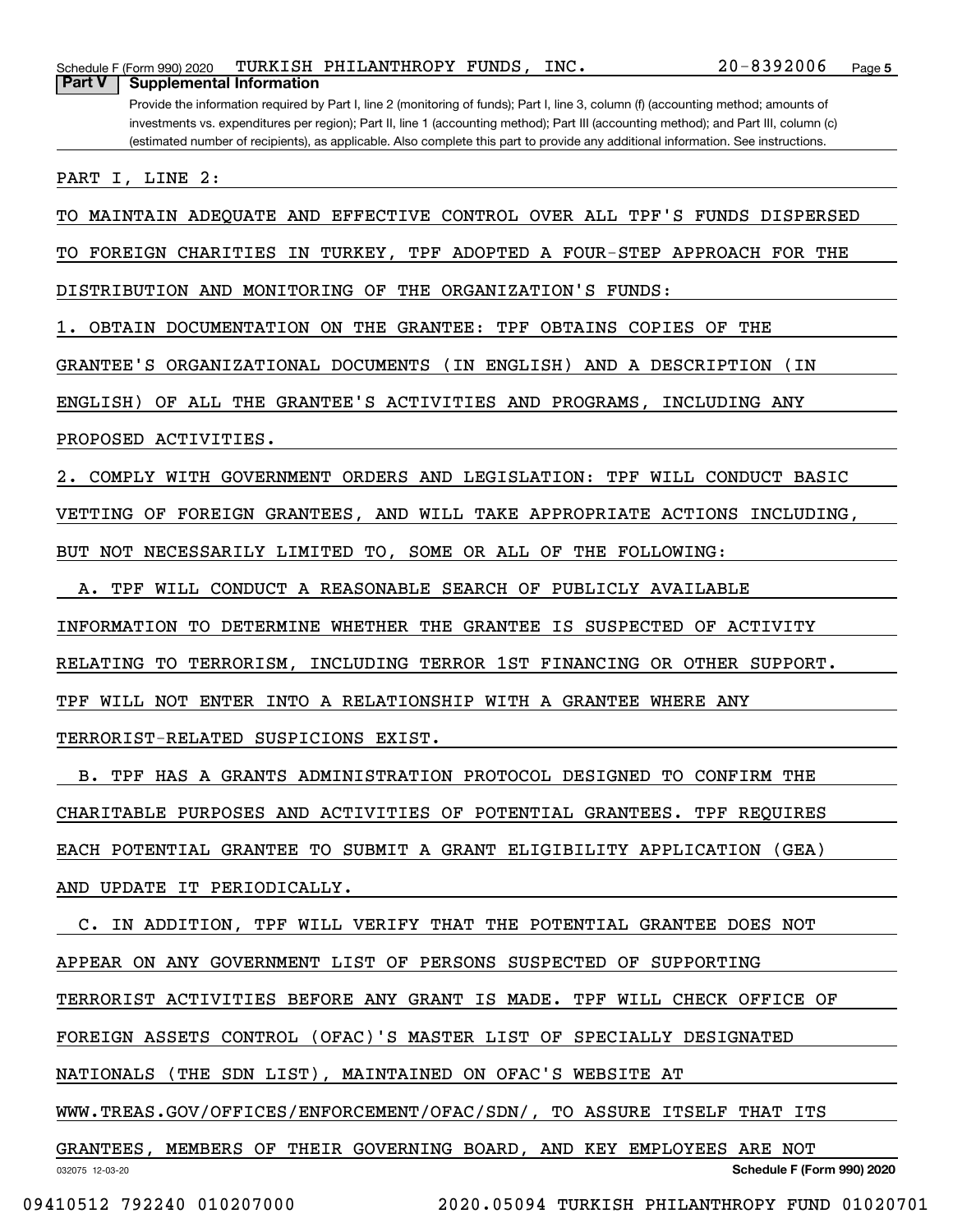## SUBJECT TO OFAC SANCTIONS.

3. ENTER INTO A SPECIFIC WRITTEN AGREEMENT WITH THE GRANTEE, DOCUMENTING THE GRANTEE'S COMMITMENTS: AS A PRE-CONDITION TO THE ISSUANCE OF A CHARITABLE GRANT, TPF WILL REQUIRE GRANTEES TO CERTIFY THAT THEY ARE IN COMPLIANCE WITH ALL LAWS, STATUTES, AND REGULATIONS RESTRICTING U.S. PERSONS FROM DEALING WITH ANY INDIVIDUALS, ENTITIES, OR GROUPS SUBJECT TO OFAC SANCTIONS, OR IN THE CASE OF FOREIGN GRANTEES, THAT THEY DO NOT DEAL WITH ANY INDIVIDUALS, ENTITIES, OR GROUPS SUBJECT TO OFAC SANCTIONS OR ANY OTHER PERSONS KNOWN TO THE FOREIGN GRANTEE TO SUPPORT TERRORISM OR TO HAVE VIOLATED OFAC SANCTIONS. AS MENTIONED ABOVE, TPF ASKS GRANTEES TO FILL OUT A GEA. THE INTENT OF THIS AGREEMENT IS TWOFOLD. FIRST, IT COMMITS THE GRANTEE TO USE THE FUNDS FOR STRICTLY SPECIFIED CHARITABLE PURPOSES. GRANTS FOR GENERAL SUPPORT SHOULD BE MADE ONLY WHEN IT IS CLEAR THAT THE GRANTEE IS THE EQUIVALENT OF A 501(C)(3) ORGANIZATION AND OPERATES EXCLUSIVELY FOR CHARITABLE PURPOSES. SECOND, IT COMMITS THE GRANTEE TO A NUMBER OF THE BASIC REQUIREMENTS INHERENT IN SECTION 501(C)(3), SUCH AS PROHIBITING THE GRANTEE FROM PROVIDING PRIVATE BENEFIT (INURNMENT), INFLUENCING LEGISLATION (LOBBYING), AFFECTING THE OUTCOMES OF ELECTIONS AND TRANSFERRING ASSETS TO A NONCHARITABLE ENTITY IN CASE OF TERMINATION.

4. APPROVAL PROCESS OF THE GRANT MAKING FOR ANY GRANT REQUEST LESS THAN OR EQUAL TO 10K FOR NEW GRANTS AND GRANT REQUEST LESS THAN OR EQUAL TO 15K FOR RECURRING GRANT SHOULD BE APPROVED BY THE EXECUTIVE COMMITTEE OF THE BOARD. THE MAJORITY OF THE COMMITTEE'S APPROVAL IS REQUIRED TO PROCEED. IN ADDITION TO THIS PROCESS, TFP'S BOARD OBTAINS REPORTS FROM THE GRANTEES UNTIL THE GRANT FUNDS ARE FULLY EXPENDED.

032075 12-03-20

**Schedule F (Form 990) 2020**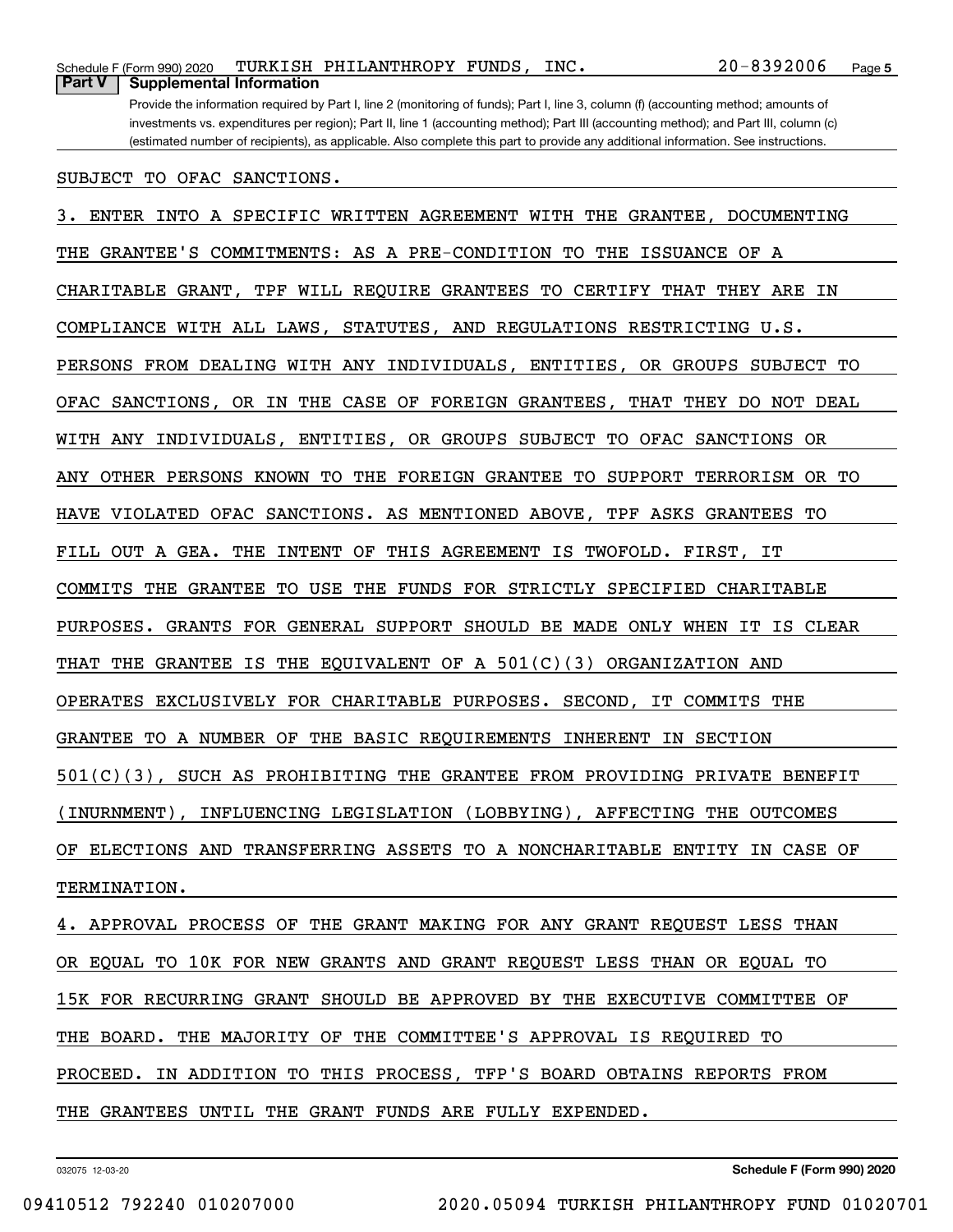| <b>SCHEDULE I</b><br>(Form 990)                                        |                                                                                                                                                                                                                                                                                     |                          | <b>Grants and Other Assistance to Organizations,</b><br>Governments, and Individuals in the United States |                                                       |                                         |                                                                |                                          | OMB No. 1545-0047                                   |
|------------------------------------------------------------------------|-------------------------------------------------------------------------------------------------------------------------------------------------------------------------------------------------------------------------------------------------------------------------------------|--------------------------|-----------------------------------------------------------------------------------------------------------|-------------------------------------------------------|-----------------------------------------|----------------------------------------------------------------|------------------------------------------|-----------------------------------------------------|
|                                                                        |                                                                                                                                                                                                                                                                                     |                          | Complete if the organization answered "Yes" on Form 990, Part IV, line 21 or 22.                          |                                                       |                                         |                                                                |                                          |                                                     |
| Department of the Treasury                                             |                                                                                                                                                                                                                                                                                     |                          |                                                                                                           | Attach to Form 990.                                   |                                         |                                                                |                                          | <b>Open to Public</b>                               |
| Internal Revenue Service                                               |                                                                                                                                                                                                                                                                                     |                          |                                                                                                           | Go to www.irs.gov/Form990 for the latest information. |                                         |                                                                |                                          | Inspection                                          |
| Name of the organization                                               |                                                                                                                                                                                                                                                                                     |                          | TURKISH PHILANTHROPY FUNDS, INC.                                                                          |                                                       |                                         |                                                                |                                          | <b>Employer identification number</b><br>20-8392006 |
| Part I                                                                 | <b>General Information on Grants and Assistance</b>                                                                                                                                                                                                                                 |                          |                                                                                                           |                                                       |                                         |                                                                |                                          |                                                     |
| 1.                                                                     | Does the organization maintain records to substantiate the amount of the grants or assistance, the grantees' eligibility for the grants or assistance, and the selection                                                                                                            |                          |                                                                                                           |                                                       |                                         |                                                                |                                          | $\boxed{\text{X}}$ Yes<br>  No                      |
| $\mathbf{2}$<br>Part II                                                | Describe in Part IV the organization's procedures for monitoring the use of grant funds in the United States.<br>Grants and Other Assistance to Domestic Organizations and Domestic Governments. Complete if the organization answered "Yes" on Form 990, Part IV, line 21, for any |                          |                                                                                                           |                                                       |                                         |                                                                |                                          |                                                     |
|                                                                        | recipient that received more than \$5,000. Part II can be duplicated if additional space is needed.                                                                                                                                                                                 |                          |                                                                                                           |                                                       |                                         |                                                                |                                          |                                                     |
|                                                                        | 1 (a) Name and address of organization<br>or government                                                                                                                                                                                                                             | $(b)$ EIN                | (c) IRC section<br>(if applicable)                                                                        | (d) Amount of<br>cash grant                           | (e) Amount of<br>non-cash<br>assistance | (f) Method of<br>valuation (book,<br>FMV, appraisal,<br>other) | (g) Description of<br>noncash assistance | (h) Purpose of grant<br>or assistance               |
| MENTAL HEALTH AMERICA                                                  |                                                                                                                                                                                                                                                                                     |                          |                                                                                                           |                                                       |                                         |                                                                |                                          |                                                     |
| 500 MONTGOMERY STREET                                                  |                                                                                                                                                                                                                                                                                     |                          |                                                                                                           |                                                       |                                         |                                                                |                                          |                                                     |
| ALEXDRIA, VA 22314                                                     |                                                                                                                                                                                                                                                                                     | $13 - 1614906$ 501 (C) 3 |                                                                                                           | 75,000.                                               | 0.                                      |                                                                |                                          | MENTAL HEALTH                                       |
| TURKISH EDUCATIONAL FOUNDATION<br>P.O. BOX 391165                      |                                                                                                                                                                                                                                                                                     |                          |                                                                                                           |                                                       |                                         |                                                                |                                          |                                                     |
| MOUNTAIN VIEW, CA 94039                                                |                                                                                                                                                                                                                                                                                     | $23 - 7050060$ 501 (C) 3 |                                                                                                           | 50,000                                                | 0.                                      |                                                                |                                          | <b>EDUCATION</b>                                    |
| HARVARD BUSINESS SCHOOL<br>1033 MASS AVENUE<br>CAMBRIDGE, MA 02138     |                                                                                                                                                                                                                                                                                     | $04 - 2103580$ 501 (C) 3 |                                                                                                           | 18,612.                                               | 0.                                      |                                                                |                                          | <b>EDUCATION</b>                                    |
| GEORGIA STATE UNIVERSITY<br>PO BOX 2668<br>ATLANTA, GA 30301           |                                                                                                                                                                                                                                                                                     | $58 - 6033185$ 501 (C) 3 |                                                                                                           | 16,000                                                | $\mathbf{0}$ .                          |                                                                |                                          | <b>EDUCATION</b>                                    |
|                                                                        |                                                                                                                                                                                                                                                                                     |                          |                                                                                                           |                                                       |                                         |                                                                |                                          |                                                     |
| THE EVERGREEN SCHOOL<br>15201 MERIDIAN AVENUE N<br>SHORELINE, WA 98133 |                                                                                                                                                                                                                                                                                     | $91-0756462$ 501 (C) 3   |                                                                                                           | 12,000                                                | 0.                                      |                                                                |                                          | EDUCATIONAL SUPPORT                                 |
| PROJECT SUNSHINE<br>211 EAST 43RD STREET<br>NEW YORK, NY 10017         |                                                                                                                                                                                                                                                                                     | 22-3607512 501 (C) 3     |                                                                                                           | 8,397.                                                | 0.                                      |                                                                |                                          | <b>HEALTH</b>                                       |
| $\mathbf{2}$                                                           | Enter total number of section $501(c)(3)$ and government organizations listed in the line 1 table                                                                                                                                                                                   |                          |                                                                                                           |                                                       |                                         |                                                                |                                          | 9.                                                  |
|                                                                        |                                                                                                                                                                                                                                                                                     |                          |                                                                                                           |                                                       |                                         |                                                                |                                          | 0.                                                  |
|                                                                        |                                                                                                                                                                                                                                                                                     |                          |                                                                                                           |                                                       |                                         |                                                                |                                          |                                                     |

**For Paperwork Reduction Act Notice, see the Instructions for Form 990. Schedule I (Form 990) 2020** LHA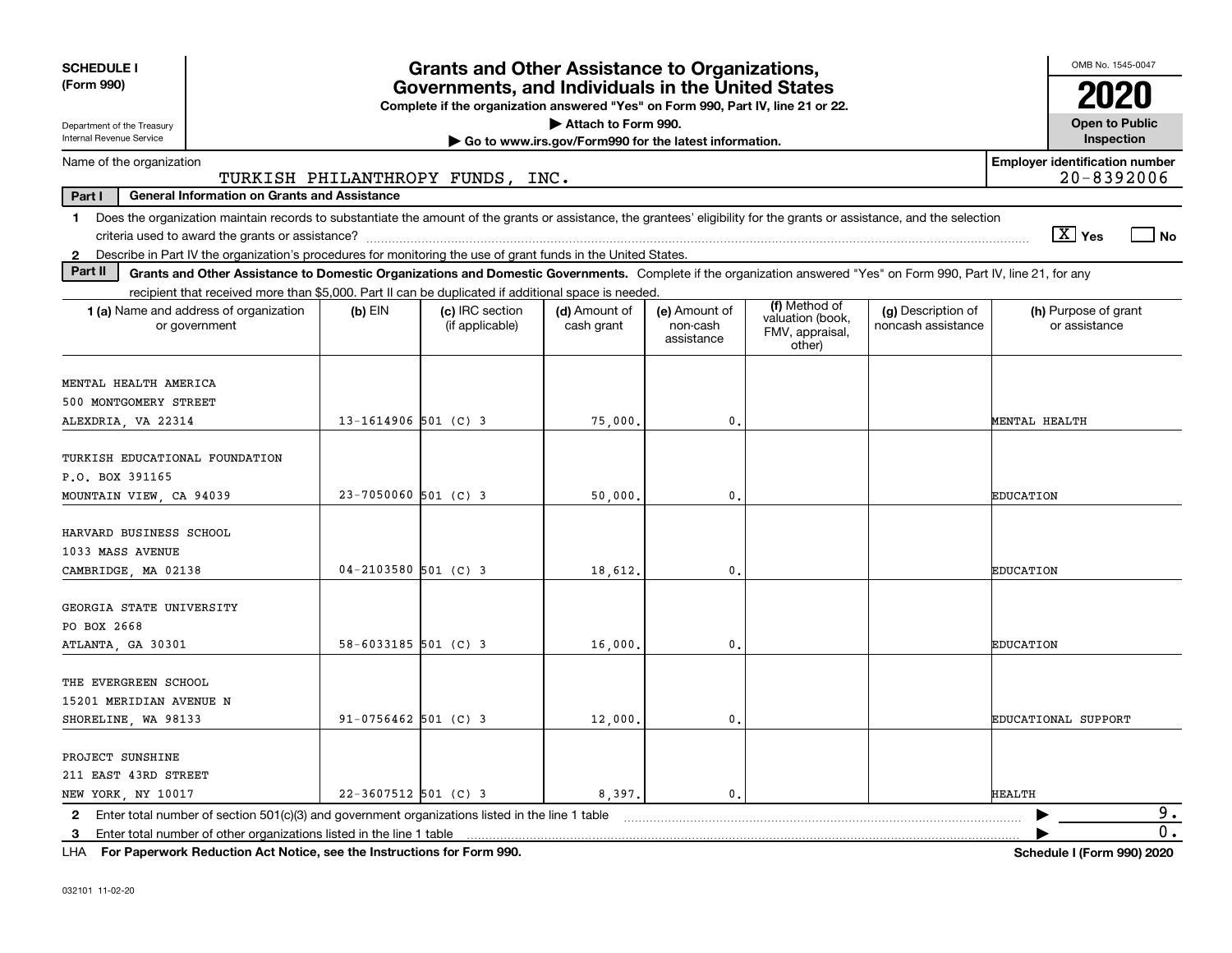#### Schedule I (Form 990) Page 1 TURKISH PHILANTHROPY FUNDS, INC.

032241 11-05-20

| Part II   Continuation of Grants and Other Assistance to Domestic Organizations and Domestic Governments (Schedule I (Form 990), Part II.) |                          |                                  |                             |                                         |                                                                |                                           |                                       |
|--------------------------------------------------------------------------------------------------------------------------------------------|--------------------------|----------------------------------|-----------------------------|-----------------------------------------|----------------------------------------------------------------|-------------------------------------------|---------------------------------------|
| (a) Name and address of<br>organization or government                                                                                      | $(b)$ EIN                | (c) IRC section<br>if applicable | (d) Amount of<br>cash grant | (e) Amount of<br>non-cash<br>assistance | (f) Method of<br>valuation<br>(book, FMV,<br>appraisal, other) | (g) Description of<br>non-cash assistance | (h) Purpose of grant<br>or assistance |
| UNIVERSITY OF WASHINGTON<br>1959 NE PACIFIC ST<br>SEATTLE, WA 98195                                                                        | $91 - 6001537$ 501 (C) 3 |                                  | 7,000.                      | $\mathfrak o$ .                         |                                                                |                                           | SCHOLARSHIP                           |
| THE TRUSTEES OF COLUMBIA<br>UNIVERSITY - 615 WEST 131 STREET<br>MC 8741 - NY, NY 10027                                                     | $13 - 5598093$ 501 (C) 3 |                                  | 5,000.                      | $\mathfrak o$ .                         |                                                                |                                           | SCHOLARSHIP                           |
| TURKISH COALITION OF AMERICA<br>48 JONAS BROWN CIRCLE<br>CONCORD, MA 01742                                                                 | $20 - 8364801$ 501 (C) 3 |                                  | 5,000.                      | $\mathfrak o$ .                         |                                                                |                                           | SCHOLARSHIP                           |
|                                                                                                                                            |                          |                                  |                             |                                         |                                                                |                                           |                                       |
|                                                                                                                                            |                          |                                  |                             |                                         |                                                                |                                           |                                       |
|                                                                                                                                            |                          |                                  |                             |                                         |                                                                |                                           |                                       |
|                                                                                                                                            |                          |                                  |                             |                                         |                                                                |                                           |                                       |
|                                                                                                                                            |                          |                                  |                             |                                         |                                                                |                                           |                                       |
|                                                                                                                                            |                          |                                  |                             |                                         |                                                                |                                           |                                       |

**Schedule I (Form 990)**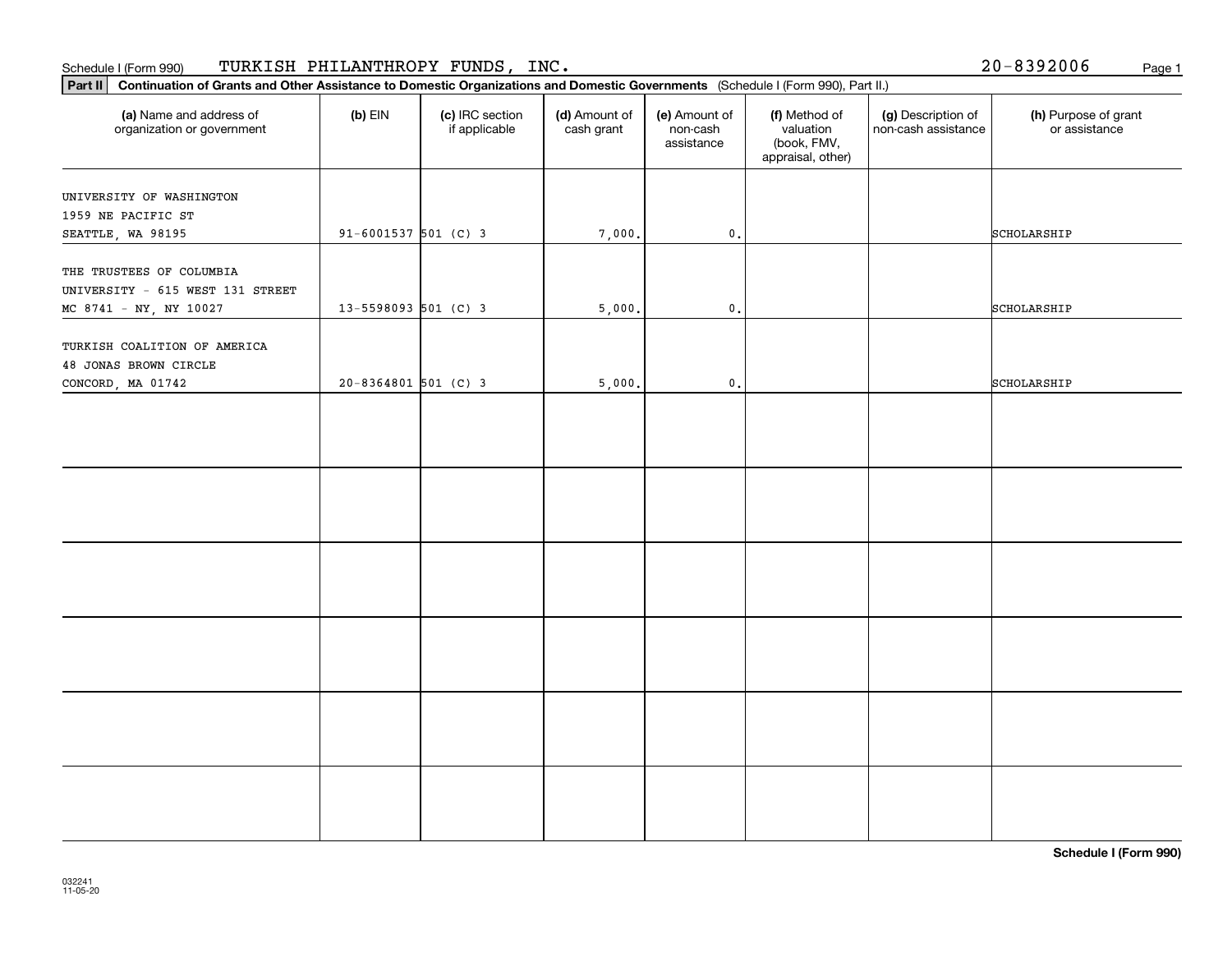PART I, LINE 2:

# PROCEED. IN ADDITION TO THIS PROCESS, TFP'S BOARD OBTAINS REPORTS FROM THE

## GRANTEES UNTIL THE GRANT FUNDS ARE FULLY EXPENDED

OF THE BOARD. THE MAJORITY OF THE COMMITTEE'S APPROVAL IS REQUIRED TO

Part IV | Supplemental Information. Provide the information required in Part I, line 2; Part III, column (b); and any other additional information.

APPROVAL PROCESS OF THE GRANT MAKING FOR ANY GRANT REQUEST LESS THAN OR

EQUAL TO \$10,000 FOR NEW GRANTS AND GRANT REQUEST LESS THAN OR EQUAL TO

\$15,000 FOR RECURRING GRANT SHOULD BE APPROVED BY THE EXECUTIVE COMMITTEE

**Part III** | Grants and Other Assistance to Domestic Individuals. Complete if the organization answered "Yes" on Form 990, Part IV, line 22. Part III can be duplicated if additional space is needed.

| (a) Type of grant or assistance | (b) Number of<br>recipients | (c) Amount of<br>cash grant | (d) Amount of non-<br>cash assistance | (e) Method of valuation<br>(book, FMV, appraisal, other) | (f) Description of noncash assistance |
|---------------------------------|-----------------------------|-----------------------------|---------------------------------------|----------------------------------------------------------|---------------------------------------|
|                                 |                             |                             |                                       |                                                          |                                       |
|                                 |                             |                             |                                       |                                                          |                                       |
|                                 |                             |                             |                                       |                                                          |                                       |
|                                 |                             |                             |                                       |                                                          |                                       |
|                                 |                             |                             |                                       |                                                          |                                       |
|                                 |                             |                             |                                       |                                                          |                                       |
|                                 |                             |                             |                                       |                                                          |                                       |
|                                 |                             |                             |                                       |                                                          |                                       |
|                                 |                             |                             |                                       |                                                          |                                       |
|                                 |                             |                             |                                       |                                                          |                                       |

**2**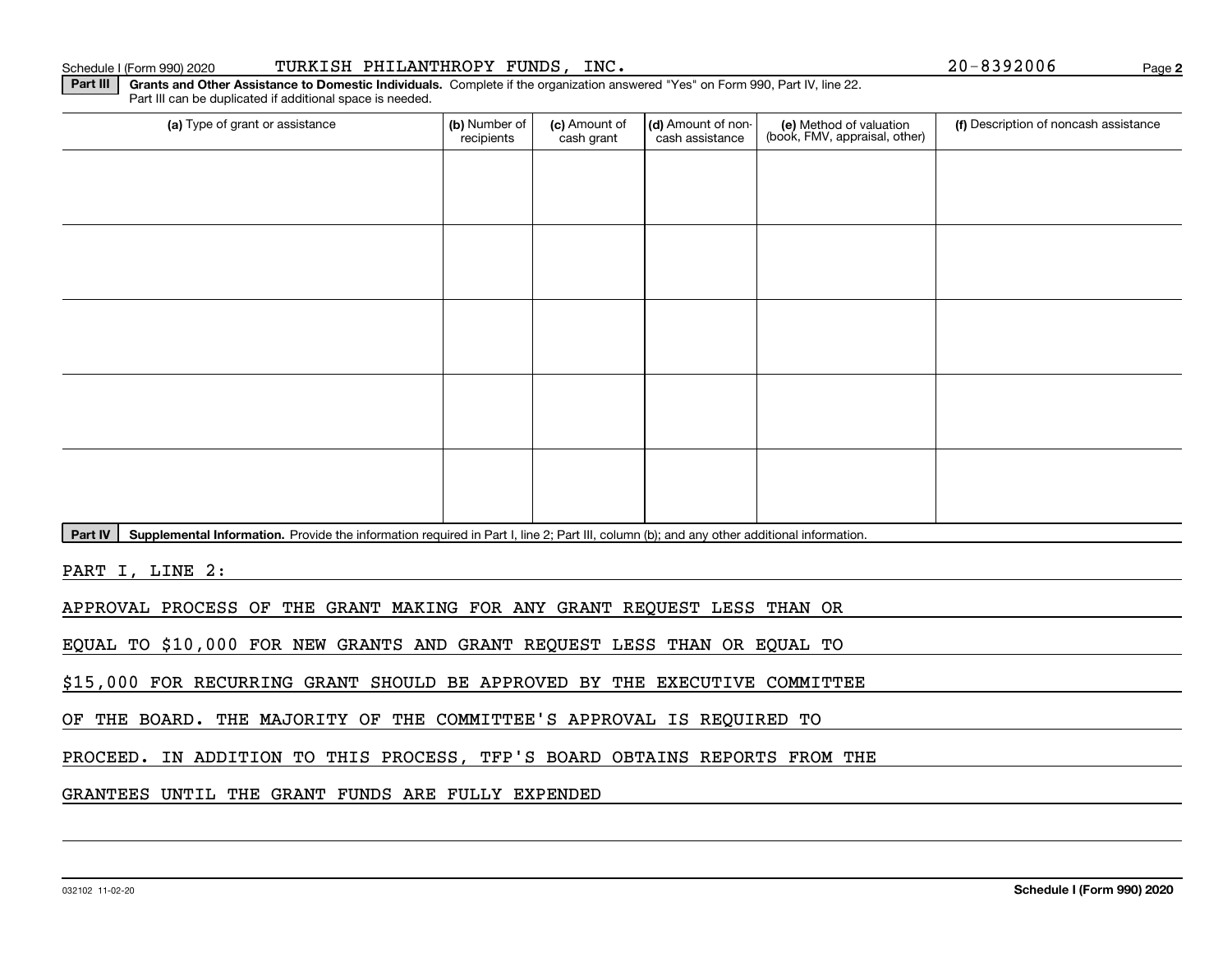**(Form 990 or 990-EZ)**

Department of the Treasury Internal Revenue Service Name of the organization

**SCHEDULE O Supplemental Information to Form 990 or 990-EZ**

**Complete to provide information for responses to specific questions on Form 990 or 990-EZ or to provide any additional information. | Attach to Form 990 or 990-EZ.**

**| Go to www.irs.gov/Form990 for the latest information.**



TURKISH PHILANTHROPY FUNDS, INC. 20-8392006

**Employer identification number**

FORM 990, PART I, LINE 1, DESCRIPTION OF ORGANIZATION MISSION:

THE ORGANIZATION'S MISSION IS HELPING INDIVIDUAL AND CORPORATE DONORS

REALIZE THEIR PHILANTHROPIC GOALS TO MEET COMMUNITY NEEDS IN THE UNITED

STATES OF AMERICA AND IN TURKEY.

FORM 990, PART VI, SECTION A, LINE 2:

LAWRENCE KAYE AND BARBAROS KARAAHMET HAVE A BUSINESS RELATIONSHIP

FORM 990, PART VI, SECTION B, LINE 11B:

THE MANAGEMENT CONDUCTS PLANNING SESSION PRIOR TO YEAR-END TO REVIEW FORM

990. ONCE FORM 990 IS DRAFTED, THE MANAGEMENT REVIEWS THE ORGANIZATION'S

WEBSITE AND MARKETING MATERIALS FOR CONSISTENCY WITH DATA IN THE RETURN. A

DETAILED REVIEW BY THE EXECUTIVE COMMITTEE, THE LEGAL COUNSEL AND THE AUDIT

COMMITTEE IS PERFORMED. THE BOARD OR DIRECTORS ARE ASKED TO COMMENT ON A

DRAFT OF THE COMPLETED RETURN. AFTER THE BOARD REVIEW, THE FORM 990 IS

APPROVED FOR SUBMISSION.

FORM 990, PART VI, SECTION B, LINE 12C:

EACH DIRECTOR IS REQUIRED TO COMPLETE AND SIGN AN ANNUAL CONFLICT OF

INTEREST AND RELATED PARTY TRANSACTION QUESTIONNAIRE.

FORM 990, PART VI, SECTION B, LINE 15:

THE CHAIRMAN REVIEWS THE EXECUTIVE DIRECTOR'S COMPENSATION. THE NEWLY

DETERMINED COMPENSATION IS THEN APPROVED BY THE BOARD OF DIRECTORS. THIS

WAS LAST DONE IN JUNE 2020 FOR FISCAL YEAR 2021. SUBSEQUENTLY ANOTHER

REVIEW WAS DONE IN JUNE OF 2021 FOR FISCAL YEAR 2022.

032211 11-20-20 LHA For Paperwork Reduction Act Notice, see the Instructions for Form 990 or 990-EZ. Schedule O (Form 990 or 990-EZ) 2020